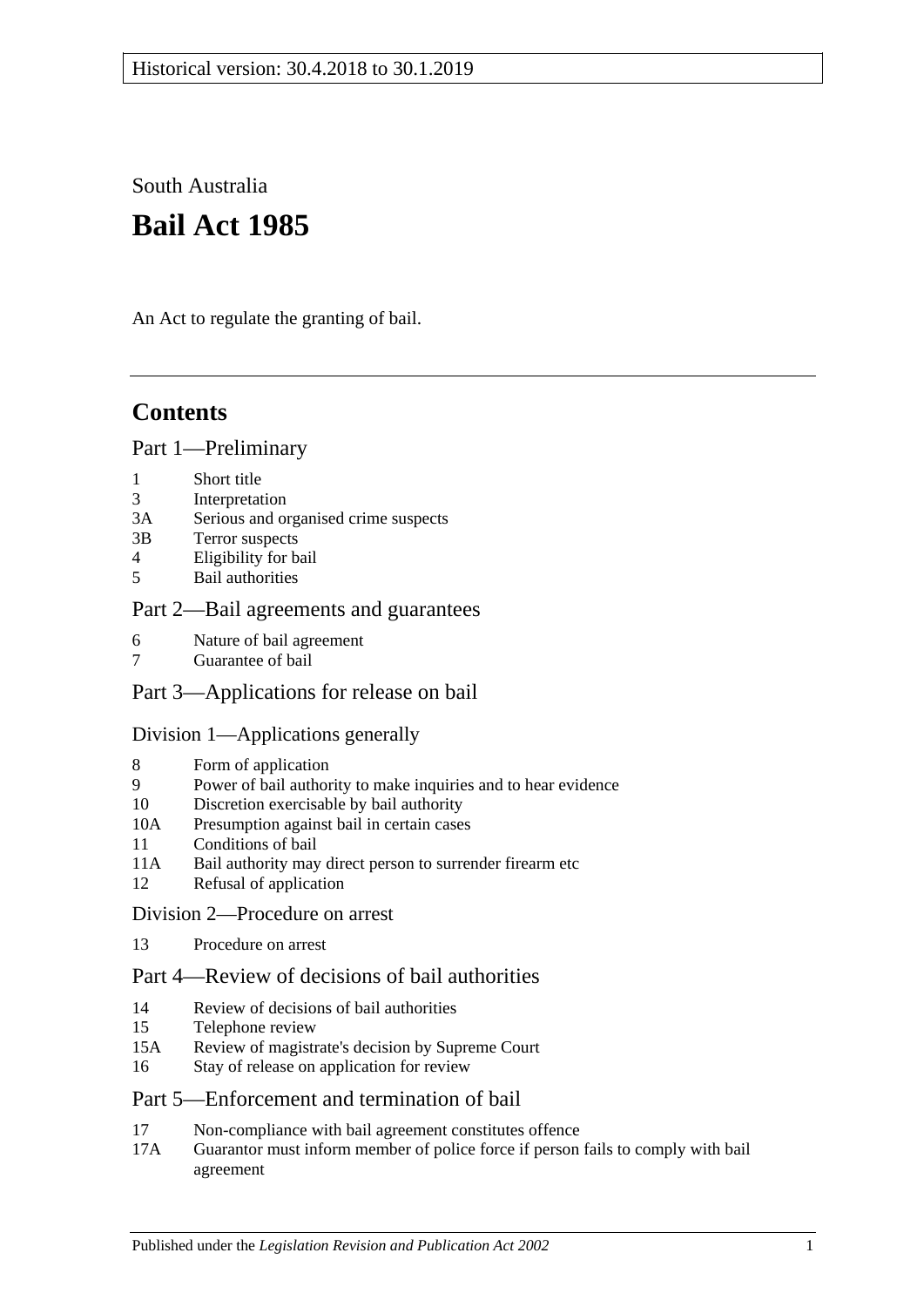- 18 [Arrest of eligible person on non-compliance with bail agreement](#page-21-0)
- 19 [Estreatment](#page-21-1)
- 19A [Arrest of person who is serious and organised crime suspect](#page-22-0)
- 19B [Arrest of person who is or becomes a terror suspect](#page-22-1)
- 20 [Termination of bail agreement](#page-22-2)

#### [Part 6—Miscellaneous](#page-22-3)

- 21 [Evidence](#page-22-4)
- 21A [Applications on behalf of the Crown](#page-22-5)
- 21B [Intervention programs](#page-23-0)
- 21C [Power of delegation—intervention program manager](#page-24-0)
- 22 [False information on bail applications](#page-24-1)
- 23 [Period of release on bail not to count as part of sentence](#page-24-2)
- 23A [Bail authority to consider intervention orders](#page-24-3)
- 24 [Act not to affect provisions relating to intervention and restraining orders](#page-25-0)
- 25 [Non-application of 48 Geo. III c. 58 in this State](#page-25-1)
- 26 [Regulations](#page-25-2)

[Legislative history](#page-26-0)

## <span id="page-1-0"></span>**The Parliament of South Australia enacts as follows:**

## **Part 1—Preliminary**

## <span id="page-1-1"></span>**1—Short title**

This Act may be cited as the *Bail Act 1985*.

## <span id="page-1-2"></span>**3—Interpretation**

(1) In this Act, unless the contrary intention appears—

*ammunition* has the same meaning as in the *[Firearms Act](http://www.legislation.sa.gov.au/index.aspx?action=legref&type=act&legtitle=Firearms%20Act%202015) 2015*;

*bail authority* means a court or person constituted as a bail authority by or under [section](#page-5-0) 5;

*case manager* means a person responsible for supervision of a person's participation in an intervention program;

*Chief Executive Officer* has the same meaning as in the *[Correctional Services](http://www.legislation.sa.gov.au/index.aspx?action=legref&type=act&legtitle=Correctional%20Services%20Act%201982)  Act [1982](http://www.legislation.sa.gov.au/index.aspx?action=legref&type=act&legtitle=Correctional%20Services%20Act%201982)*;

*child* means a person who was, on the day on which an offence was allegedly committed by that person, under the age of 18 years;

*Commonwealth Criminal Code* means the Criminal Code set out in the Schedule to the *Criminal Code Act 1995* of the Commonwealth, or a law of the Commonwealth that replaces that Code;

#### *community corrections officer* means—

(a) in relation to a child—an officer or employee of an administrative unit of the Public Service whose duties include the supervision of young offenders in the community;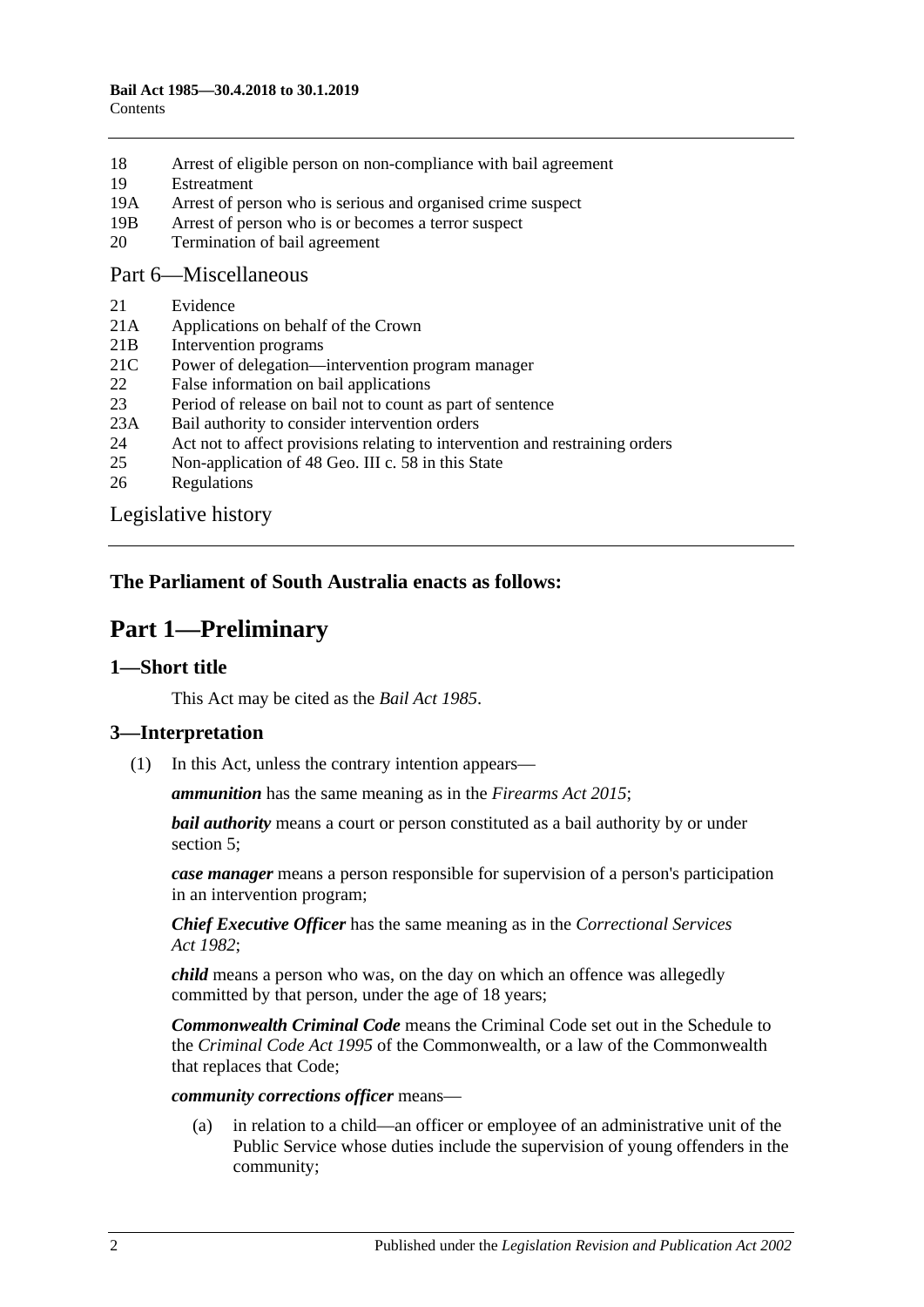(b) in any other case—an officer or employee of an administrative unit of the Public Service whose duties include the supervision of adult offenders in the community;

*designated police facility* has the same meaning as in section 78 of the *[Summary](http://www.legislation.sa.gov.au/index.aspx?action=legref&type=act&legtitle=Summary%20Offences%20Act%201953)  [Offences Act](http://www.legislation.sa.gov.au/index.aspx?action=legref&type=act&legtitle=Summary%20Offences%20Act%201953) 1953*;

*eligible person* means a person who is eligible to apply for release on bail under [section](#page-4-1) 4;

*financial condition*, in relation to bail, means a condition requiring an applicant for bail to provide security or obtain guarantees, or requiring a guarantor to provide security; and *non-financial condition* has a correlative meaning;

*firearm* has the same meaning as in the *[Firearms Act](http://www.legislation.sa.gov.au/index.aspx?action=legref&type=act&legtitle=Firearms%20Act%202015) 2015*;

*guarantee* means an agreement under [section](#page-7-0) 7;

*guarantor* means a person who enters into a guarantee;

*guardian*, in relation to a child, means a parent of the child and any person who is the legal guardian of the child or who has the immediate custody and control of the child;

*intervention program* means a program that provides—

- (a) supervised treatment; or
- (b) supervised rehabilitation; or
- (c) supervised behaviour management; or
- (d) supervised access to support services; or
- (e) a combination of any one or more of the above,

designed to address behavioural problems (including problem gambling), substance abuse or mental impairment;

*intervention program manager* means a person employed by the South Australian Courts Administration Authority to have general oversight of intervention programs and coordinate the implementation of relevant court orders (and includes a delegate of such a person);

*officer in charge*, in relation to a police station, means the police officer for the time being in charge of the police station;

*responsible officer*, in relation to a police station, means—

- (a) the officer in charge of the police station; or
- (b) if a police officer has, for the time being, been designated by the officer in charge of the police station as the officer with responsibility for persons accepted into custody at the police station—that officer;

*serious and organised crime offence* has the same meaning as in the *[Criminal Law](http://www.legislation.sa.gov.au/index.aspx?action=legref&type=act&legtitle=Criminal%20Law%20Consolidation%20Act%201935)  [Consolidation Act](http://www.legislation.sa.gov.au/index.aspx?action=legref&type=act&legtitle=Criminal%20Law%20Consolidation%20Act%201935) 1935*;

*serious and organised crime suspect*—see [section](#page-3-0) 3A;

*telephone* includes any telecommunication device for the transmission of speech;

*terrorism intelligence authority* means a terrorism intelligence authority designated by regulations under section 74B of the *[Police Act](http://www.legislation.sa.gov.au/index.aspx?action=legref&type=act&legtitle=Police%20Act%201998) 1998*;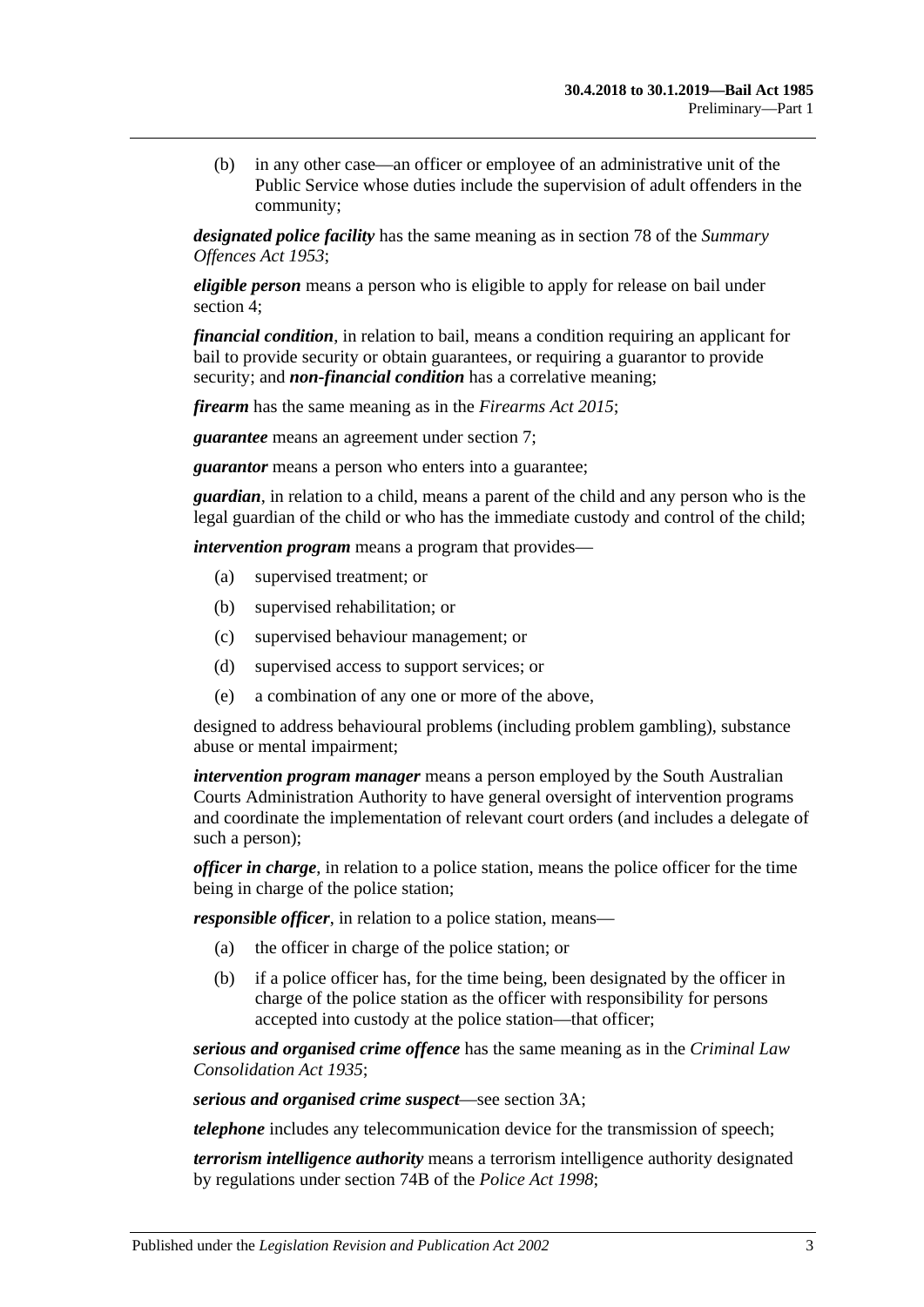*terrorism notification* means a terrorism notification under section 74B of the *[Police](http://www.legislation.sa.gov.au/index.aspx?action=legref&type=act&legtitle=Police%20Act%201998)  Act [1998](http://www.legislation.sa.gov.au/index.aspx?action=legref&type=act&legtitle=Police%20Act%201998)*;

#### *terrorist offence* means—

- (a) an offence against Division 72 Subdivision A of the Commonwealth Criminal Code (International terrorist activities using explosive or lethal devices); or
- (b) a terrorism offence against Part 5.3 of the Commonwealth Criminal Code (Terrorism) where the maximum penalty is 7 or more years imprisonment; or
- (c) an offence against Part 5.5 of the Commonwealth Criminal Code (Foreign incursions and recruitment), except an offence against subsection 119.7(2) or (3) (Publishing recruitment advertisements); or
- (d) an offence against the repealed *Crimes (Foreign Incursions and Recruitment) Act 1978* of the Commonwealth, except an offence against paragraph 9(1)(b) or (c) of that Act (Publishing recruitment advertisements); or
- (e) an offence of a kind prescribed by the regulations for the purposes of this definition;

*terror suspect*—see [section](#page-4-0) 3B;

*training centre* has the same meaning as in the *[Young Offenders Act](http://www.legislation.sa.gov.au/index.aspx?action=legref&type=act&legtitle=Young%20Offenders%20Act%201993) 1993*;

*victim*, in relation to an offence, means a person who allegedly suffers injury in consequence of the commission of the offence;

*working day* means any day except a Saturday, or a Sunday or other public holiday.

(2) For the purposes of this Act, a person will be taken to have been convicted of an offence if a formal finding of guilt has been made against that person by a court whether or not the court proceeds to record a conviction.

#### <span id="page-3-0"></span>**3A—Serious and organised crime suspects**

- <span id="page-3-3"></span><span id="page-3-2"></span>(1) A bail authority may determine that a person is a *serious and organised crime suspect* for the purposes of this Act if the bail authority is satisfied, on application by the Crown, that—
	- (a) the person has been charged with a serious and organised crime offence; and
	- (b) the person was not, at the time of the alleged offence, a child; and
	- (c) the grant of bail to the person is likely to cause a potential witness, or other person connected with proceedings for the alleged offence, to reasonably fear for his or her safety.
- <span id="page-3-4"></span><span id="page-3-1"></span>(2) A determination by a bail authority that a person taken into custody on a charge of an offence is a serious and organised crime suspect ceases to apply after 6 months if, at that time—
	- (a) the person has not been tried, or is not on trial, for the offence; and
	- (b) the trial of the offence is not subject to a determination of the Supreme Court or the District Court under section 127 of the *[Criminal Procedure Act 1921](http://www.legislation.sa.gov.au/index.aspx?action=legref&type=act&legtitle=Criminal%20Procedure%20Act%201921)*.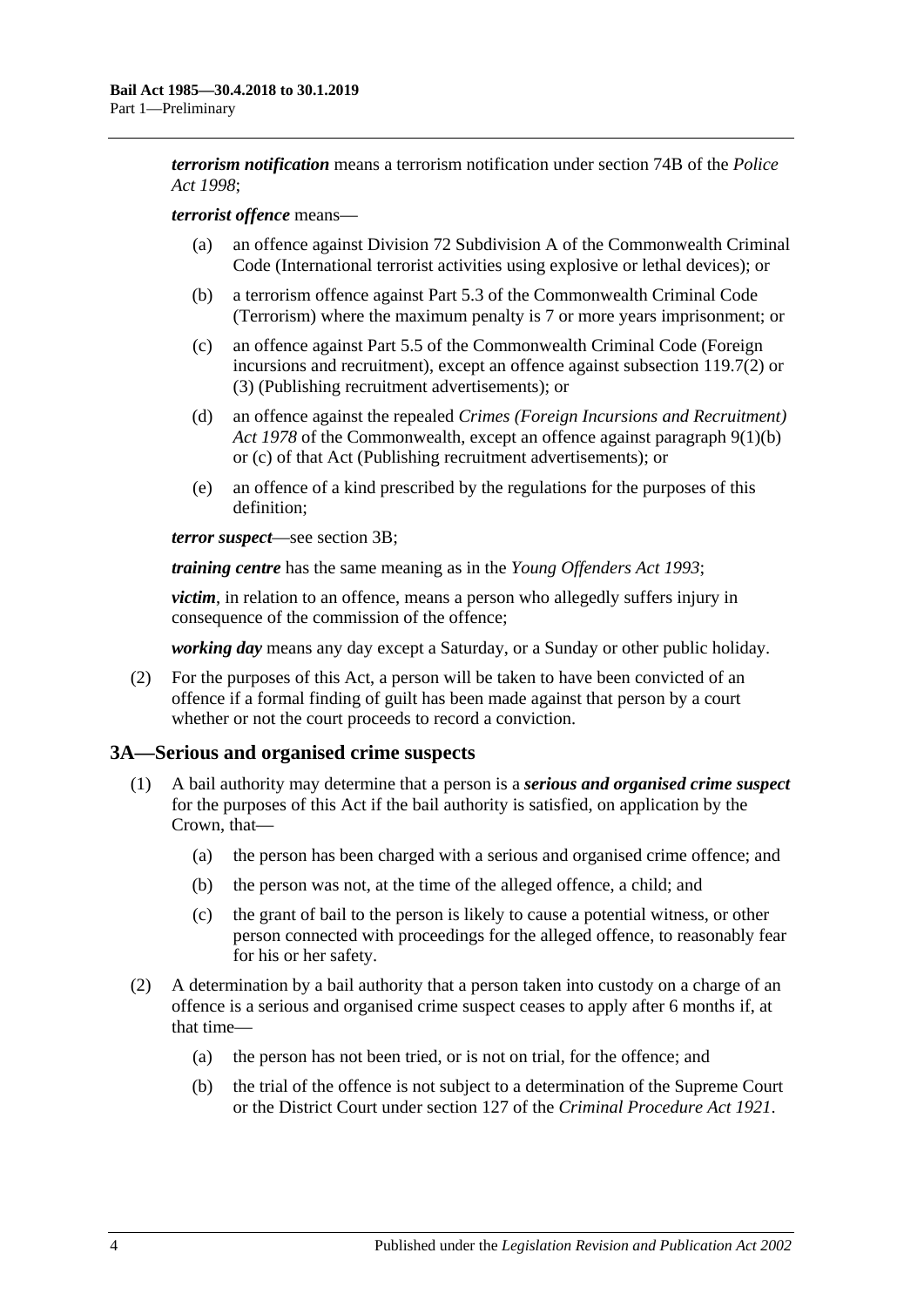(3) [Subsection](#page-3-1) (2) does not affect the operation of a bail agreement to which the person is subject at the time at which the determination ceases to apply.

**Note—**

The person is, however, eligible to reapply for bail—see section [4\(1\)\(h\).](#page-5-1)

#### <span id="page-4-0"></span>**3B—Terror suspects**

- <span id="page-4-2"></span>(1) A person is a *terror suspect* for the purposes of a bail application or bail agreement under this Act if—
	- (a) the bail application or bail agreement does not relate to a terrorist offence; but
	- (b) the person—
		- (i) is, or has previously been, charged with, or convicted of, a terrorist offence; or
		- (ii) is the subject of a terrorism notification; or
		- (iii) is, or has previously been, the subject of a control order under Part 5.3 of the Commonwealth Criminal Code.

#### **Note—**

If the bail application or bail agreement relates to a terrorist offence, see section 15AA of the *Crimes Act 1914* of the Commonwealth.

(2) For the purposes of [subsection](#page-4-2)  $(1)(b)(i)$ , a person is only taken to have been charged with an offence if an information or other initiating process charging the person with the offence has been filed in a court.

#### <span id="page-4-1"></span>**4—Eligibility for bail**

- (1) The following persons are eligible for release on bail under this Act:
	- (a) a person who has been taken into custody—
		- (i) on a charge of an offence; or
		- (ii) in the case of a child—on suspicion of having committed an offence;
	- (b) a person who has been convicted of an offence but has not been sentenced for that offence;
	- (c) a person who has been convicted of, and sentenced for, an offence but has not exhausted all rights of appeal against the conviction or sentence, or to have it reviewed;
	- (d) a person who is appearing before a court for allegedly failing to observe a condition of a recognizance;
	- (e) a person who appears before a court in answer to a summons (including a person who so appears as a witness);
	- (f) a person who has been arrested on a warrant and is appearing or is to appear before a court as a witness;
	- (g) a person arrested on a warrant issued under [section](#page-22-0) 19A;
	- (ga) a person who has been arrested without warrant under [section](#page-22-1) 19B;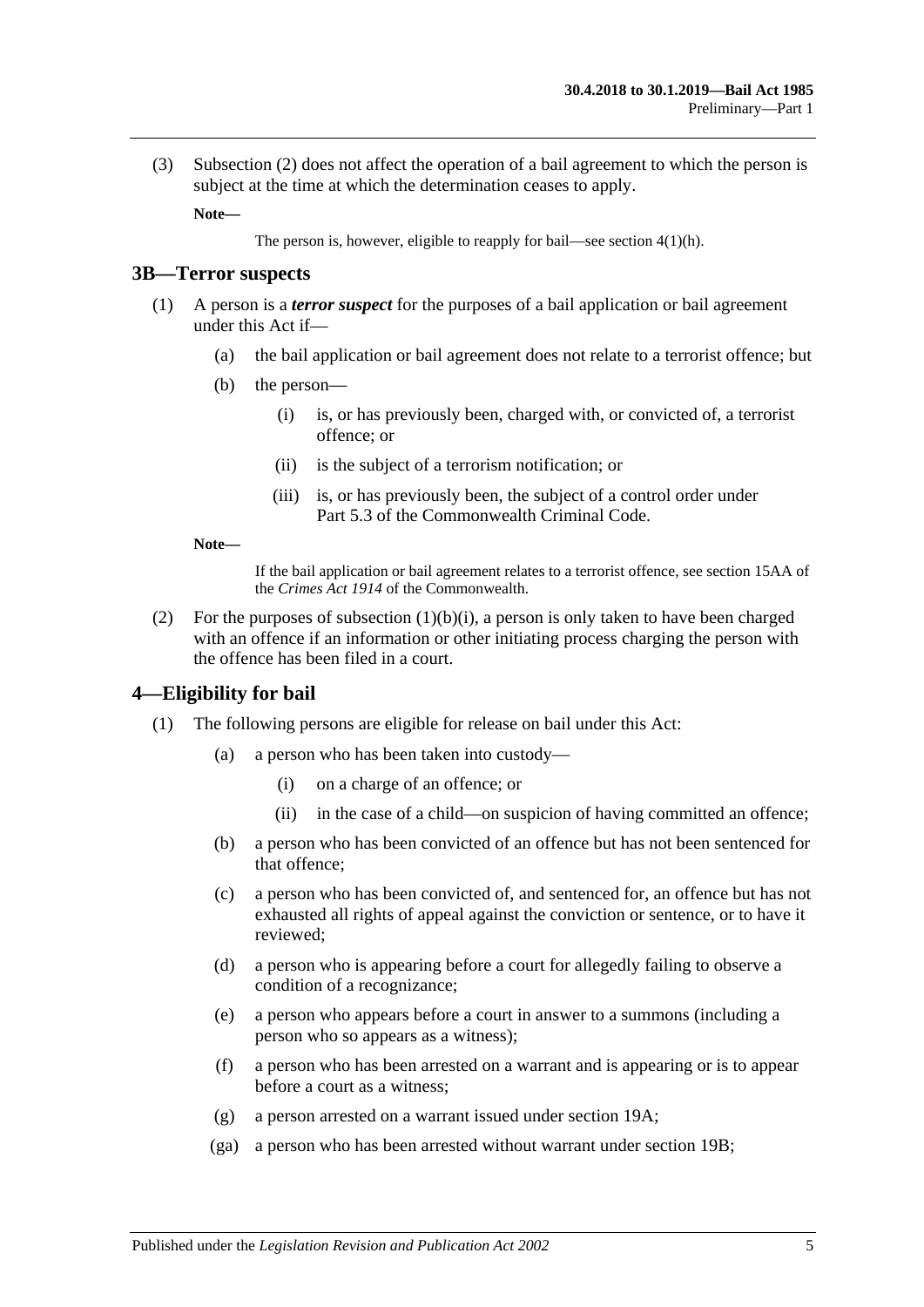- <span id="page-5-1"></span>(h) a person who is no longer a serious and organised crime suspect because of the operation of [section](#page-3-1) 3A(2);
- (i) a person who has ceased to be a terror suspect.
- <span id="page-5-2"></span>(1a) A person who is eligible to apply for bail in accordance with [subsection](#page-5-1)  $(1)(h)$  may so apply despite the fact that he or she is already subject to a bail agreement (the *previous bail agreement*) if, at the time of the previous bail agreement, the person was a serious and organised crime suspect (and if a new bail agreement is entered into following such an application, the previous bail agreement ceases to be in force).
- (1b) A person who is eligible to apply for bail in accordance with [subsection](#page-5-2) (1)(i) may so apply despite the fact that the person is already subject to a bail agreement (the *previous bail agreement*) if, at the time of the previous bail agreement, the person was a terror suspect (and if a new bail agreement is entered into following such an application, the previous bail agreement ceases to be in force).
- (2) If a person who has been arrested is being detained pursuant to the *[Summary Offences](http://www.legislation.sa.gov.au/index.aspx?action=legref&type=act&legtitle=Summary%20Offences%20Act%201953)  Act [1953](http://www.legislation.sa.gov.au/index.aspx?action=legref&type=act&legtitle=Summary%20Offences%20Act%201953)* for a purpose related to the investigation of an offence, the person is not eligible for release on bail until the end of that detention.
- (3) Where a person is being detained under Part 3 of the *[Criminal Law \(High Risk](http://www.legislation.sa.gov.au/index.aspx?action=legref&type=act&legtitle=Criminal%20Law%20(High%20Risk%20Offenders)%20Act%202015)  [Offenders\) Act](http://www.legislation.sa.gov.au/index.aspx?action=legref&type=act&legtitle=Criminal%20Law%20(High%20Risk%20Offenders)%20Act%202015) 2015*, the person is not eligible for release on bail.

#### <span id="page-5-3"></span><span id="page-5-0"></span>**5—Bail authorities**

- (1) Subject to [subsection](#page-6-2) (3), the following are constituted as bail authorities for the purposes of this Act:
	- (a) the Supreme Court;
	- (b) a court before which the eligible person has been charged with the offence in respect of which the eligible person has been taken into custody;
	- (c) a court before which the eligible person has appeared for trial or sentencing;
	- (d) if the eligible person—
		- (i) is charged with a summary offence only; or
		- (ii) is charged with an indictable offence but has not appeared before a court for trial or sentencing,

the Magistrates Court;

- (e) if the eligible person—
	- (i) has been arrested on a warrant (other than a warrant endorsed by the court or justice issuing the warrant with a statement excluding the granting of bail by a police officer); or
	- (ii) has not appeared before a court charged with the offence in respect of which he or she has been taken into custody,

a police officer who is—

- (iii) of or above the rank of sergeant; or
- (iv) the responsible officer for a police station;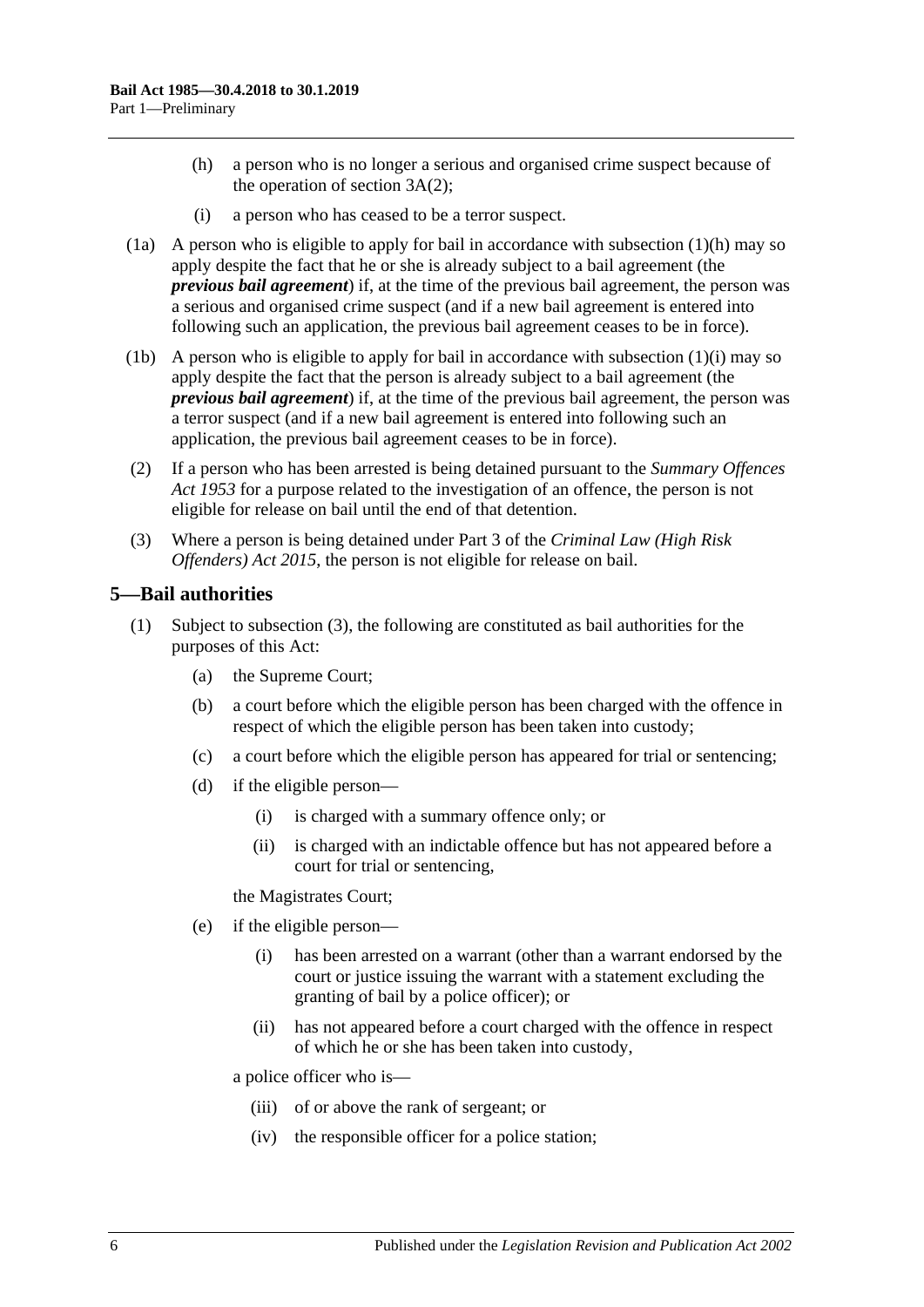- (ea) if the eligible person is appearing before a court in answer to a summons or for allegedly failing to observe a condition of a recognizance—that court;
- (eb) if the eligible person is appearing, or is to appear, as a witness before a court—that court;
- (f) a person authorised or required to release the eligible person on bail under [subsection](#page-6-3) (2).
- <span id="page-6-3"></span>(2) If a warrant for the arrest of a person is issued, the court or justice issuing the warrant may, by endorsement on the warrant—
	- (a) authorise or require a specified person, or a person of a specified class, to release the arrested person on bail; or
	- (b) exclude the granting of bail to the arrested person by a police officer.
- <span id="page-6-2"></span>(3) If the eligible person is a terror suspect—
	- (a) only a court may act as a bail authority in accordance with [subsection](#page-5-3) (1) in relation to the eligible person; and
	- (b) a terrorism intelligence authority is entitled to be heard in relation to any application under this Act relating to the eligible person.

## <span id="page-6-0"></span>**Part 2—Bail agreements and guarantees**

#### <span id="page-6-4"></span><span id="page-6-1"></span>**6—Nature of bail agreement**

- (1) A bail agreement with a person who has been charged with, or convicted of, an offence is an agreement under which that person makes an undertaking to the Crown—
	- (a) subject to any directions in the agreement to the contrary, to be present throughout all proceedings—
		- (i) if the person has not been convicted of the offence—that are committal proceedings relating to the charge or that relate to the hearing and determination of the charge;
		- (ii) if the person is convicted of the offence—relating to sentencing and to any appeal from, or review of, the conviction or any sentence; and
	- (b) to comply with any conditions as to the person's conduct while on bail stipulated in the agreement; and
	- (c) if the agreement so provides—to forfeit to the Crown a sum stipulated in the agreement if the person fails, without proper excuse, to comply with a term or condition of the agreement.
- (1a) For the purposes of [subsection](#page-6-4) (1)—
	- (a) a child who has been arrested on suspicion of having committed an offence will, for so long as no charge is actually laid against the child, be taken to have been charged with that suspected offence; and
	- (b) if the child is not charged with that suspected offence but with some other offence arising out of the same circumstances as that suspected offence—a bail agreement entered into by the child relates to that other offence.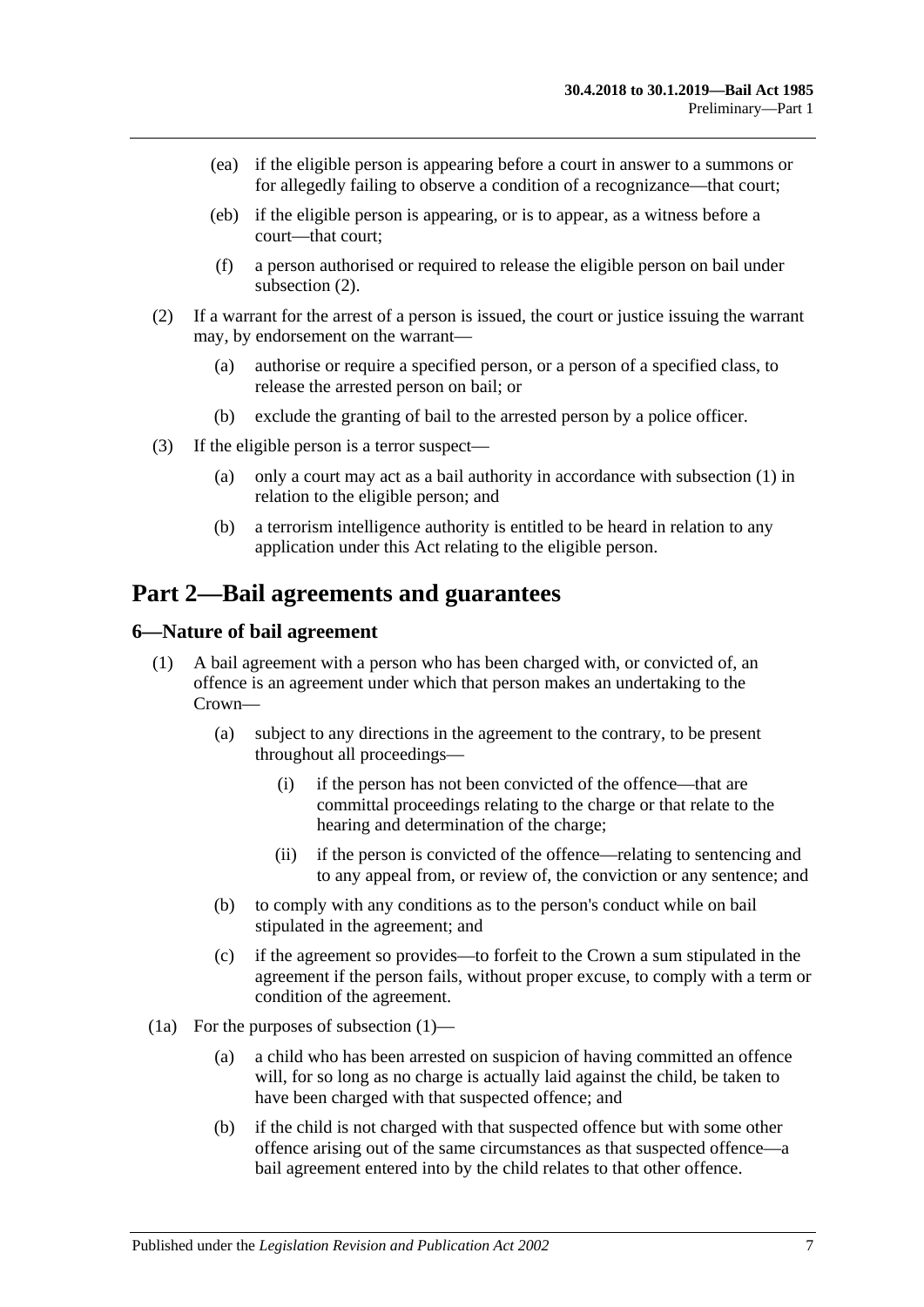- (1b) A bail agreement with a person who is appearing or is to appear before a court as a witness in proceedings (other than proceedings relating to an offence for which that person has been charged or convicted) is an agreement under which that person makes an undertaking to the court—
	- (a) to be present at the proceedings in accordance with the terms of the agreement; and
	- (b) to comply with any conditions as to the person's conduct while on bail stipulated in the agreement; and
	- (c) if the agreement so provides—to forfeit to the Crown a sum stipulated in the agreement if the person fails, without proper excuse, to comply with a term or condition of the agreement.
- (2) A bail agreement must be in the prescribed form.
- (3) If a bail authority decides to release a person on bail, the bail agreement may be entered into before the bail authority or, unless the bail authority otherwise directs, before—
	- (a) a justice; or
	- (b) a police officer who is—
		- (i) of or above the rank of sergeant; or
		- (ii) the responsible officer for a police station; or
	- (ba) if the person is in a training centre—the manager of the training centre; or
	- (c) if the person is in prison—the person who is in charge of the prison; or
	- (ca) a registrar or deputy registrar of a court; or
	- (d) any other person specified by the bail authority or any other person of a class specified by the bail authority.
- (4) Despite the provisions of any other Act, a bail authority may for any sufficient reason, on the application of a person on bail or the Crown, or on its own initiative, vary the conditions of a bail agreement or revoke a bail agreement.
- (5) If a bail authority revokes a bail agreement, the bail authority (not being a police officer) may, if it is necessary to do so, issue a warrant for the arrest of the person who was released under the agreement.

#### <span id="page-7-0"></span>**7—Guarantee of bail**

- (1) A guarantee of bail is an agreement with the Crown under which a person—
	- (a) guarantees that a person released under a bail agreement will comply with—
		- (i) all the terms and conditions of the agreement; or
		- (ii) such of the terms and conditions of the agreement as are specified in the guarantee; and
	- (b) undertakes that, if that person fails to comply with a term or condition of the bail agreement to which the guarantee relates, he or she (the guarantor) will forfeit to the Crown the sum (if any) specified in the guarantee.
- (2) A guarantee of bail must be in the prescribed form.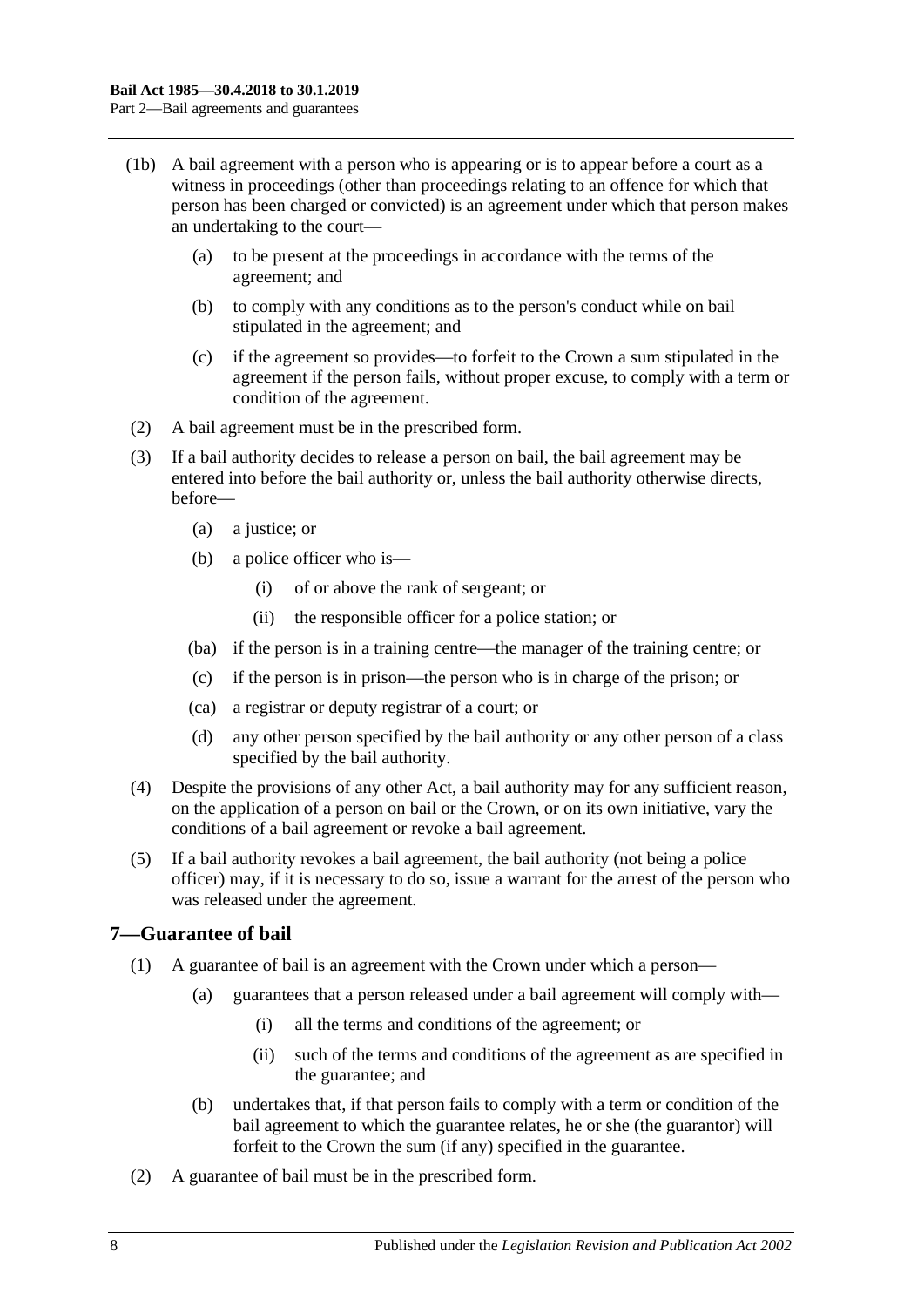- (3) A guarantee of bail may be entered into before the bail authority granting bail or, unless the bail authority otherwise directs, before—
	- (a) a justice; or
	- (b) a police officer who is—
		- (i) of or above the rank of sergeant; or
		- (ii) the responsible officer for a police station; or
	- (ba) if the person who is to be released on bail is in a training centre—the manager of the training centre; or
	- (c) if the person who is to be released on bail is in prison—the person who is in charge of the prison; or
	- (ca) a registrar or deputy registrar of a court; or
	- (d) any other person specified by the bail authority or any other person of a class specified by the bail authority.
- (4) A bail authority may for any sufficient reason, on the application of a guarantor, vary the terms of the guarantee or revoke the guarantee.
- (5) If a bail authority varies or revokes a guarantee, the bail authority may make such consequential variation of the terms of the bail agreement, or revoke the bail agreement, as appears appropriate in the circumstances.
- (6) A guarantor of bail must be of or above the age of 18 years.

## <span id="page-8-1"></span><span id="page-8-0"></span>**Part 3—Applications for release on bail**

## **Division 1—Applications generally**

#### <span id="page-8-4"></span><span id="page-8-2"></span>**8—Form of application**

- (1) Subject to [subsection](#page-8-3) (1a), an application of a person for release on bail—
	- (a) must be in the prescribed form; and
	- (b) must contain the prescribed information; and
	- (c) must be made in accordance with any procedure prescribed by the regulations.
- <span id="page-8-3"></span>(1a) An application for release on bail need not be made in accordance with [subsection](#page-8-4) (1)—
	- (a) if the bail authority is satisfied that a less formal application should be permitted in view of the applicant's illiteracy, imperfect command of the English language, intellectual limitations or for any other proper reason; or
	- (b) if the bail authority has access to an application previously made by the applicant and considers that a further written application is unnecessary.
- <span id="page-8-5"></span>(2) A person who has the custody of an eligible person must, at the request of that person—
	- (a) afford such assistance as that person reasonably requires to complete a written application for release on bail; and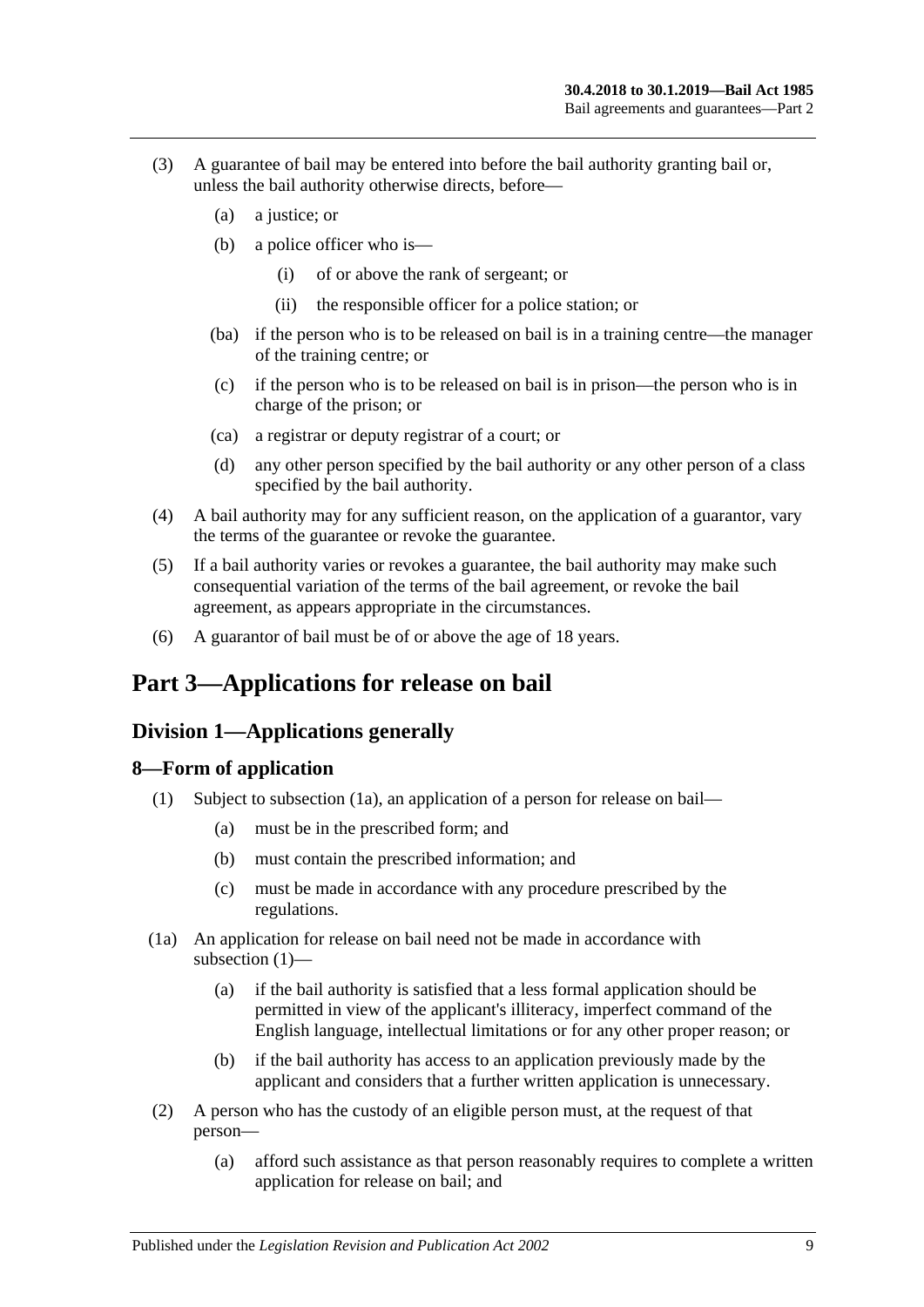- (b) if the custodian is not a bail authority—transmit the application as soon as practicable to a bail authority.
- (2a) If the eligible person is a child, a request may be made on behalf of the child under [subsection](#page-8-5) (2) by a guardian of the child.
- (3) If a written application for release on bail comes before a bail authority for determination, the bail authority may proceed to consider and determine the application despite the fact that the application was made in the first instance to some other bail authority.

## <span id="page-9-0"></span>**9—Power of bail authority to make inquiries and to hear evidence**

- (1) Subject to this section, a bail authority to which an application for release on bail is made—
	- (a) may make inquiries, or direct that inquiries be made, of the applicant and other persons who may be able to furnish information relevant to the determination of the application; and
	- (b) if the authority (not being a police officer) thinks fit—may take evidence on oath from the applicant or any other person who may be able to furnish information relevant to the determination of the application.
- <span id="page-9-2"></span>(2) If a bail authority takes evidence, or proposes to take evidence, on oath under [subsection](#page-9-2)  $(1)(b)$ , it must at the request of the applicant or the Crown permit such examination, cross-examination or re-examination of the witness as may be appropriate in the circumstances.

## <span id="page-9-1"></span>**10—Discretion exercisable by bail authority**

- (1) If an application for bail is made to a bail authority by an eligible person who has been charged with, but not convicted of, an offence in respect of which he or she has been taken into custody, the bail authority should, subject to this Act, release the applicant on bail unless, having regard to—
	- (a) the gravity of the offence in respect of which the applicant has been taken into custody; and
	- (b) the likelihood (if any) that the applicant would, if released—
		- (i) abscond; or
		- (ii) offend again; or
		- (iii) interfere with evidence, intimidate or suborn witnesses, or hinder police inquiries; or
		- (iv) commit a breach of an intervention order under the *[Intervention](http://www.legislation.sa.gov.au/index.aspx?action=legref&type=act&legtitle=Intervention%20Orders%20(Prevention%20of%20Abuse)%20Act%202009)  [Orders \(Prevention of Abuse\) Act](http://www.legislation.sa.gov.au/index.aspx?action=legref&type=act&legtitle=Intervention%20Orders%20(Prevention%20of%20Abuse)%20Act%202009) 2009*; and
	- (d) any need that the applicant may have for physical protection; and
	- (e) any medical or other care that the applicant may require; and
	- (f) any previous occasions on which the applicant may have contravened or failed to comply with a term or condition of a bail agreement; and
	- (g) any other relevant matter,

the bail authority considers that the applicant should not be released on bail.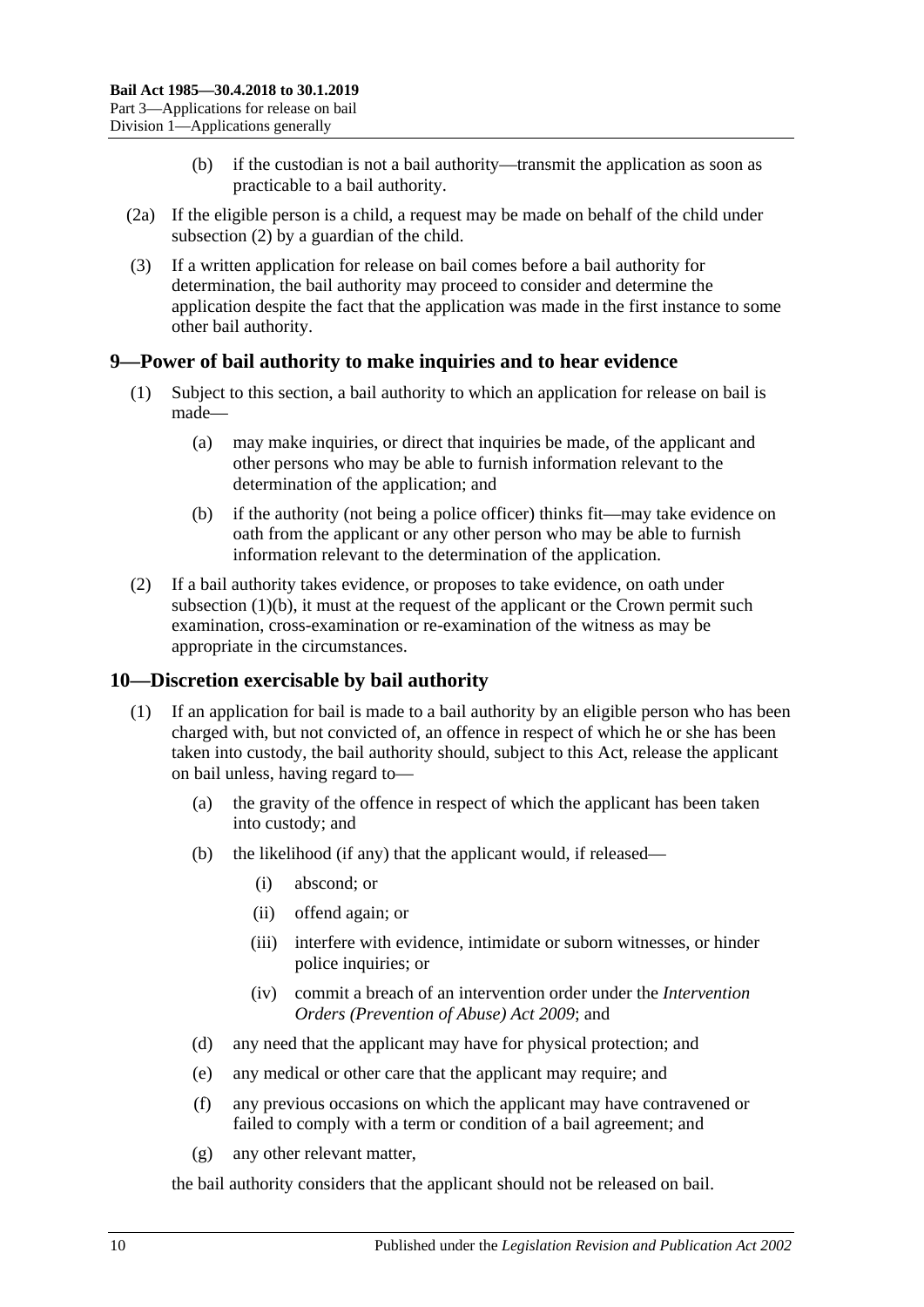- (2) If the applicant has been convicted of the offence in respect of which he or she has been taken into custody, the bail authority has, subject to this Act, an unfettered discretion as to whether the applicant should be released on bail.
- (3) If the applicant is a person who is appearing or is to appear before a court as a witness in proceedings (other than proceedings relating to an offence for which that person has been charged or convicted), the bail authority should, subject to this Act, release the applicant on bail unless there is a likelihood that the applicant would, if released, abscond.
- (4) Despite the other provisions of this section, if there is a victim of the offence, the bail authority must, in determining whether the applicant should be released on bail, give primary consideration to the need that the victim may have, or perceive, for physical protection from the applicant.

## <span id="page-10-1"></span><span id="page-10-0"></span>**10A—Presumption against bail in certain cases**

- (1) Despite [section](#page-9-1) 10, bail is not to be granted to a prescribed applicant unless the applicant establishes the existence of special circumstances justifying the applicant's release on bail.
- (1a) An applicant who is a serious and organised crime suspect will not be taken to have established that special circumstances exist for the purposes of [subsection](#page-10-1) (1) unless the applicant also establishes, by evidence verified on oath or by affidavit, that he or she has not previously been convicted of—
	- (a) a serious and organised crime offence; or
	- (b) an offence committed in another jurisdiction that would, if committed in this jurisdiction, have been a serious and organised crime offence.
- (2) In this section—

*prescribed applicant* means—

- (a) an applicant taken into custody in relation to any of the following offences if committed, or allegedly committed, by the applicant in the course of attempting to escape pursuit by a police officer or attempting to entice a police officer to engage in a pursuit:
	- (i) an offence against section 13 of the *[Criminal Law Consolidation](http://www.legislation.sa.gov.au/index.aspx?action=legref&type=act&legtitle=Criminal%20Law%20Consolidation%20Act%201935)  Act [1935](http://www.legislation.sa.gov.au/index.aspx?action=legref&type=act&legtitle=Criminal%20Law%20Consolidation%20Act%201935)* in which the victim's death was caused by the applicant's use of a motor vehicle;
	- (ii) an offence against section 19A of the *[Criminal Law Consolidation](http://www.legislation.sa.gov.au/index.aspx?action=legref&type=act&legtitle=Criminal%20Law%20Consolidation%20Act%201935)  Act [1935](http://www.legislation.sa.gov.au/index.aspx?action=legref&type=act&legtitle=Criminal%20Law%20Consolidation%20Act%201935)*;
	- (iii) an offence against section 29 of the *[Criminal Law Consolidation](http://www.legislation.sa.gov.au/index.aspx?action=legref&type=act&legtitle=Criminal%20Law%20Consolidation%20Act%201935)  Act [1935](http://www.legislation.sa.gov.au/index.aspx?action=legref&type=act&legtitle=Criminal%20Law%20Consolidation%20Act%201935)* if the act or omission constituting the offence was done or made by the applicant in the course of the applicant's use of a motor vehicle; or
- (b) an applicant taken into custody in relation to an offence against [section](#page-20-1) 17 if there is alleged to have been a contravention of, or failure to comply with, a condition of a bail agreement imposed under section  $11(2)(a)(ii)$ ; or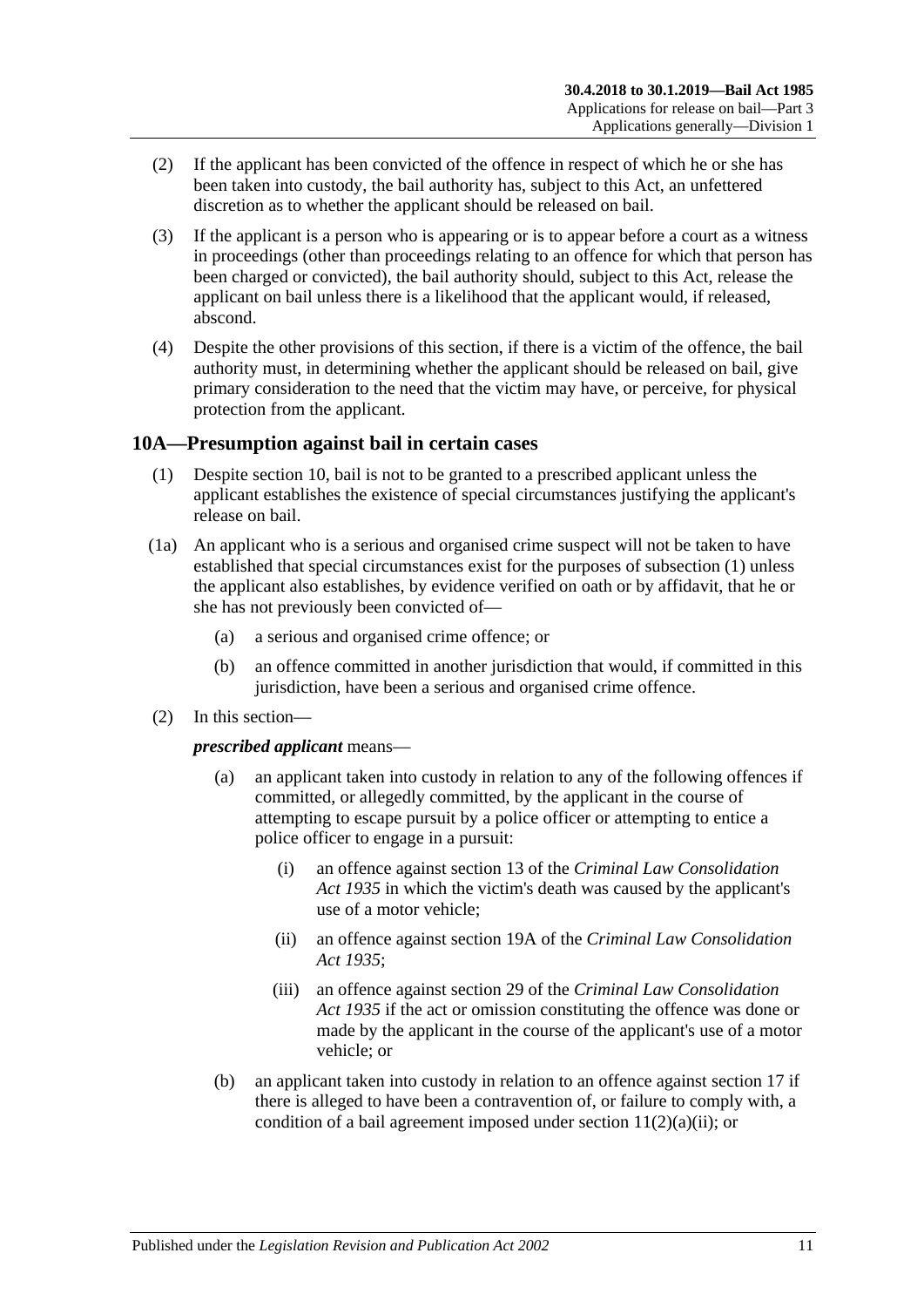- (ba) an applicant taken into custody in relation to an offence against section 31 of the *[Intervention Orders \(Prevention of Abuse\) Act](http://www.legislation.sa.gov.au/index.aspx?action=legref&type=act&legtitle=Intervention%20Orders%20(Prevention%20of%20Abuse)%20Act%202009) 2009* if the act or omission alleged to constitute the offence involved physical violence or a threat of physical violence; or
- (bb) an applicant who is a serious and organised crime suspect;
- (c) an applicant taken into custody in relation to an offence of contravening or failing to comply with a control order or public safety order issued under the *[Serious and Organised Crime \(Control\) Act](http://www.legislation.sa.gov.au/index.aspx?action=legref&type=act&legtitle=Serious%20and%20Organised%20Crime%20(Control)%20Act%202008) 2008*; or
- (ca) an applicant charged with an aggravated offence involving physical violence or a threat of physical violence if an aggravating circumstance of the offence is that, at the time of the alleged offence, the applicant is alleged to have contravened an intervention order of a court and the offence lay within the range of conduct that the intervention order was designed to prevent; or
- (d) an applicant taken into custody in relation to an offence against any of the following provisions of the *[Criminal Law Consolidation Act](http://www.legislation.sa.gov.au/index.aspx?action=legref&type=act&legtitle=Criminal%20Law%20Consolidation%20Act%201935) 1935*:
	- (i) section 172;
	- (ii) section 248;
	- (iii) section 250;
	- (iv) section 85B; or
- (e) an applicant taken into custody in relation to a serious firearm offence (within the meaning of Part 3 Division 3 of the *[Sentencing Act](http://www.legislation.sa.gov.au/index.aspx?action=legref&type=act&legtitle=Sentencing%20Act%202017) 2017*); or
- (f) an applicant taken into custody in relation to both—
	- (i) a serious drug offence (within the meaning of section 34 of the *[Controlled Substances Act](http://www.legislation.sa.gov.au/index.aspx?action=legref&type=act&legtitle=Controlled%20Substances%20Act%201984) 1984*); and
	- (ii) a serious offence against the person (within the meaning of section 74EA of the *[Summary Offences Act](http://www.legislation.sa.gov.au/index.aspx?action=legref&type=act&legtitle=Summary%20Offences%20Act%201953) 1953*); or
- (g) an applicant who is a terror suspect.

## <span id="page-11-1"></span><span id="page-11-0"></span>**11—Conditions of bail**

- <span id="page-11-3"></span>(1) Subject to this Act, every grant of bail is subject to the following conditions:
	- (a) a condition prohibiting the applicant from possessing a firearm, ammunition or any part of a firearm;
	- (b) a condition requiring the applicant to submit to such tests (including testing without notice) for gunshot residue as may be reasonably required by the bail authority, or a person or class of persons or body specified by the bail authority.
- <span id="page-11-2"></span>(1a) A bail authority may only vary or revoke the conditions imposed by [subsection](#page-11-1) (1) if the bail authority is satisfied that—
	- (a) there are cogent reasons to do so; and
	- (b) the possession of a firearm, ammunition or part of a firearm by the person to whom the bail agreement relates does not represent an undue risk to the safety of the public.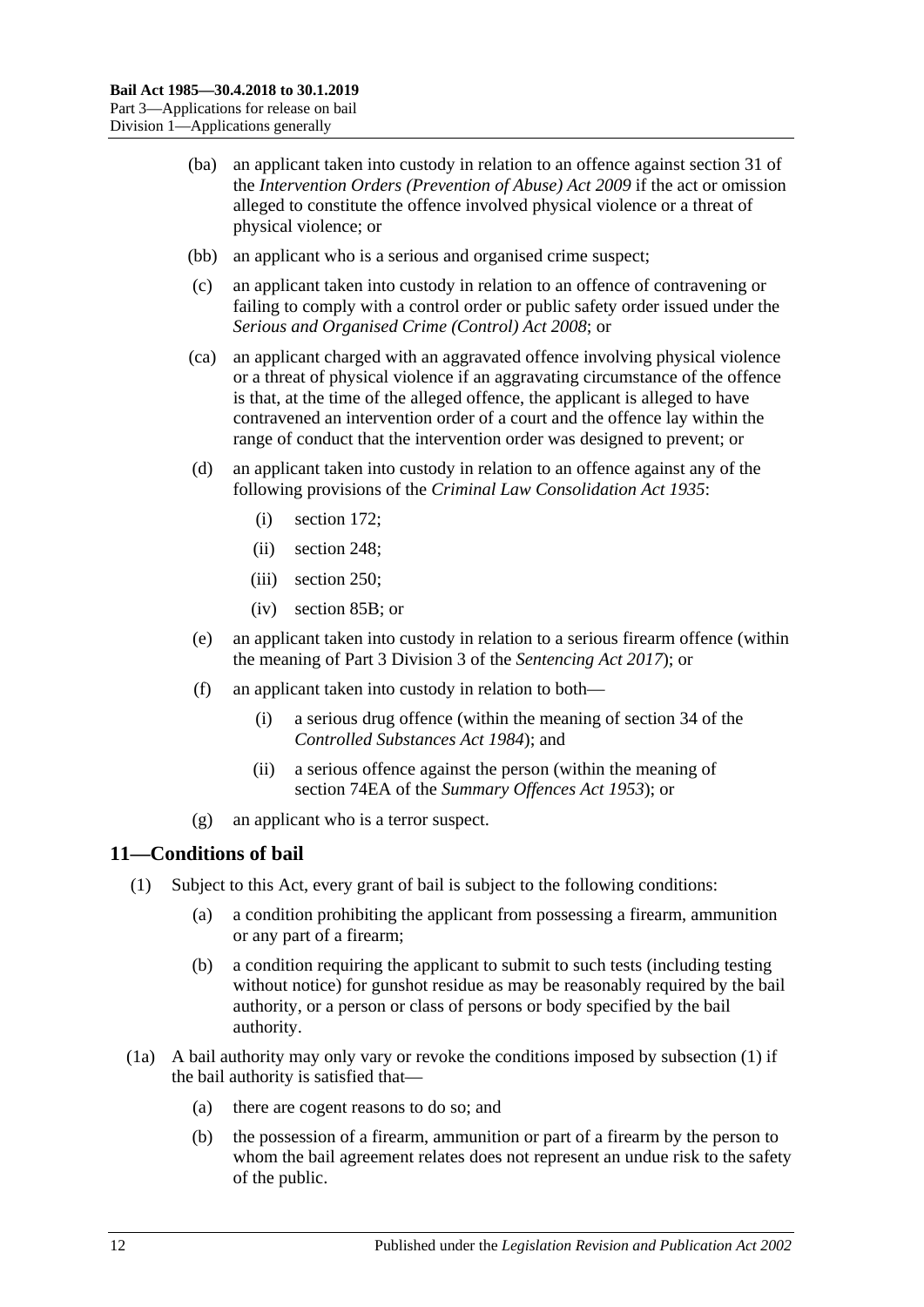- (1b) A bail authority that is a court can only be satisfied of the matters referred to in [subsection](#page-11-2) (1a) by evidence given on oath.
- (1c) If a bail authority varies or revokes a condition imposed by [subsection](#page-11-1) (1), the bail authority must make a written record of the reasons for its decision.
- (1d) Subject to this section, a bail authority may impose 1 or more of the conditions referred to in [subsection](#page-12-1) (2).
- <span id="page-12-4"></span><span id="page-12-3"></span><span id="page-12-2"></span><span id="page-12-1"></span><span id="page-12-0"></span>(2) The conditions that may be imposed in relation to the grant of bail are as follows:
	- (a) that the applicant agree—
		- (i) to reside at a specified address; or
		- (ia) to reside at a specified address and to remain at that place of residence while on bail, not leaving it except for one of the following purposes:
			- (A) remunerated employment; or
			- (B) necessary medical or dental treatment for the applicant; or
			- (C) averting or minimising a serious risk of death or injury (whether to the applicant or some other person); or
			- (D) any other purpose approved by a community corrections officer; or
		- (ii) if there is a victim of the offence in respect of which the applicant has been charged—to comply with such conditions relating to the physical protection of the victim that the authority considers should apply to the applicant while on bail; or
		- (iii) to be under the supervision of a community corrections officer and to obey the lawful directions of the officer; or
		- (iv) to report to the police at a specified place and at specified times; or
		- (v) to surrender any passport that the applicant may possess; or
		- (vi) to comply with any other condition as to the applicant's conduct that the authority considers should apply while on bail;
	- (b) that the applicant provide the bail authority with written assurances from a stipulated number of persons, who are acceptable to the bail authority, that they are acquainted with the applicant and are confident that the applicant will comply with the terms and conditions of a bail agreement;
	- (c) that the applicant agree to forfeit to the Crown a sum of money (to be stipulated in the bail agreement) if the applicant fails, without proper excuse, to comply with a term or condition of the bail agreement;
	- (d) that the applicant provide security of a specified amount or value to secure payment of a monetary forfeiture agreed to under [paragraph](#page-12-2) (c);
	- (e) that the applicant obtain specified guarantees, or guarantees of a specified nature;
	- (f) that a guarantor provide security of a specified amount or value to secure payment of a stipulated monetary forfeiture.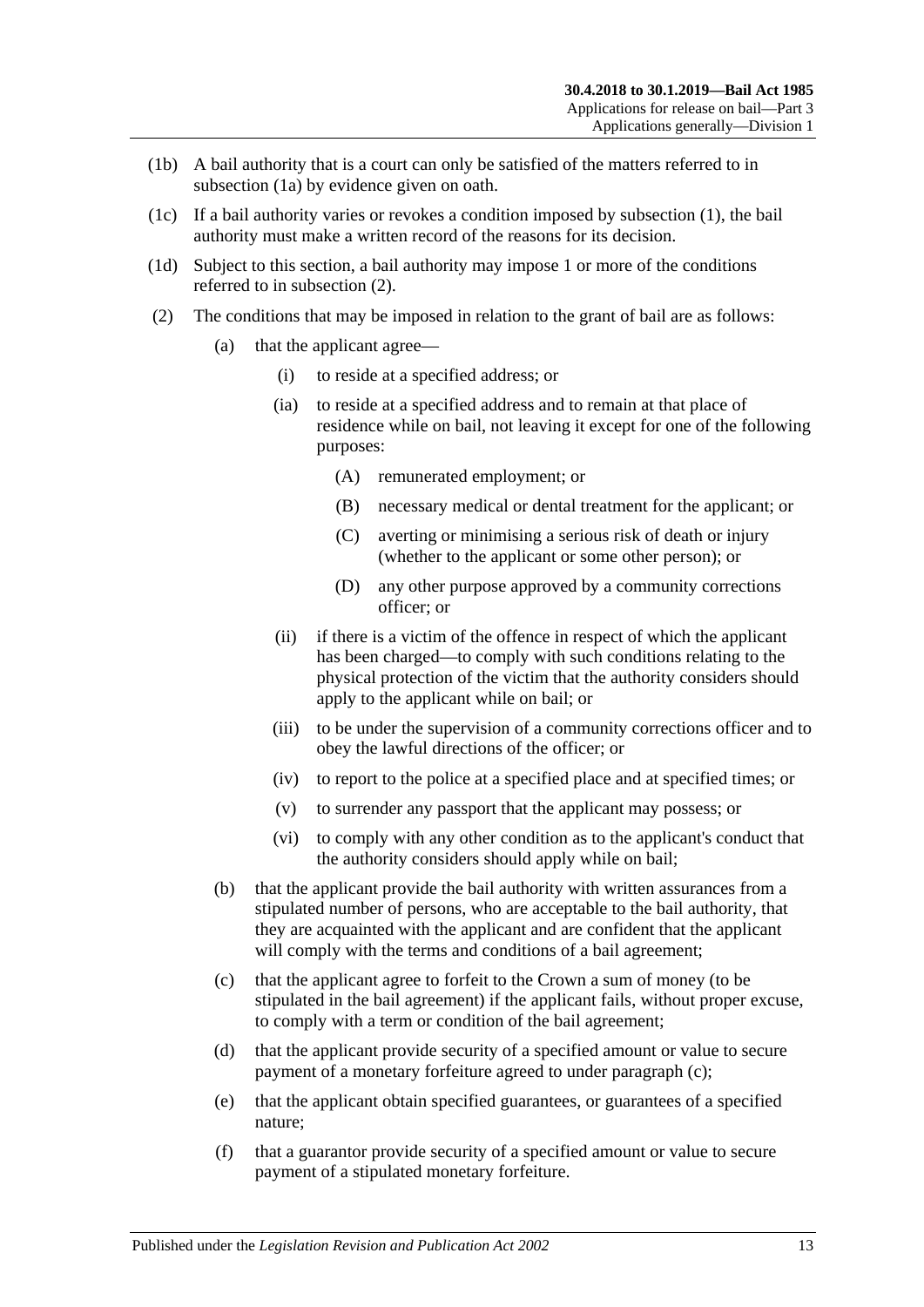- <span id="page-13-0"></span>(2aa) If the applicant is a serious and organised crime suspect, any grant of bail to the applicant—
	- (a) must be made subject to the following conditions:
		- (i) a condition that the applicant agree to reside at a specified address and to remain at that place of residence while on bail, not leaving it except for 1 of the following purposes:
			- (A) necessary medical or dental treatment for the applicant;
			- (B) averting or minimising a serious risk of death or injury (whether to the applicant or some other person);
			- (C) any other purpose approved by the Chief Executive Officer;
		- (ii) a condition that the applicant agree to be fitted with a device of a kind approved by the Chief Executive Officer for the purpose of monitoring compliance with the condition referred to in [subparagraph](#page-13-0) (i) and to comply with all reasonable directions of the Chief Executive Officer in relation to the device;
		- (iii) a condition that the applicant agree to not communicate with any person other than specified persons, or persons of a specified class or of a class prescribed by regulation;
		- (iv) a condition that the applicant agree to only use for communication purposes, or be in possession of, such telephones, mobile phones, computers or other communication devices as may be specified; and
	- (b) may not be made subject to the condition referred to in [subsection](#page-12-3)  $(2)(a)(ia)$ (but the bail authority may, subject to this section, impose any other condition referred to in [subsection](#page-12-1) (2)).
- <span id="page-13-1"></span>(2ab) If the applicant is a class 1 or class 2 offence suspect, any grant of bail to the applicant must, subject to this section, be made subject to the following conditions:
	- (a) a condition that the applicant agrees not to engage in child-related work;
	- (b) a condition that the applicant agrees not to apply for child-related work.
- (2ac) A bail authority may only vary or revoke conditions imposed in accordance with [subsection](#page-13-1) (2ab) if the bail authority is satisfied that—
	- (a) there are cogent reasons to do so; and
	- (b) the applicant engaging in child-related work will not pose a risk to the safety and well being of children.
- (2ad) If a bail authority varies or revokes a condition imposed by [subsection](#page-13-1) (2ab), the bail authority must make a written record of the reasons for its decision.
- (2a) In deciding on the conditions to be imposed in relation to a grant of bail, a bail authority should give special consideration to any submissions made by the Crown on behalf of a victim of the alleged offence.
- (3) A bail authority should not impose a condition under [subsection](#page-12-3)  $(2)(a)(ia)$  or [\(iii\)](#page-12-4) except on the application, or with the consent, of the Crown.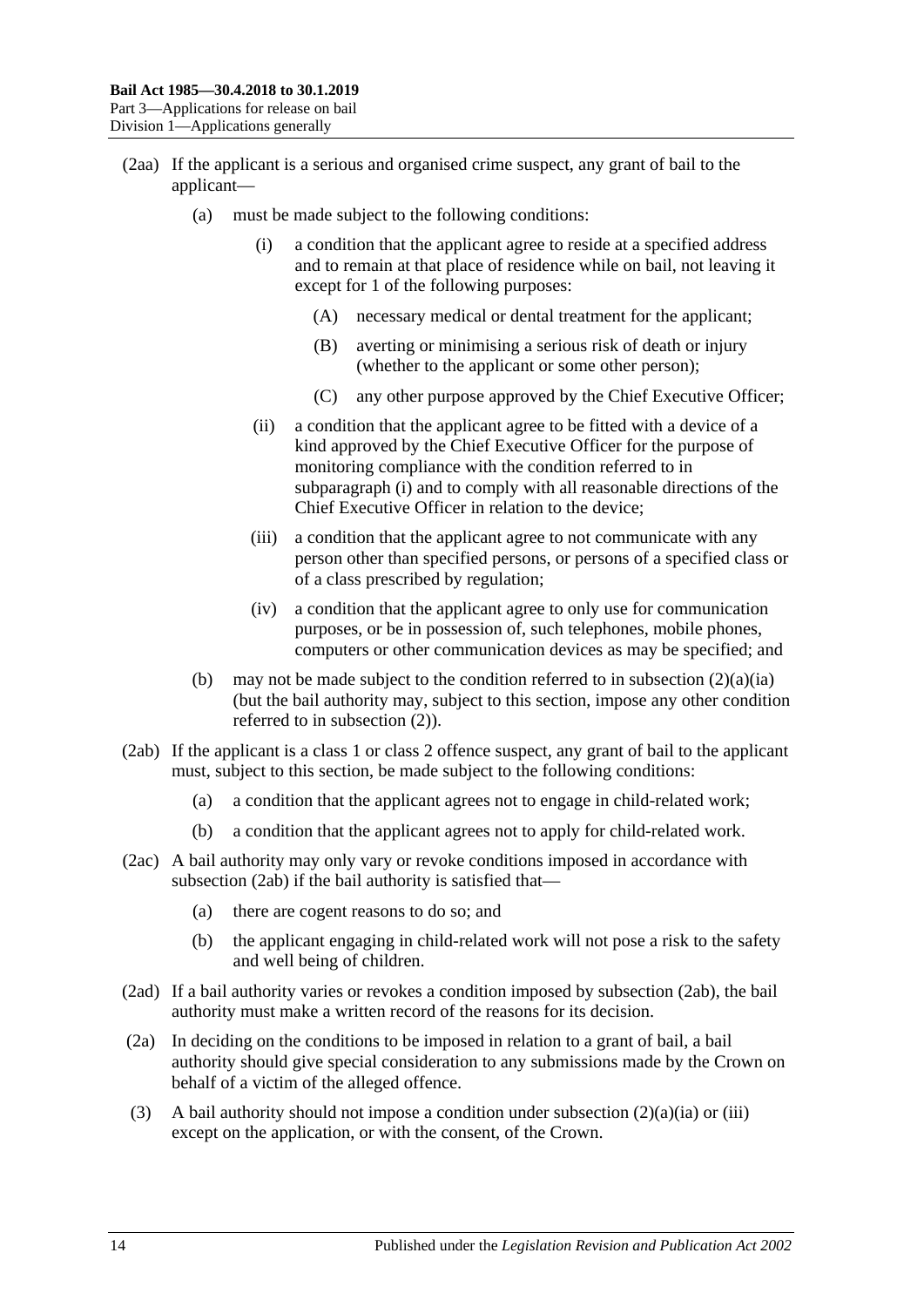- (3a) Before a bail authority imposes a condition under [subsection](#page-12-3)  $(2)(a)(ia)$  or  $(2aa)(a)(i)$ , the bail authority should obtain a report (whether oral or in writing) from the Crown on
	- (a) in the case of a condition under [subsection](#page-12-3)  $(2)(a)(ia)$ —the appropriateness of such a condition being imposed in the applicant's case; or
	- (b) in the case of a condition under [subsection](#page-13-0)  $(2aa)(a)(i)$ —whether the place of residence proposed to be specified in the condition is appropriate in the applicant's case.
- (4) A condition (other than a condition as to the conduct of the applicant while on bail) must not be imposed under this section unless the condition is, in the opinion of the bail authority, reasonably necessary to ensure that the applicant complies with the bail agreement.
- (5) A financial condition must not be imposed under this section unless the bail authority is of the opinion that the object of ensuring that the applicant complies with the bail agreement cannot be properly secured by a non-financial condition or combination of non-financial conditions.
- (6) It is a condition of every bail agreement that the person released under the agreement will not leave the State for any reason—
	- (a) if the person is under the supervision of a community corrections officer—without the permission of the Chief Executive (or his or her nominee) of the administrative unit of which the community corrections officer is an officer or employee;
	- (c) in any other case—without the permission of—
		- (i) a judge or magistrate; or
		- (ii) a police officer who is—
			- (A) of or above the rank of sergeant; or
			- (B) the responsible officer for a police station.
- (7) A condition imposed under this section must be stipulated in the bail agreement.
- <span id="page-14-0"></span>(7a) If it is a condition of a bail agreement that the person released under the agreement will remain at a particular place of residence, a police officer or a community corrections officer authorised by the Minister for the purpose may enter the residence at any time for the purpose of ascertaining whether or not the person is complying with the condition.
- (7b) A person must not hinder a person referred to in [subsection](#page-14-0) (7a) in the exercise of powers under that subsection.

Maximum penalty: \$2 500.

- (8) If it is a condition of a bail agreement that the person released under the agreement will be under the supervision of a community corrections officer and obey the lawful directions of that officer, the officer to whom the person is assigned for supervision may give reasonable directions—
	- (a) requiring that person to report to the officer on a regular basis; or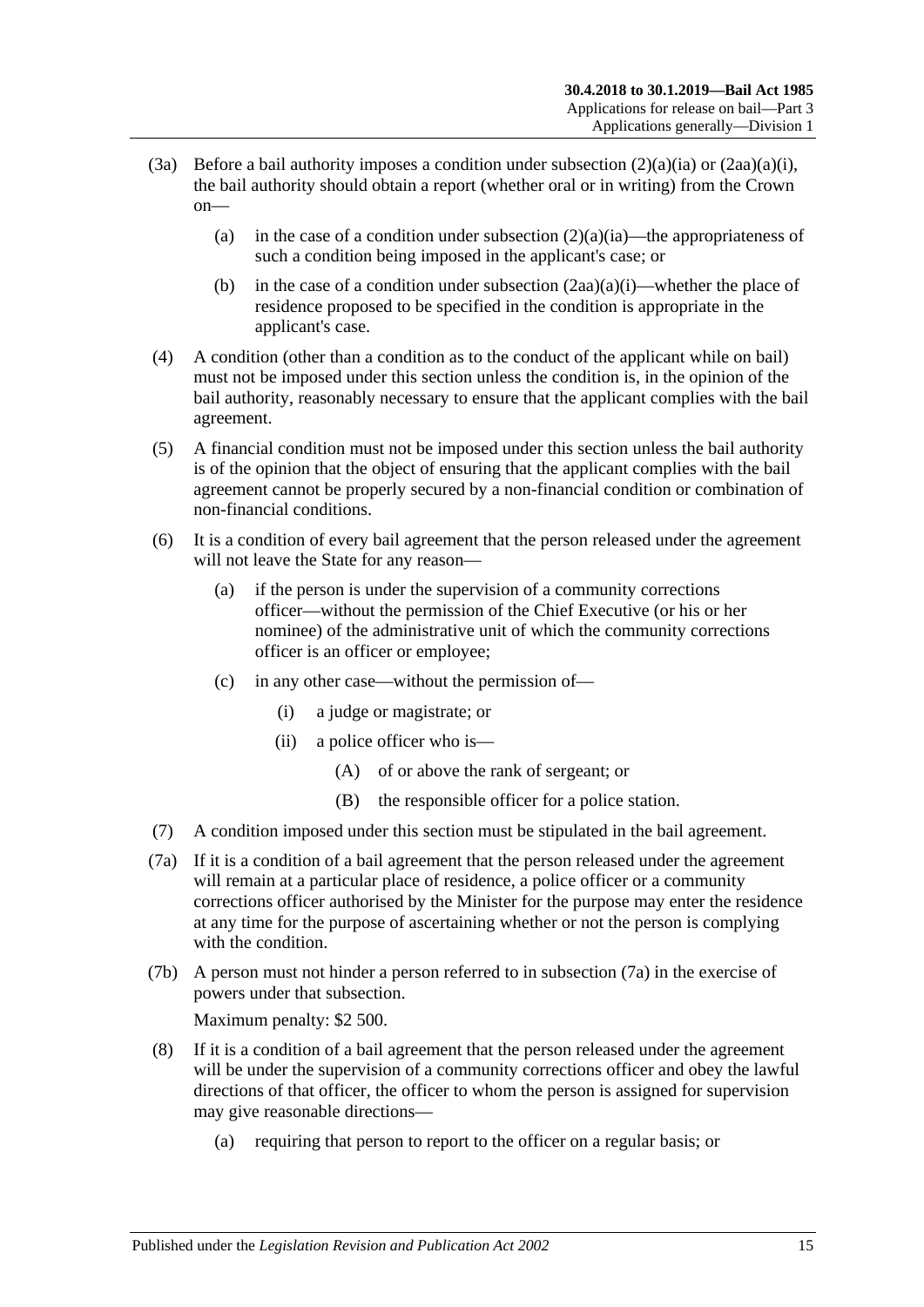- (b) requiring that person to notify the officer of any change in the person's place of residence, or in the person's employment; or
- (c) on any other matter stipulated by the bail authority.
- <span id="page-15-1"></span> $(9)$  If—
	- (a) a bail authority imposes a condition under this section; but
	- (b) the applicant remains in custody because the condition is not fulfilled,

the applicant must (if he or she is not sooner released) be brought back before a bail authority for a review of the condition as soon as reasonably practicable and, in any event, within five working days after the condition is imposed.

- (10) A bail authority may, on a review of a condition under [subsection](#page-15-1) (9)—
	- (a) confirm, vary or revoke the condition; and
	- (d) impose any other condition under this section that the bail authority thinks fit.
- (11) If a bail authority imposes a condition requiring a person—
	- (a) to remain at a particular place of residence while on bail; or
	- (b) to be under the supervision of a community corrections officer,

the bail authority must ensure that a copy of the bail agreement is furnished to the relevant responsible Minister.

- (12) A condition of bail may relate to a place or circumstances outside the State.
- (13) In this section—

*child-related work* has the same meaning as in the *[Child Sex Offenders Registration](http://www.legislation.sa.gov.au/index.aspx?action=legref&type=act&legtitle=Child%20Sex%20Offenders%20Registration%20Act%202006)  Act [2006](http://www.legislation.sa.gov.au/index.aspx?action=legref&type=act&legtitle=Child%20Sex%20Offenders%20Registration%20Act%202006)*;

*class 1 offence suspect* means a person who has been charged with a class 1 offence (within the meaning of the *[Child Sex Offenders Registration Act](http://www.legislation.sa.gov.au/index.aspx?action=legref&type=act&legtitle=Child%20Sex%20Offenders%20Registration%20Act%202006) 2006*);

*class 2 offence suspect* means a person who has been charged with a class 2 offence (within the meaning of the *[Child Sex Offenders Registration Act](http://www.legislation.sa.gov.au/index.aspx?action=legref&type=act&legtitle=Child%20Sex%20Offenders%20Registration%20Act%202006) 2006*).

#### <span id="page-15-2"></span><span id="page-15-0"></span>**11A—Bail authority may direct person to surrender firearm etc**

- (1) A bail authority may, in relation to a grant of bail that is subject to the condition imposed by section  $11(1)(a)$ , direct the person to whom the grant of bail relates to surrender as soon as reasonably practicable at a police station specified by the bail authority any firearm, ammunition or part of a firearm owned or possessed by the person.
- (2) A person who refuses or fails to comply with a direction under [subsection](#page-15-2) (1) is guilty of an offence.

Maximum penalty: \$10 000 or imprisonment for 2 years.

- (3) No criminal liability attaches to a person to the extent that he or she is complying with a direction under this section.
- (4) The Commissioner of Police must deal with any surrendered firearm, ammunition or part of a firearm in accordance with the scheme set out in the regulations.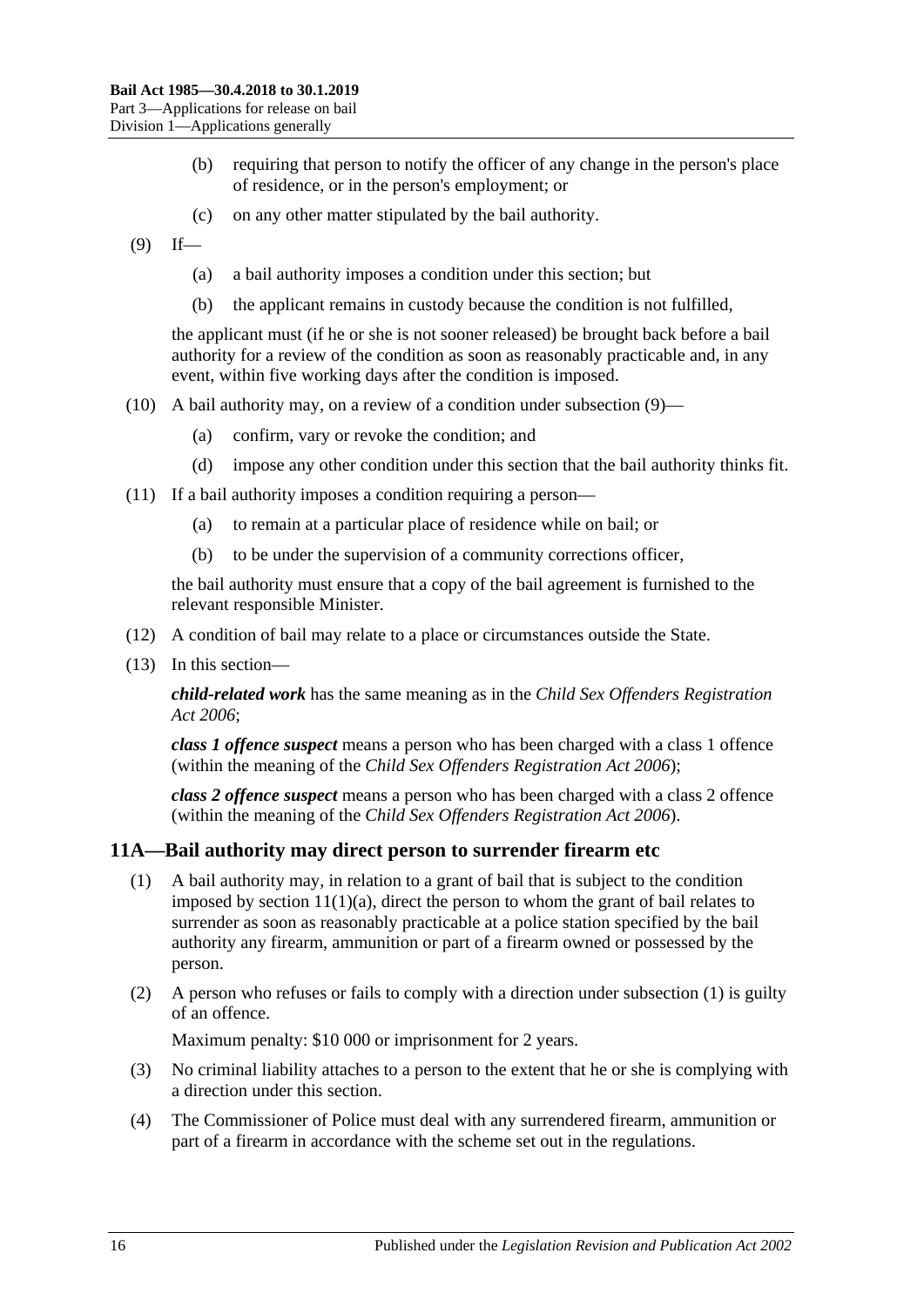- (5) No compensation is payable by the Crown in respect of the exercise of a power or function under this section.
- (6) The regulations may provide for the payment, recovery or waiver of fees in respect of this section.

## <span id="page-16-0"></span>**12—Refusal of application**

- (1) If a bail authority decides to refuse an application for release on bail, the bail authority must make a written record of the reasons for its decision.
- (2) The refusal of an application for release on bail does not preclude further applications.

## <span id="page-16-1"></span>**Division 2—Procedure on arrest**

#### <span id="page-16-2"></span>**13—Procedure on arrest**

- (1) If a police officer arrests a person who is, on arrest, eligible to apply for release on bail, the police officer must—
	- (a) as soon as reasonably practicable after delivering the arrested person to a police station or designated police facility after making the arrest, take reasonable steps to ensure that the arrested person (and, if the arrested person is a child, any guardian who is present) understands that the arrested person is entitled to apply for release on bail under this Act; and
	- (b) ensure that the arrested person (and, if the arrested person is a child, any guardian who is present) receives—
		- (i) a written statement, in the prescribed form, explaining how, and to what authorities, an application for release on bail may be made under this Act; and
		- (ii) the appropriate form for making an application for release on bail.
- (2) An eligible person who is a child who has applied unsuccessfully to a police officer for release on bail must, if the child or a guardian so requests, be brought before the Youth Court as soon as practicable for the purpose of making an application for release on bail.
- <span id="page-16-3"></span>(3) An eligible person who has been arrested on a charge of an offence must, if not released beforehand, be brought before the appropriate authority on the charge in relation to which he or she was arrested as soon as reasonably practicable but, in any event, not later than 4 pm on the next working day following the day of arrest.
- (4) The appropriate authority before whom a person is brought under [subsection](#page-16-3) (3) must inquire as to whether that person wants to apply for release on bail and, if the person answers in the affirmative, the authority must afford the person a reasonable opportunity to apply for release on bail.
- (5) For the purposes of this section, an eligible person may be brought before the Youth Court or the Magistrates Court—
	- (a) in person or by video link; or
	- (b) if the person is in custody in a police station or designated police facility that is situated in a remote area and there is no video link available—by audio link.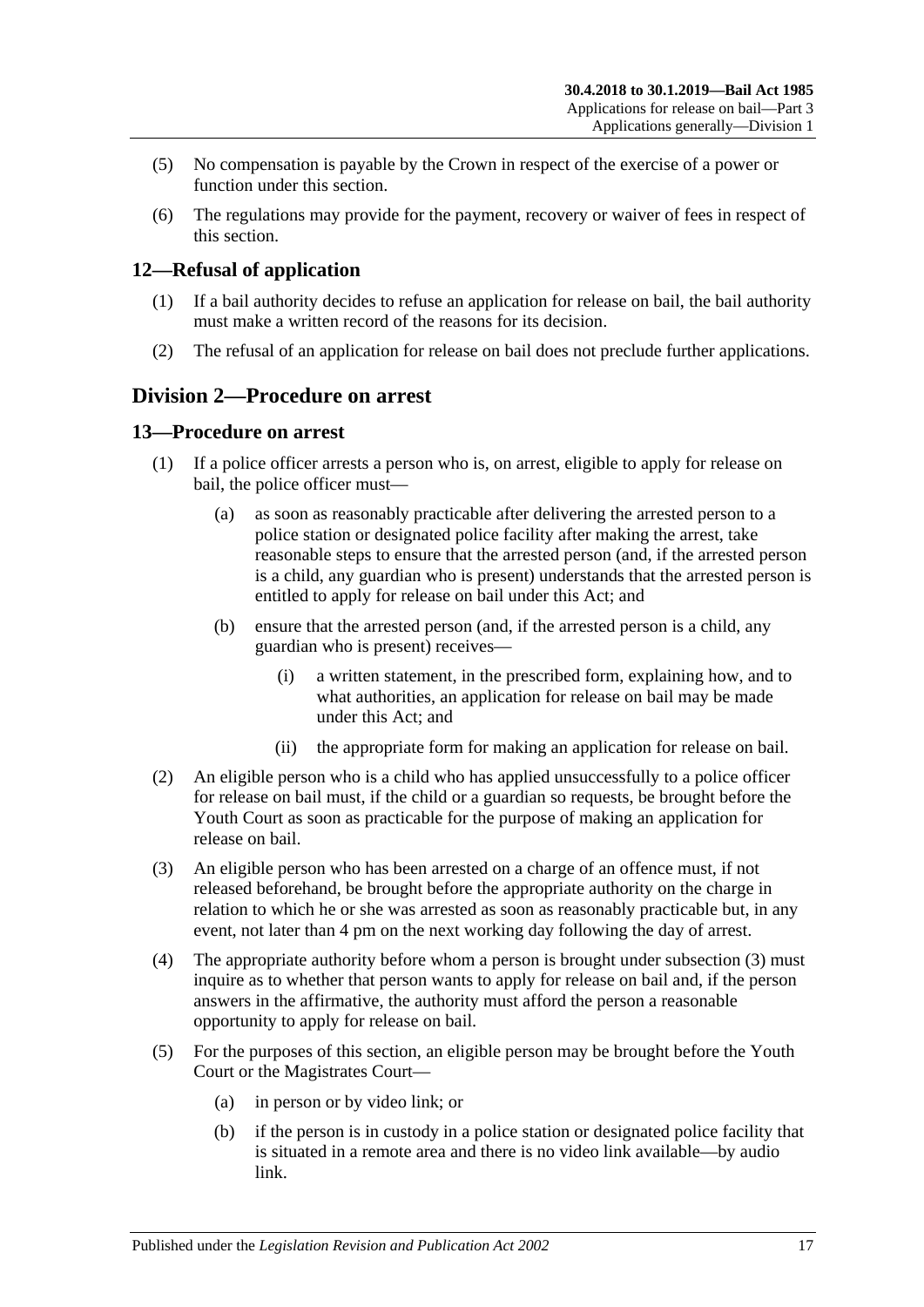#### (6) In this section—

*appropriate authority* means—

- (a) in relation to a child—the Youth Court; and
- (b) in any other case—the Magistrates Court;

*remote area*, in relation to the situation of a police station or designated police facility, means—

- (a) 200 kilometres or more; or
- (b) if some other distance is prescribed by the regulations for the purposes of this definition—that distance,

from the nearest Youth Court or Magistrates Court (as the case requires);

*Youth Court* means the Youth Court of South Australia.

## <span id="page-17-0"></span>**Part 4—Review of decisions of bail authorities**

#### <span id="page-17-1"></span>**14—Review of decisions of bail authorities**

- (1) A decision of a bail authority (not being the Supreme Court) is subject to review under this section.
- (2) A review may be carried out under this section on the application of the Crown, the person applying for release on bail or, if the person applying for release on bail is a child, the child or a guardian of the child—
	- (a) by the Supreme Court; or
	- (b) if the decision subject to review is a decision of a police officer or a court constituted of justices—by a magistrate.
- (3) On a review, the reviewing authority will reconsider the application for release on bail and may make any decision on that application that should, in the opinion of the reviewing authority, have been made in the first instance.
- (4) If an application for review of a decision of a bail authority is made, the bail authority must furnish the reviewing authority with any documentary or other material in its possession that may be relevant to the review.
- (5) The reviewing authority must hear and determine an application under this section as expeditiously as possible.

#### <span id="page-17-3"></span><span id="page-17-2"></span>**15—Telephone review**

- (1) Subject to this section, if—
	- (a) an arrested person makes an application for release on bail to a police officer or a court constituted of justices; and
	- (b) the person is dissatisfied with the decision made on the application; and
	- (c) there is no magistrate in the vicinity immediately available to review the decision,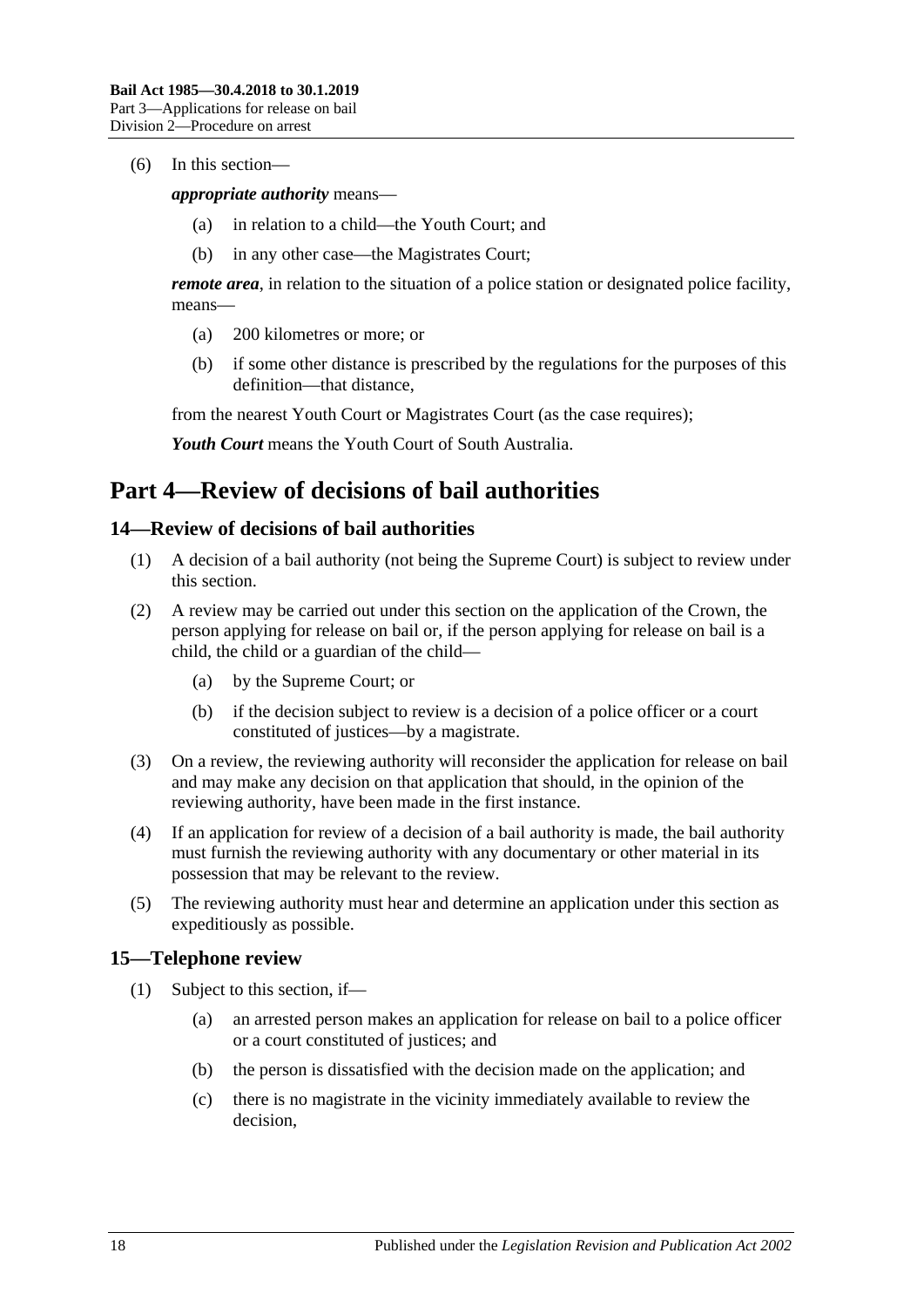the police officer or justices who made the decision must, on the written application of the person, contact a magistrate by telephone for the purpose of having the decision reviewed.

- (2) [Subsection](#page-17-3) (1) does not apply to the following persons who have been arrested who are dissatisfied with the decision made on the person's application for release on bail:
	- (a) an arrested person (other than a child) who is dissatisfied with a decision made on application to a police officer on arrest who can be brought before the Magistrates Court constituted of a magistrate by not later than 4 pm on the next day following the day of arrest;
	- (b) an arrested person (other than a child) who is a prescribed applicant within the meaning of [section](#page-10-0) 10A who is dissatisfied with the decision made on application to a police officer on arrest.
- (3) If the arrested person is a child, the written application under [subsection](#page-17-3) (1) may be made on behalf of the child by a guardian of the child.
- (4) If, in relation to the original application for bail, compliance with [section](#page-8-4) 8(1) was not required under [section](#page-8-3) 8(1a) in that the application was not required in writing, the application for a telephone review under [subsection](#page-17-3) (1) may be made orally.
- (5) If the police officer who made the decision is not immediately available to contact a magistrate, contact must be made by another police officer of or above the rank of sergeant or the responsible officer for the police station.
- (6) If a magistrate is contacted under [subsection](#page-17-3) (1), the following provisions apply:
	- (a) the magistrate must make such inquiries as the magistrate thinks necessary to satisfy himself or herself of the genuineness of the application for review;
	- (b) the police officer or justices who made the telephone contact must explain to the magistrate—
		- (i) the circumstances of the application for bail; and
		- (ii) the nature of the decision made on the application; and
		- (iii) the reasons for that decision;
	- (c) the magistrate must then speak with the person who applied for bail or any legal practitioner representing or assisting that person, and any other person who may be present and who may, in the opinion of the magistrate, assist in explaining the circumstances of the particular case for the purpose of ensuring that the magistrate is fully informed—
		- (i) of the grounds and circumstances of the application for bail; and
		- (ii) of the reasons for the applicant's dissatisfaction with the decision taken on the application; and
		- (iii) if the applicant is a child—of the circumstances of the child;
	- (d) if the decision that is the subject of the review was made by justices—the magistrate must then speak with—
		- (i) if the police officer who appeared before the justices and opposed the application for bail is present and wishes to speak in relation to the application for review—the police officer; or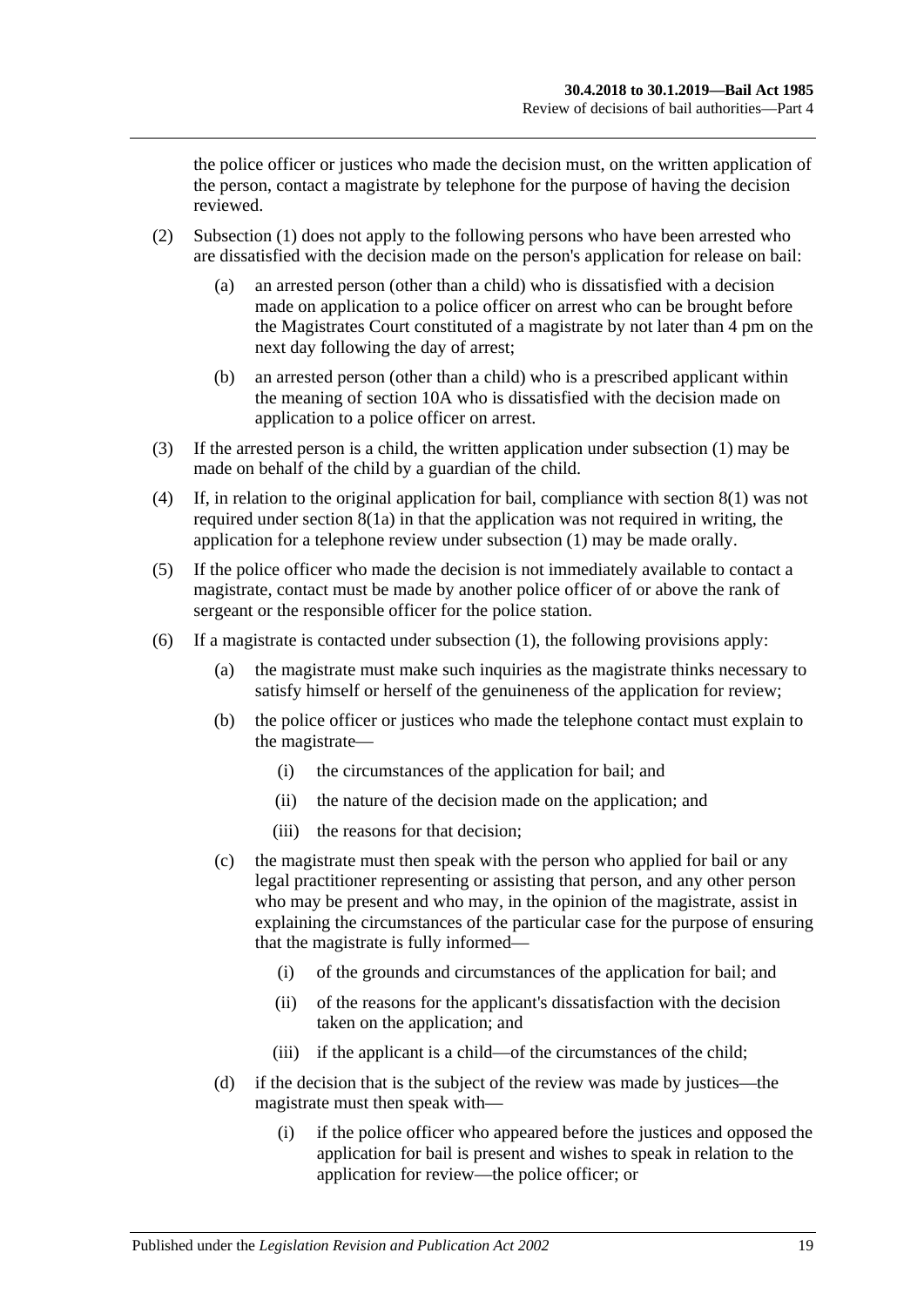- (ii) if that police officer is not immediately available—another police officer who is present and wishes to speak in relation to the application for review;
- (e) the magistrate must then advise the police officer or justices who made the telephone contact of the decision on review, and bail must then be granted or refused in accordance with that decision.
- (7) For the purposes of subsection (2), an arrested person can be brought before the Magistrates Court—
	- (a) in person or by video link; or
	- (b) if the person is in custody in a police station or designated police facility that is situated in a remote area and there is no video link available—by audio link.
- (8) In this section—

*remote area*, in relation to the situation of a police station or designated police facility, means—

- (a) 200 kilometres or more; or
- (b) if some other distance is prescribed by the regulations for the purposes of this definition—that distance,

from the nearest Magistrates Court.

#### <span id="page-19-0"></span>**15A—Review of magistrate's decision by Supreme Court**

- (1) Subject to this section, a decision of a magistrate on a review of a decision of a bail authority is subject to review by the Supreme Court.
- (2) A review may be carried out under this section on the application of the Crown, the person applying for release on bail or, if the person applying for release on bail is a child, the child or a guardian of the child.
- (3) A review under this section may only occur with the permission of the Supreme Court (which should only be granted if it appears that there may have been some error of law or fact).

#### <span id="page-19-1"></span>**16—Stay of release on application for review**

- (1) Despite any other provision of this Act, if—
	- $(a)$ 
		- (i) a bail authority decides to release a person on bail; or
		- (ii) on a review by a magistrate of a decision of a bail authority, the magistrate decides to release a person on bail; and
	- (b) a police officer or counsel on behalf of the Crown immediately indicates that an application for review of the decision will be made under this Part,

the release must be deferred.

- <span id="page-19-2"></span>(2) The period of deferral ends—
	- (a) if an application for a review is to be made—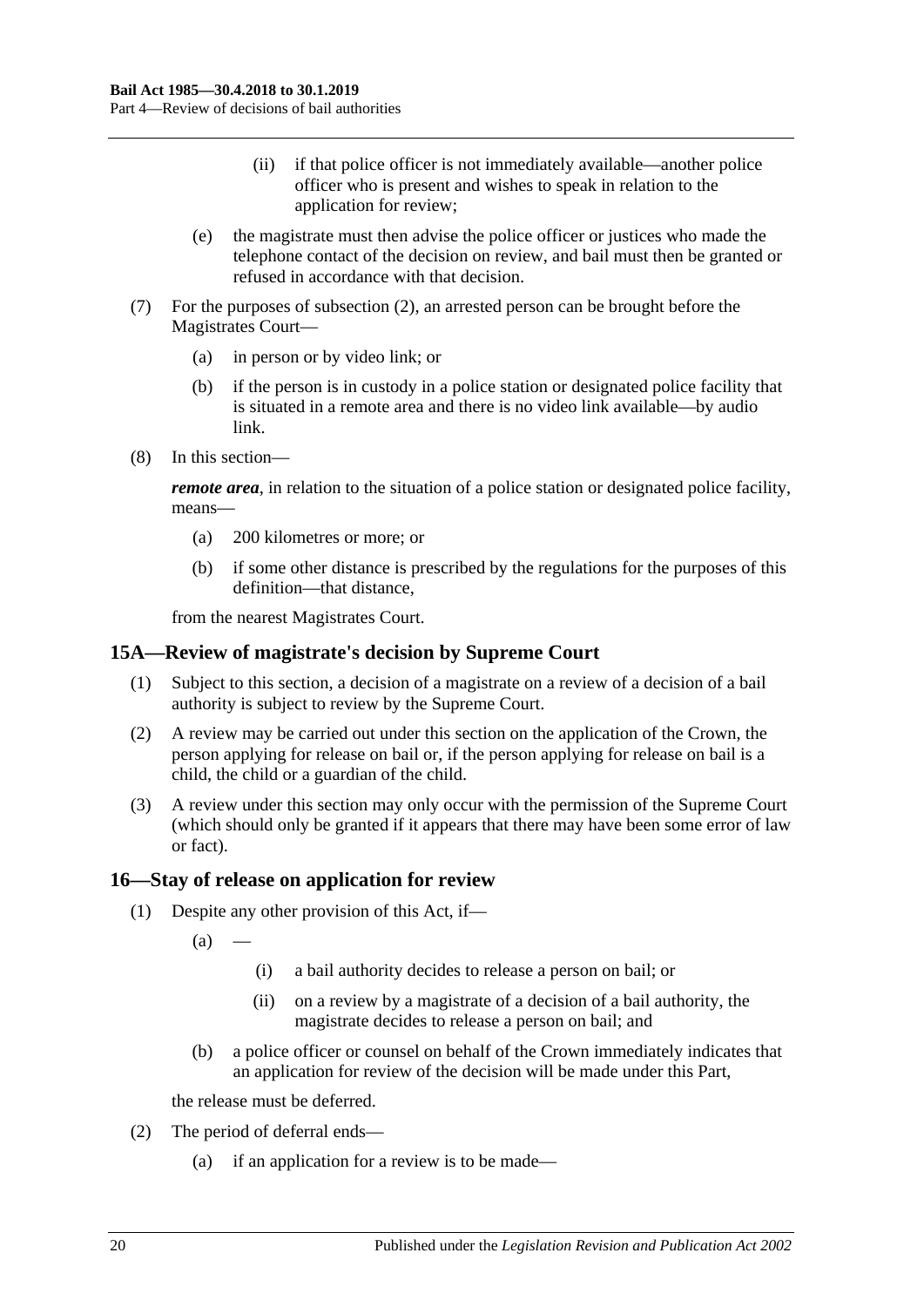- (i) if the reviewing authority is satisfied that there is proper reason to fix a period longer than 72 hours for the period of deferral—at the end of the fixed period; or
- (ii) in any other case—
	- (A) on the completion of the review; or
	- (B) when 72 hours elapses,
	- whichever occurs first; or
- (b) if the Crown does not intend to proceed with the review—
	- (i) when the notice of discontinuance is filed on behalf of the Crown with the bail authority; or
	- (ii) when 72 hours elapses,

whichever occurs first.

- (3) If a person is released on bail under [subsection](#page-19-2) (2) (other than on the completion of a review), the conditions of bail are those that would have applied had the person's release not been deferred.
- (4) In this section—

*reviewing authority* means a magistrate or the Supreme Court, as the case may be.

## <span id="page-20-0"></span>**Part 5—Enforcement and termination of bail**

#### <span id="page-20-1"></span>**17—Non-compliance with bail agreement constitutes offence**

(1) A person who, without reasonable excuse, contravenes or fails to comply with a term or condition of a bail agreement is guilty of an offence.

Maximum penalty: \$10 000 or imprisonment for 2 years.

- (2) A penalty imposed under this section must not exceed the maximum penalty that may be imposed for the principal offence.
- (3) A penalty imposed under this section is in addition to any pecuniary forfeiture that the convicted person suffers or may suffer in consequence of the offence.
- (4) A reference in this section to the principal offence is a reference to—
	- (a) the offence with which the person released on bail was charged; or
	- (b) if that person was charged with a number of offences—that one of the offences that attracts the highest penalty.

## <span id="page-20-2"></span>**17A—Guarantor must inform member of police force if person fails to comply with bail agreement**

If a guarantor knows, or has reasonable cause to suspect, that the person released under the bail agreement has failed to comply with a term or condition of the agreement in relation to which his or her guarantee has been given, the guarantor must take reasonable steps to inform a police officer that the failure has, or may have, occurred.

Maximum penalty: \$1 250.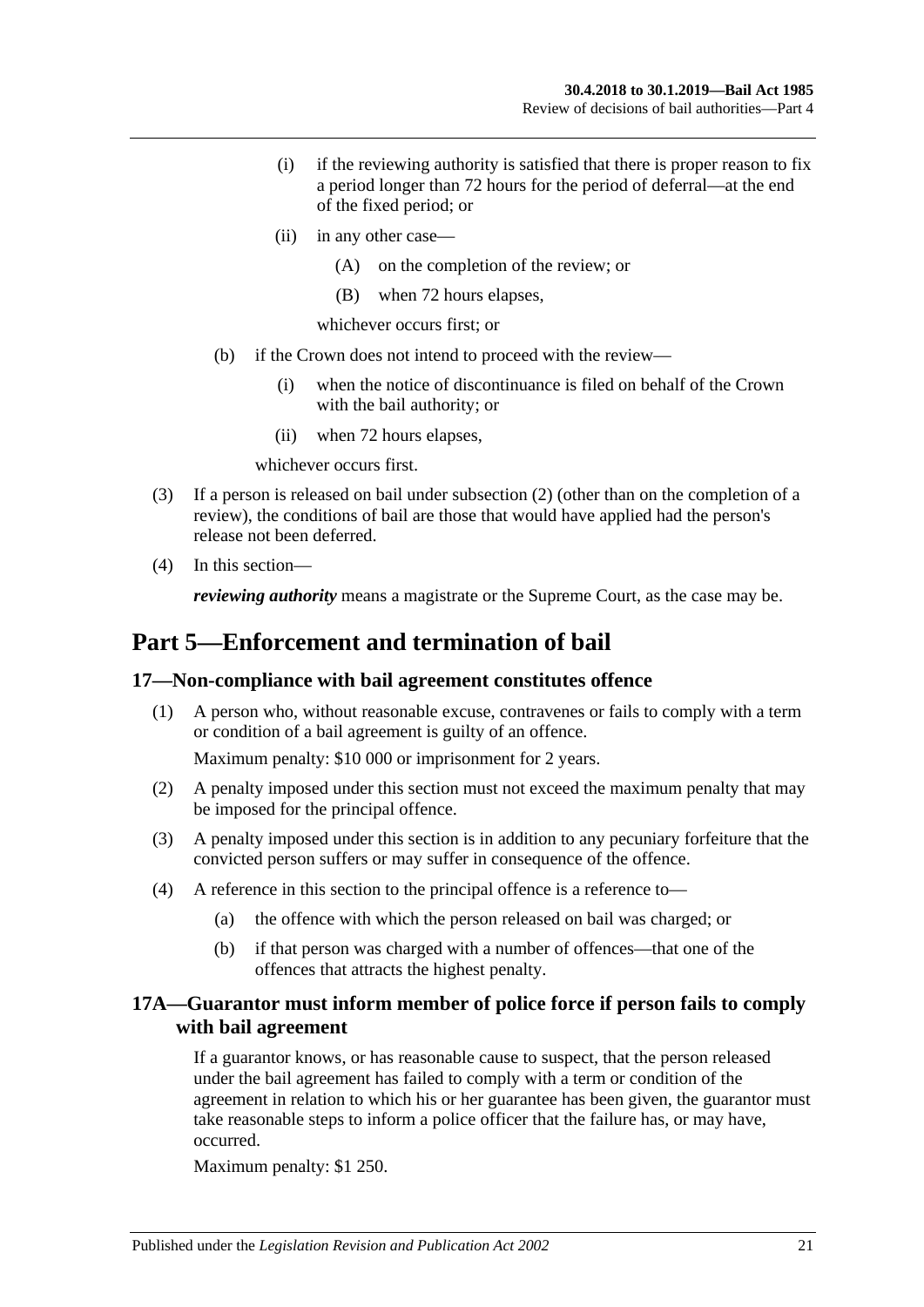#### <span id="page-21-0"></span>**18—Arrest of eligible person on non-compliance with bail agreement**

- (1) If it appears to a court or justice that a person released on bail has contravened or failed to comply with a term or condition of a bail agreement, it may—
	- (a) revoke the bail agreement; and
	- (b) if it appears necessary or desirable to do so—issue a warrant for the person's arrest.
- <span id="page-21-2"></span>(2) A police officer may arrest without warrant a person released on bail if he or she has reasonable grounds for believing that the person—
	- (a) intends to abscond; or
	- (b) is contravening or failing to comply with a bail agreement; or
	- (c) has contravened or failed to comply with a bail agreement.
- (3) A person who is arrested without warrant pursuant to [subsection](#page-21-2) (2) must, after being delivered into custody at a police station or designated police facility, be brought as soon as practicable before—
	- (a) the court before which the person is bound to appear; or
	- (b) the Magistrates Court.

#### <span id="page-21-3"></span><span id="page-21-1"></span>**19—Estreatment**

- (1) If a person who has been released under a bail agreement contravenes or fails to comply with a term or condition of the agreement—
	- (a) the court before which that person is bound to appear; or
	- (b) the Magistrates Court,

may, on the application of the Crown or on its own initiative, order that a pecuniary forfeiture stipulated in a bail agreement or a guarantee be carried into effect.

- (2) An order for pecuniary forfeiture under [subsection](#page-21-3) (1) may provide that the order is not to be carried into effect until a subsequent day to be fixed by the court making the order.
- (3) If a court makes an order under this section, the court may at any time for any sufficient reason, on the application of the person in relation to whom the order is made or on its own initiative—
	- (a) reduce the amount of the forfeiture as stipulated in the bail agreement or guarantee; or
	- (b) rescind its order.
- (3a) A court that makes an order under this section may allow time for payment of the amount forfeited and, if appropriate, direct that the amount be paid in instalments.
- (4) The amount of a pecuniary forfeiture that is carried into effect pursuant to an order under this section may be recovered as a fine.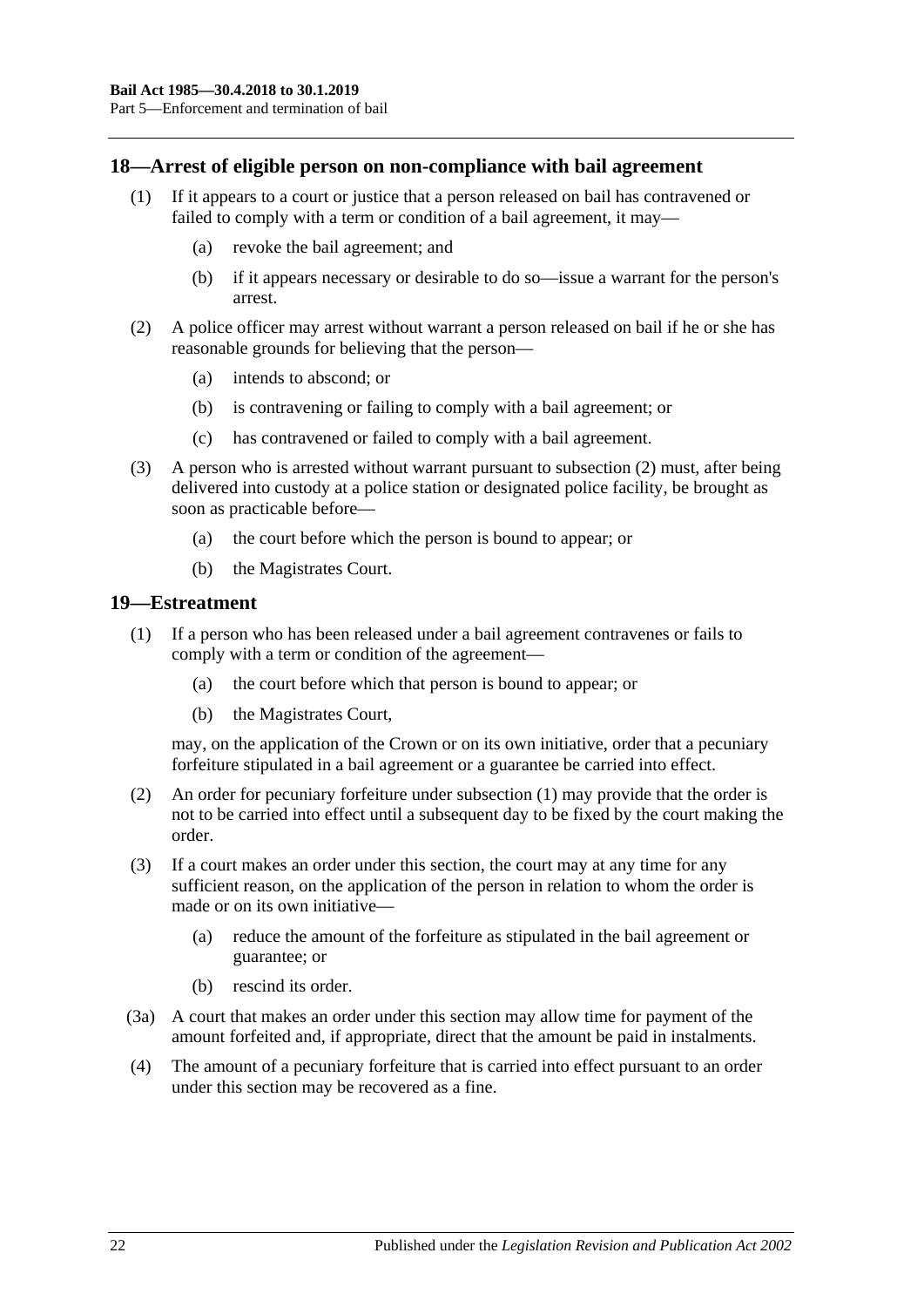#### <span id="page-22-0"></span>**19A—Arrest of person who is serious and organised crime suspect**

If it appears to a court that—

- (a) the matters referred to in section  $3A(1)(a)$ , [\(b\)](#page-3-3) and [\(c\)](#page-3-4) apply in relation to a person who has been released on bail; but
- (b) no application was made by a police officer to the bail authority for a determination to that effect,

the court may—

- (c) revoke the bail agreement; and
- (d) if it appears necessary or desirable to do so—issue a warrant for the person's arrest.

## <span id="page-22-1"></span>**19B—Arrest of person who is or becomes a terror suspect**

- $(1)$  If—
	- (a) a person who has been released under a bail agreement becomes a terror suspect while subject to the bail agreement; or
	- (b) a terror suspect who has been released under a bail agreement is the subject of a certificate issued by the Commissioner of Police under this section,

the bail agreement is taken to be revoked and a police officer may arrest the person without warrant.

- (2) The Commissioner of Police may issue a certificate for the purposes of this section in relation to a terror suspect who has been released under a bail agreement certifying that the Commissioner is satisfied that significant new information has come to light in relation to the person that should be considered by a bail authority.
- (3) In any proceedings, a document that appears to be a certificate issued by the Commissioner of Police under this section may be admitted in evidence and is proof, in the absence of proof to the contrary, of the matter so certified.

#### <span id="page-22-2"></span>**20—Termination of bail agreement**

When a person who is on bail is sentenced, or discharged without sentence, the bail agreement and guarantees (if any) terminate.

## <span id="page-22-3"></span>**Part 6—Miscellaneous**

#### <span id="page-22-4"></span>**21—Evidence**

An apparently genuine document purporting to be a bail agreement or guarantee, or a copy of a bail agreement or guarantee, will be accepted by any court or justice as evidence of the bail agreement or guarantee and of its terms and conditions.

## <span id="page-22-5"></span>**21A—Applications on behalf of the Crown**

An application may be made or a consent given under this Act on behalf of the Crown  $by-$ 

- (a) the Director of Public Prosecutions; or
- (b) a person acting on the instructions of the Crown; or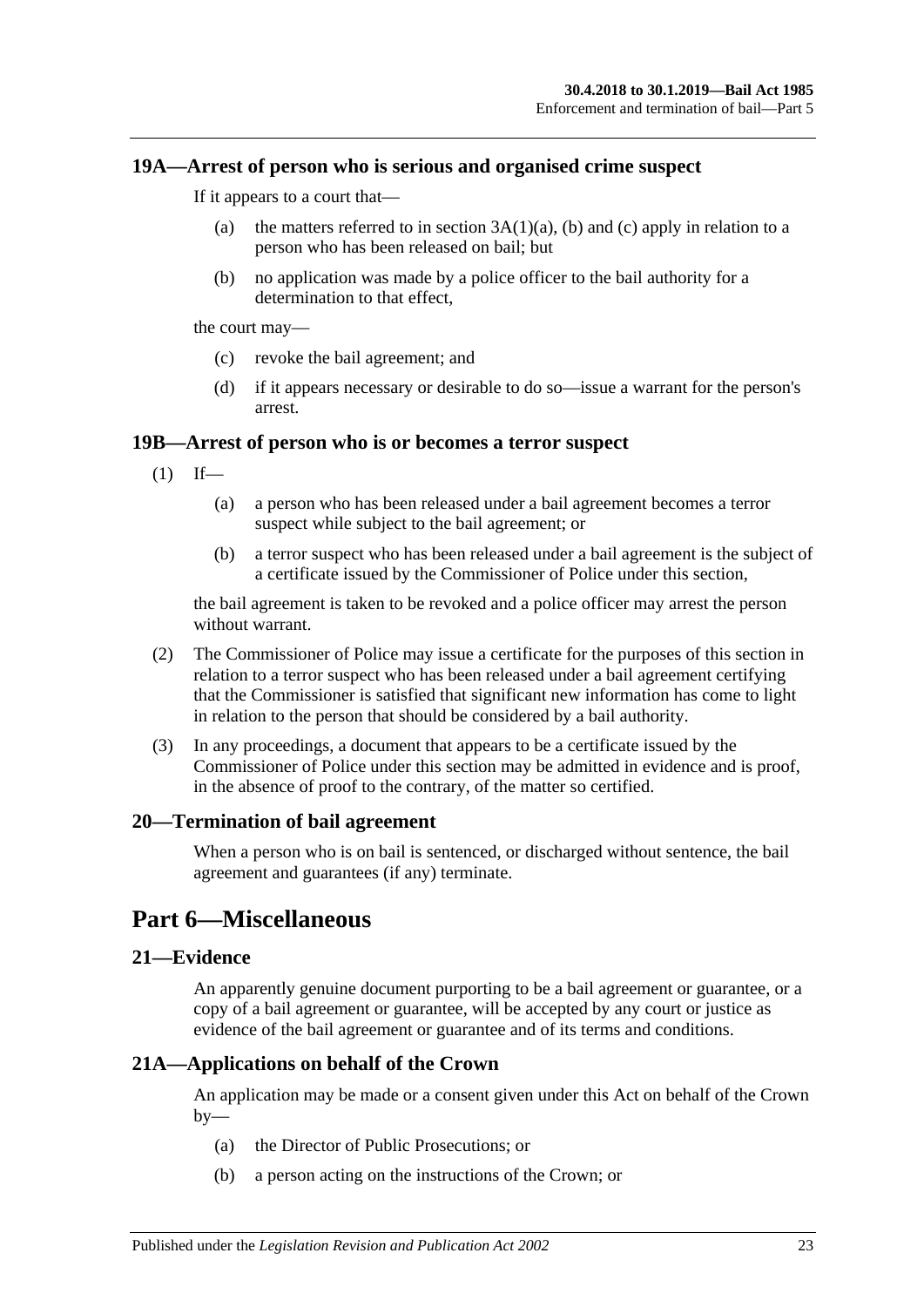(c) any police officer.

#### <span id="page-23-0"></span>**21B—Intervention programs**

- (1) When a court releases a person who has been charged with an offence on bail, the court may make it a condition of the bail agreement that the person undertake an intervention program.
- (2) Before imposing any such condition, the court must—
	- (a) satisfy itself that—
		- (i) the person is eligible for the services to be included on the program in accordance with applicable eligibility criteria (if any); and
		- (ii) those services are available for the person at a suitable time and place; and
	- (b) give consideration to any representations made by the person in relation to the program.
- (3) The court may make appropriate orders for assessment of the person to determine—
	- (a) a form of intervention program that is appropriate for the person; and
	- (b) the person's eligibility for the services included on the program,

and may release the person on bail on condition that he or she undertake the assessment as ordered.

- <span id="page-23-1"></span>(4) If a bail agreement contains a condition under this section—
	- (a) the person released on bail under the agreement must comply with conditions regulating his or her participation in the assessment or intervention program notified from time to time by the person's case manager; and
	- (b) a failure to comply with a requirement under [paragraph](#page-23-1) (a) may be regarded as a breach of a condition of the bail agreement.
- (5) The court may, at any time, on application by a person released on bail on condition that he or she participate in an assessment or intervention program, make an order revoking or varying the condition.
- (6) If an intervention program manager considers that—
	- (a) a person has failed to comply with a condition regulating the person's participation in an assessment or intervention program; and
	- (b) the failure to comply (of itself or in connection with other matters) suggests that the person is unwilling to participate in the assessment or program as directed,

the manager must refer the matter to the court and the court must then determine whether the failure to comply constitutes a breach of the bail agreement.

- (7) A certificate apparently signed—
	- (a) by an intervention program manager as to—
		- (i) whether the services to be included on a program are available for a particular person and, if so, when they will be available; or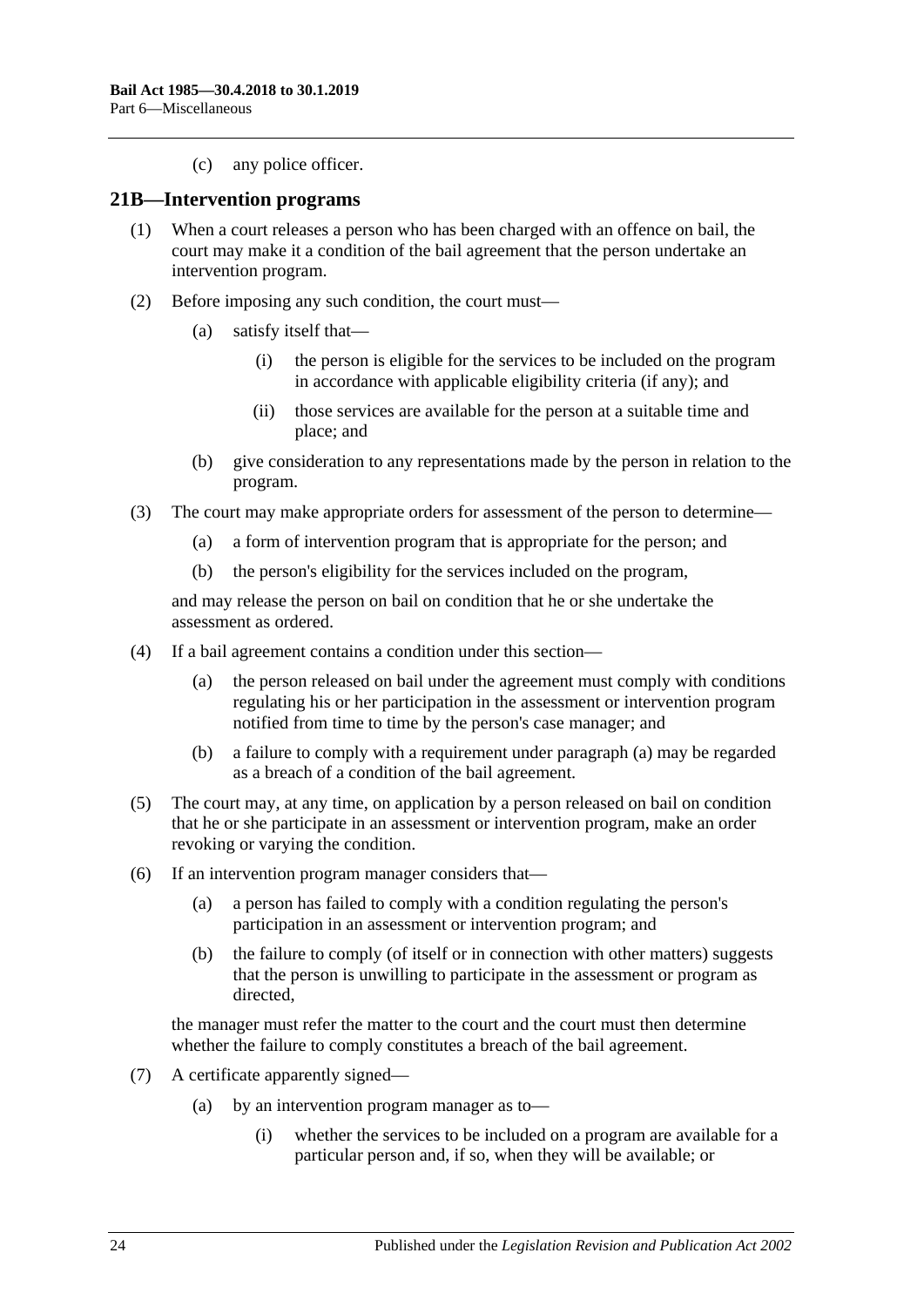- (ii) whether a particular person is eligible for the services to be included on a program; or
- (b) by a case manager as to whether a particular person has complied with conditions regulating his or her participation in an assessment or intervention program,

is admissible as evidence of the matter so certified.

#### <span id="page-24-0"></span>**21C—Power of delegation—intervention program manager**

- (1) An intervention program manager may, by instrument in writing, delegate a power or function under this Act—
	- (a) to a particular person; or
	- (b) to the person for the time being performing particular duties or holding or acting in a particular position.
- (2) A power or function so delegated under this section may, if the instrument of delegation so provides, be further delegated.
- (3) A delegation—
	- (a) may be absolute or conditional; and
	- (b) does not derogate from the power of the delegator to act in a matter; and
	- (c) is revocable at will.

#### <span id="page-24-1"></span>**22—False information on bail applications**

A person who provides false information in an application for release on bail knowing it to be false is guilty of an offence.

Maximum penalty: \$1 250.

#### <span id="page-24-2"></span>**23—Period of release on bail not to count as part of sentence**

If a person under sentence of imprisonment is released on bail pending the hearing and determination of an appeal, the period of release does not count as part of the sentence.

#### <span id="page-24-3"></span>**23A—Bail authority to consider intervention orders**

- (1) If a police officer or a person representing the Crown in bail proceedings is made aware that the victim of the alleged offence, or a person otherwise connected with proceedings for the alleged offence, feels a need for protection from the alleged offender or any other person associated with the alleged offender—
	- (a) the police officer or other person must ensure that the perceived need for protection is brought to the attention of the bail authority; and
	- (b) the bail authority must consider—
		- (i) if the bail authority is a court—whether to issue an intervention order in accordance with this section; or
		- (ii) in any other case—whether to apply to the Magistrates Court for an intervention order under the *[Intervention Orders \(Prevention of](http://www.legislation.sa.gov.au/index.aspx?action=legref&type=act&legtitle=Intervention%20Orders%20(Prevention%20of%20Abuse)%20Act%202009)  [Abuse\) Act](http://www.legislation.sa.gov.au/index.aspx?action=legref&type=act&legtitle=Intervention%20Orders%20(Prevention%20of%20Abuse)%20Act%202009) 2009*.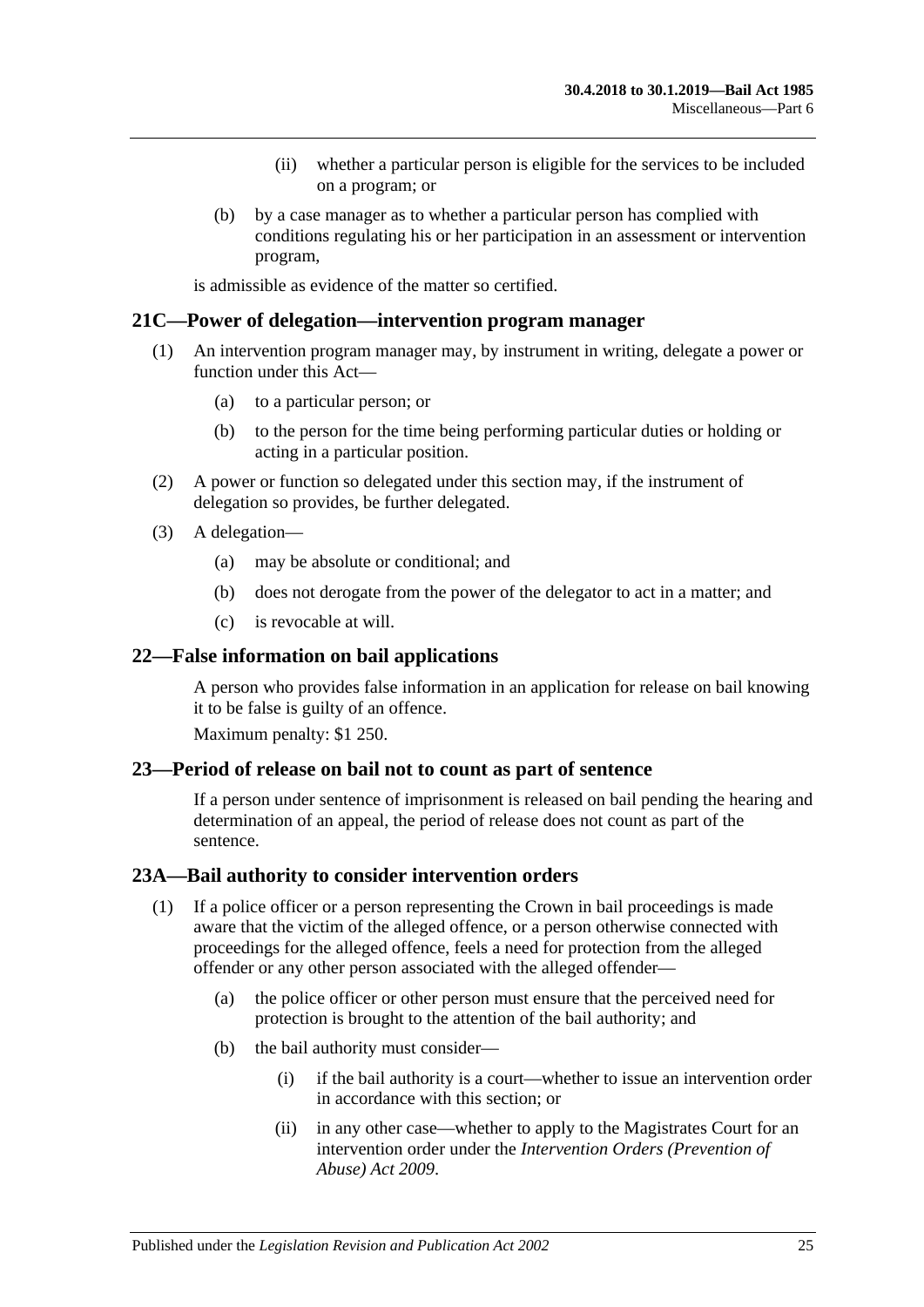- (2) If an applicant for bail is a serious and organised crime suspect, the bail authority must, on its own initiative, consider—
	- (a) if the bail authority is a court—whether to issue an intervention order in accordance with this section; or
	- (b) in any other case—whether to apply to the Magistrates Court for an intervention order under the *[Intervention Orders \(Prevention of Abuse\)](http://www.legislation.sa.gov.au/index.aspx?action=legref&type=act&legtitle=Intervention%20Orders%20(Prevention%20of%20Abuse)%20Act%202009)  Act [2009](http://www.legislation.sa.gov.au/index.aspx?action=legref&type=act&legtitle=Intervention%20Orders%20(Prevention%20of%20Abuse)%20Act%202009)*.
- (3) A court may, when determining a bail application, exercise the powers of the Magistrates Court to issue against the applicant or any person associated with the applicant, an intervention order under the *[Intervention Orders \(Prevention of Abuse\)](http://www.legislation.sa.gov.au/index.aspx?action=legref&type=act&legtitle=Intervention%20Orders%20(Prevention%20of%20Abuse)%20Act%202009)  Act [2009](http://www.legislation.sa.gov.au/index.aspx?action=legref&type=act&legtitle=Intervention%20Orders%20(Prevention%20of%20Abuse)%20Act%202009)* as if an application had been made under that Act against the applicant or other person.
- (4) An order issued under this section has effect as an intervention order under the *[Intervention Orders \(Prevention of Abuse\) Act](http://www.legislation.sa.gov.au/index.aspx?action=legref&type=act&legtitle=Intervention%20Orders%20(Prevention%20of%20Abuse)%20Act%202009) 2009*.

## <span id="page-25-0"></span>**24—Act not to affect provisions relating to intervention and restraining orders**

Except as provided in [section](#page-24-3) 23A, nothing in this Act affects the operation of—

- (a) the *[Intervention Orders \(Prevention of Abuse\) Act](http://www.legislation.sa.gov.au/index.aspx?action=legref&type=act&legtitle=Intervention%20Orders%20(Prevention%20of%20Abuse)%20Act%202009) 2009*; or
- (b) the provisions of the *[Summary Procedure Act](http://www.legislation.sa.gov.au/index.aspx?action=legref&type=act&legtitle=Summary%20Procedure%20Act%201921) 1921* relating to restraining orders.

#### <span id="page-25-1"></span>**25—Non-application of 48 Geo. III c. 58 in this State**

The Act of the Imperial Parliament 48 Geo. III c. 58 has no further force or effect in this State.

#### <span id="page-25-2"></span>**26—Regulations**

The Governor may make such regulations as are contemplated by this Act or as are necessary or expedient for the purposes of this Act.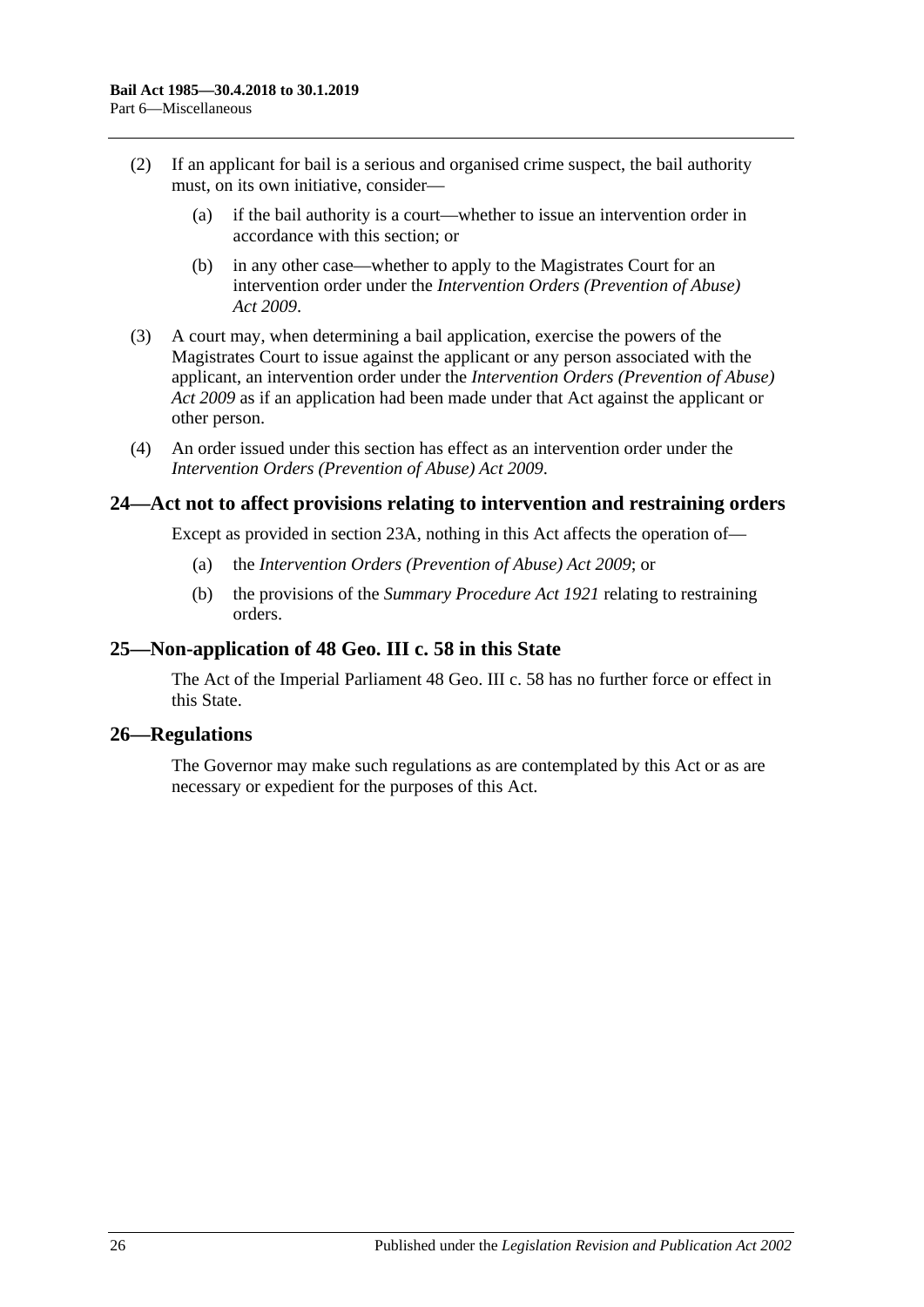## <span id="page-26-0"></span>**Legislative history**

## **Notes**

- Amendments of this version that are uncommenced are not incorporated into the text.
- Please note—References in the legislation to other legislation or instruments or to titles of bodies or offices are not automatically updated as part of the program for the revision and publication of legislation and therefore may be obsolete.
- Earlier versions of this Act (historical versions) are listed at the end of the legislative history.
- For further information relating to the Act and subordinate legislation made under the Act see the Index of South Australian Statutes or www.legislation.sa.gov.au.

## **Principal Act and amendments**

New entries appear in bold.

| Year | N <sub>0</sub> | Title                                                                                           | Assent     | Commencement                                                       |
|------|----------------|-------------------------------------------------------------------------------------------------|------------|--------------------------------------------------------------------|
| 1985 | 5              | Bail Act 1985                                                                                   | 7.3.1985   | 7.7.1985 (Gazette 9.5.1985 p1399)                                  |
| 1986 | 33             | Statutes Amendment (Children's Bail) 10.4.1986<br>Act 1986                                      |            | 30.3.1987 (Gazette 26.2.1987 p440)                                 |
| 1987 | 32             | <b>Bail Act Amendment Act 1987</b>                                                              | 23.4.1987  | 4.10.1987 (Gazette 30.7.1987 p273)                                 |
| 1990 | 23             | <b>Statute Law Revision Act 1990</b>                                                            | 26.4.1990  | Sch 2-29.6.1990 (Gazette 14.6.1990<br>p1606                        |
| 1991 | 49             | <b>Director of Public Prosecutions</b><br>Act 1991                                              | 21.11.1991 | 6.7.1992 (Gazette 25.6.1992 p1869)                                 |
| 1991 | 69             | <b>Statutes Repeal and Amendment</b><br>$(Courts)$ Act 1991                                     | 12.12.1991 | 6.7.1992 (Gazette 2.7.1992 p209)                                   |
| 1993 | 62             | <b>Statutes Amendment (Courts)</b><br>Act 1993                                                  | 27.5.1993  | ss 19-23-1.7.1993 (Gazette 24.6.1993<br>p2047                      |
| 1993 | 94             | <b>Statutes Repeal and Amendment</b><br>(Children's Protection and Young<br>Offenders) Act 1993 | 4.11.1993  | 1.1.1994 (Gazette 4.11.1993 p2177)                                 |
| 1994 | 22             | Domestic Violence Act 1994                                                                      | 26.5.1994  | 1.8.1994 (Gazette 14.7.1994 p68)                                   |
| 1995 | 27             | <b>Statutes Amendment</b><br>(Attorney-General's Portfolio)<br>Act 1995                         | 27.4.1995  | ss 4-11-10.7.1995 (Gazette 29.6.1995<br><i>p</i> 2973)             |
| 1996 | 67             | <b>Statutes Amendment</b><br>(Attorney-General's Portfolio)<br>Act 1996                         | 15.8.1996  | ss 4 & 5-17.10.1996 (Gazette<br>17.10.1996 p1361)                  |
| 1999 | 42             | <b>Statutes Amendment and Repeal</b><br>(Justice Portfolio) Act 1999                            | 5.8.1999   | Pt 3 (ss $5-10$ )-1.9.2000 (Gazette<br>11.5.2000 p2472)            |
| 2005 | 49             | <b>Statutes Amendment (Intervention</b><br>Programs and Sentencing Procedures)<br>Act 2005      | 27.10.2005 | Pt 2 (ss 4 & 5) and Sch 1-19.12.2005<br>(Gazette 15.12.2005 p4326) |
| 2005 | 56             | Justices of the Peace Act 2005                                                                  | 17.11.2005 | Sch 2 (cl 7)-1.7.2006 (Gazette<br>22.6.2006 p2012)                 |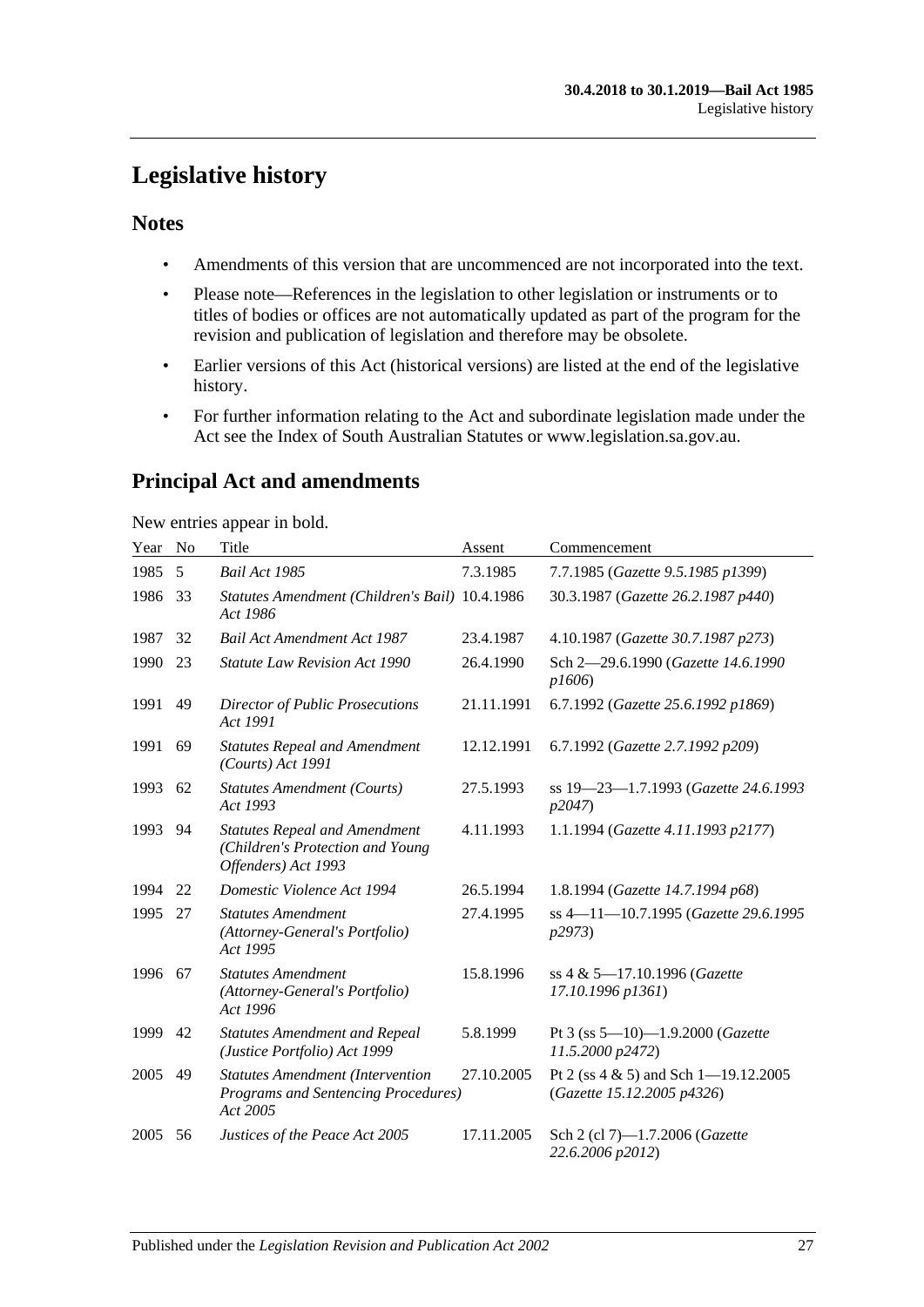#### **Bail Act 1985—30.4.2018 to 30.1.2019**

Legislative history

| 2005 81 |    | Statutes Amendment (Vehicle and<br>Vessel Offences) Act 2005                       | 8.12.2005  | Pt 3 (s 13)-30.7.2006 (Gazette<br>27.7.2006 p2400)           |
|---------|----|------------------------------------------------------------------------------------|------------|--------------------------------------------------------------|
| 2006    | 17 | Statutes Amendment (New Rules of<br>Civil Procedure) Act 2006                      | 6.7.2006   | Pt 11 (ss 45-47)-4.9.2006 (Gazette<br>17.8.2006 p2831)       |
| 2007    | 48 | <b>Statutes Amendment (Victims of</b><br>Crime) Act 2007                           | 8.11.2007  | Pt 2 (s 4)-17.7.2008 (Gazette 17.7.2008)<br>p3372)           |
| 2008    | 13 | Serious and Organised Crime<br>(Control) Act 2008                                  | 15.5.2008  | Sch 1 (cl 2)-4.9.2008 (Gazette 4.9.2008)<br>p4227)           |
| 2009    | 18 | Cross-border Justice Act 2009                                                      | 21.5.2009  | Sch 1 (cl 2)-1.11.2009 (Gazette<br>29.10.2009 p4982)         |
| 2009    | 73 | Bail (Arson) Amendment Act 2009                                                    | 10.12.2009 | 10.12.2009                                                   |
| 2009    | 85 | Intervention Orders (Prevention of<br>Abuse) Act 2009                              | 10.12.2009 | Sch 1 (cll 2-4)-9.12.2011 (Gazette<br>20.10.2011 p4269)      |
| 2012    | 12 | <b>Statutes Amendment (Serious and</b><br>Organised Crime) Act 2012                | 10.5.2012  | Pt 3 (ss 8-16)-17.6.2012 (Gazette<br>14.6.2012 p2756)        |
| 2012    | 33 | Statutes Amendment (Serious Firearm 27.9.2012<br>Offences) Act 2012                |            | Pt 2 (ss 4-7)-4.3.2013 (Gazette<br>21.2.2013 p485)           |
| 2013    | 41 | Child Sex Offenders Registration<br>(Miscellaneous) Amendment Act 2013             | 3.10.2013  | Sch 1 (cl 1)-22.12.2013 (Gazette<br>19.12.2013 p4923)        |
| 2013    | 60 | <b>Statutes Amendment (Arrest</b><br>Procedures and Bail) Act 2013                 | 7.11.2013  | Pt 2 (ss 4-13) & Sch 1-1.10.2014<br>(Gazette 4.9.2014 p4244) |
| 2015    | 13 | Criminal Law (High Risk Offenders)<br>Act 2015                                     | 9.7.2015   | Sch 1 (cl 2)-25.1.2016 (Gazette<br>11.11.2015 p4886)         |
| 2015    | 14 | Intervention Orders (Prevention of<br>Abuse) (Miscellaneous) Amendment<br>Act 2015 | 9.7.2015   | Sch 1 (cl 1)-1.12.2015 (Gazette<br>19.11.2015 p4975)         |
| 2015    | 46 | Firearms Act 2015                                                                  | 17.12.2015 | Sch 1 (cl 2)-1.7.2017 (Gazette<br>27.6.2017 p2619)           |
| 2016 62 |    | <b>Statutes Amendment (Courts and</b><br>Justice Measures) Act 2016                | 8.12.2016  | Pt 2 (ss 4 & 5)—8.12.2016: s 2(1)                            |
| 2017    | 18 | Summary Procedure (Indictable<br>Offences) Amendment Act 2017                      | 14.6.2017  | Sch 2 (cll 1, 2 & 41)-5.3.2018 (Gazette<br>12.12.2017 p4961) |
| 2017    | 34 | Bail (Miscellaneous) Amendment<br>Act 2017                                         | 22.8.2017  | 22.8.2017 except Pt 3-9.10.2017<br>(Gazette 4.10.2017 p4231) |
| 2017 53 |    | <b>Statutes Amendment (Sentencing)</b><br>Act 2017                                 | 28.11.2017 | Pt 2 (s 4)-30.4.2018 (Gazette 6.2.2018<br>p612)              |
| 2017    | 69 | <b>Statutes Amendment (Terror Suspect</b><br>Detention) Act 2017                   | 12.12.2017 | Pt 2 (ss 4 to 10)-26.2.2018 (Gazette<br>13.2.2018 p733)      |
| 2017    | 70 | <b>Statutes Amendment</b><br>(Attorney-General's Portfolio No 3)<br>Act 2017       | 12.12.2017 | Pt 3 (ss 5 to 7)-1.3.2018 (Gazette<br>6.2.2018 p610          |
| 2018 38 |    | <b>Statutes Amendment (Domestic</b><br>Violence) Act 2018                          | 6.12.2018  | Pt 2 (s 4)-31.1.2019 (Gazette 24.1.2019<br>p272)             |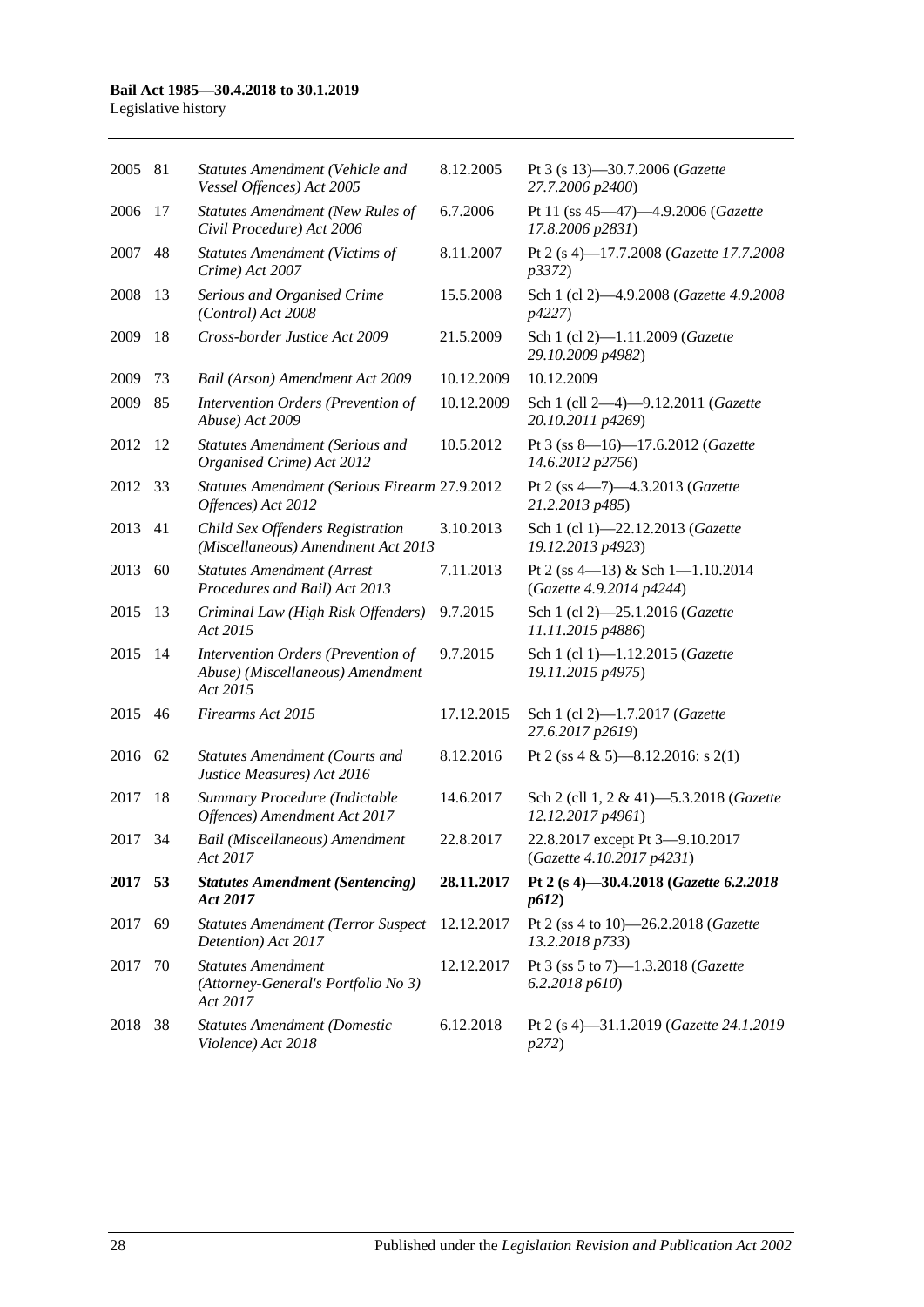## **Provisions amended**

New entries appear in bold.

Entries that relate to provisions that have been deleted appear in italics.

| Provision                                 | How varied                                         | Commencement |  |
|-------------------------------------------|----------------------------------------------------|--------------|--|
| Pt1                                       |                                                    |              |  |
| s <sub>2</sub>                            | deleted by $23/1990 s 3(1)$ (Sch 2)                | 29.6.1990    |  |
| $s \; 3(1)$                               |                                                    |              |  |
| s(3(1))                                   | s 3 redesignated as s $3(1)$ by $33/1986$ s $3(c)$ | 30.3.1987    |  |
| ammunition                                | inserted by $33/2012$ s 4(1)                       | 4.3.2013     |  |
|                                           | amended by 46/2015 Sch 1 cl 2(1)                   | 1.7.2017     |  |
| case manager                              | inserted by $49/2005$ s $4(1)$                     | 19.12.2005   |  |
| <b>Chief Executive</b><br>Officer         | inserted by $12/2012$ s $8(1)$                     | 17.6.2012    |  |
| child                                     | inserted by $33/1986$ s $3(a)$                     | 30.3.1987    |  |
| Commonwealth<br>Criminal Code             | inserted by $69/2017$ s $4(1)$                     | 26.2.2018    |  |
| community<br>corrections officer          | inserted by 42/1999 s 5                            | 1.9.2000     |  |
| designated police<br>facility             | inserted by $60/2013$ s $4(1)$                     | 1.10.2014    |  |
| firearm                                   | inserted by $33/2012$ s 4(2)                       | 4.3.2013     |  |
|                                           | amended by 46/2015 Sch 1 cl 2(2)                   | 1.7.2017     |  |
| guardian                                  | inserted by $33/1986$ s $3(b)$                     | 30.3.1987    |  |
| intervention<br>program                   | inserted by $49/2005$ s $4(2)$                     | 19.12.2005   |  |
| intervention<br>program manager           | inserted by $49/2005$ s $4(2)$                     | 19.12.2005   |  |
| officer in charge                         | inserted by $60/2013$ s $4(2)$                     | 1.10.2014    |  |
| responsible officer                       | inserted by $60/2013$ s $4(2)$                     | 1.10.2014    |  |
| serious and<br>organised crime<br>offence | inserted by $12/2012$ s $8(2)$                     | 17.6.2012    |  |
| serious and<br>organised crime<br>suspect | inserted by $12/2012$ s $8(2)$                     | 17.6.2012    |  |
| terrorism<br>intelligence<br>authority    | inserted by $69/2017$ s $4(2)$                     | 26.2.2018    |  |
| terrorism<br>notification                 | inserted by $69/2017$ s $4(2)$                     | 26.2.2018    |  |
| terrorist offence                         | inserted by $69/2017$ s $4(2)$                     | 26.2.2018    |  |
| terror suspect                            | inserted by $69/2017$ s $4(2)$                     | 26.2.2018    |  |
| training centre                           | inserted by 70/2017 s 5                            | 1.3.2018     |  |
| victim                                    | amended by 32/1987 s 3                             | 4.10.1987    |  |
| working day                               | amended by 34/2017 s 4                             | 22.8.2017    |  |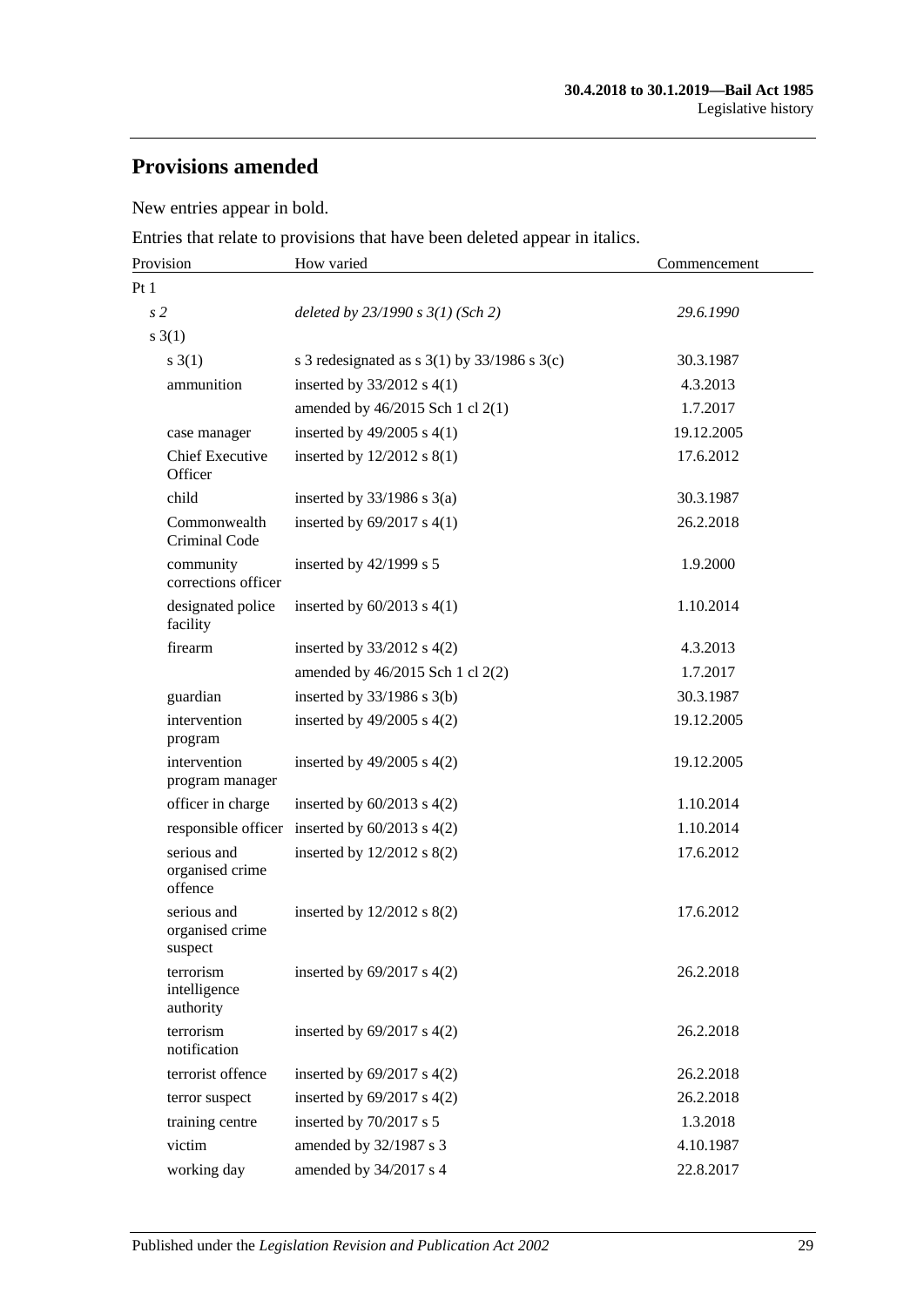## **Bail Act 1985—30.4.2018 to 30.1.2019**

Legislative history

| $s \; 3(2)$    | inserted by $33/1986$ s 3(c)                               | 30.3.1987  |
|----------------|------------------------------------------------------------|------------|
|                | amended by 23/1990 s 3(1) (Sch 2)                          | 29.6.1990  |
| s 3A           | inserted by 12/2012 s 9                                    | 17.6.2012  |
| $s \; 3A(2)$   | amended by 18/2017 Sch 2 cl 1                              | 5.3.2018   |
| $s$ 3B         | inserted by 69/2017 s 5                                    | 26.2.2018  |
| s <sub>4</sub> |                                                            |            |
| s(4(1))        | s 4 amended by $33/1986$ s 3(d)                            | 30.3.1987  |
|                | s 4 amended and redesignated as $s$ 4(1) by<br>32/1987 s 4 | 4.10.1987  |
|                | amended by 23/1990 s 3(1) (Sch 2)                          | 29.6.1990  |
|                | amended by 62/1993 s 19                                    | 1.7.1993   |
|                | amended by 12/2012 s 10(1)                                 | 17.6.2012  |
|                | amended by 69/2017 s 6(1), (2)                             | 26.2.2018  |
| s(4(1a))       | inserted by $12/2012$ s $10(2)$                            | 17.6.2012  |
| s(4(b)         | inserted by $69/2017$ s $6(3)$                             | 26.2.2018  |
| s(4(2)         | inserted by $32/1987$ s 4(c)                               | 4.10.1987  |
|                | amended by 60/2013 Sch 1                                   | 1.10.2014  |
| s(4(3))        | inserted by 13/2015 Sch 1 cl 2                             | 25.1.2016  |
| s <sub>5</sub> |                                                            |            |
| s 5(1)         | amended by 32/1987 s 5                                     | 4.10.1987  |
|                | amended by 23/1990 s 3(1) (Sch 2)                          | 29.6.1990  |
|                | amended by 62/1993 s 20                                    | 1.7.1993   |
|                | amended by 27/1995 s 4                                     | 10.7.1995  |
|                | amended by $67/1996$ s $4(a)$                              | 17.10.1996 |
|                | amended by 56/2005 Sch 2 cl 7                              | 1.7.2006   |
|                | amended by 60/2013 s 5, Sch 1                              | 1.10.2014  |
|                | amended by 69/2017 s 7(1)                                  | 26.2.2018  |
| $s\ 5(2)$      | substituted by $67/1996$ s $4(b)$                          | 17.10.1996 |
|                | amended by 60/2013 Sch 1                                   | 1.10.2014  |
| s 5(3)         | inserted by $69/2017$ s $7(2)$                             | 26.2.2018  |
| Pt 2           |                                                            |            |
| s <sub>6</sub> |                                                            |            |
| s(6(1))        | amended by 23/1990 s 3(1) (Sch 2)                          | 29.6.1990  |
|                | amended by $62/1993$ s $21(a)$                             | 1.7.1993   |
|                | amended by 42/1999 s 6                                     | 1.9.2000   |
|                | amended by 60/2013 Sch 1                                   | 1.10.2014  |
|                | amended by 18/2017 Sch 2 cl 2                              | 5.3.2018   |
| s(6(1a))       | inserted by $33/1986$ s $3(e)$                             | 30.3.1987  |
|                | amended by 23/1990 s 3(1) (Sch 2)                          | 29.6.1990  |
| s(6(1b))       | inserted by 62/1993 s 21(b)                                | 1.7.1993   |
| s(6(3))        | substituted by 32/1987 s 6                                 | 4.10.1987  |
|                | amended by 60/2013 s 6, Sch 1                              | 1.10.2014  |
|                | amended by 62/2016 s 4                                     | 8.12.2016  |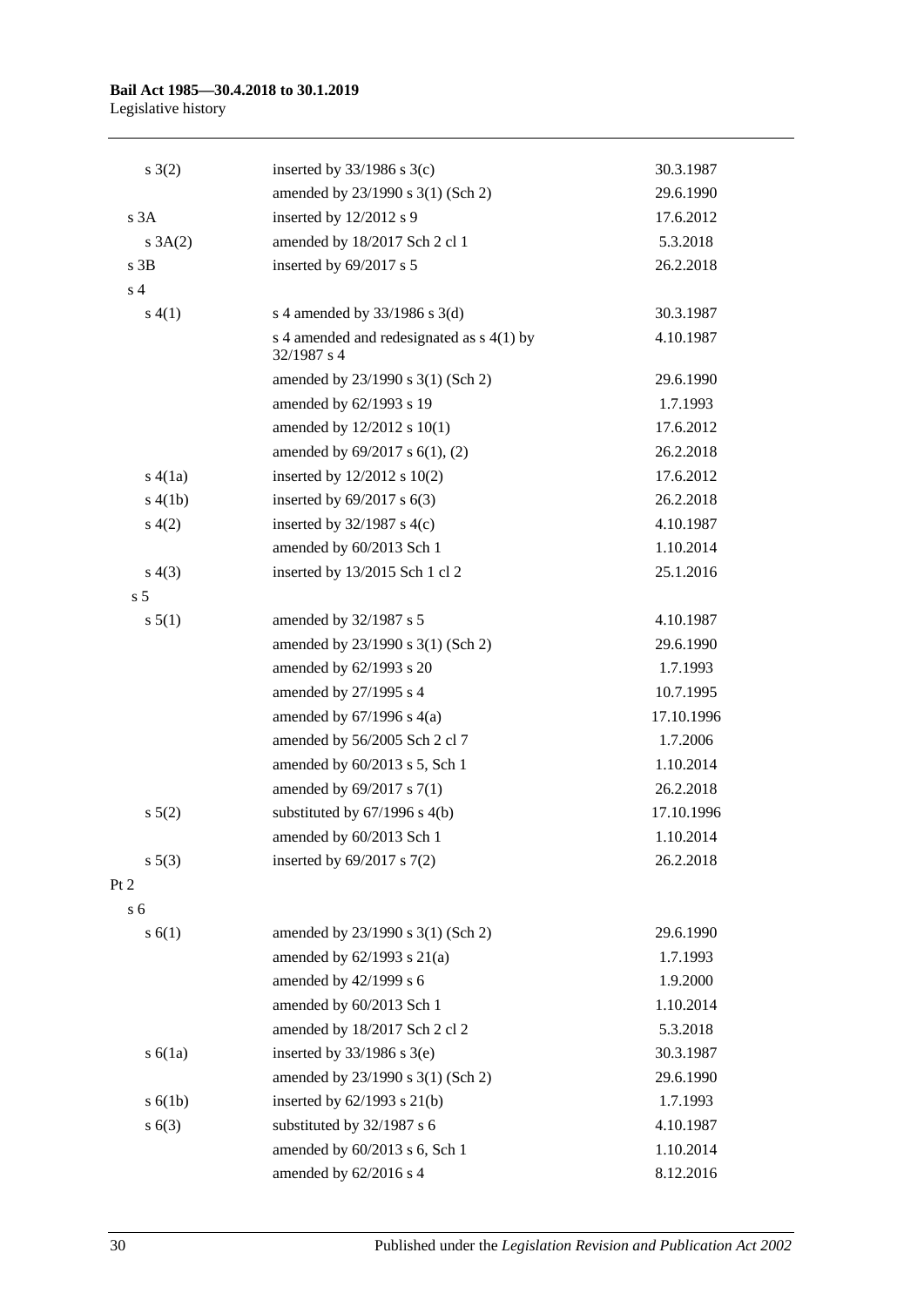#### **30.4.2018 to 30.1.2019—Bail Act 1985** Legislative history

|                 | amended by 70/2017 s 6                 | 1.3.2018  |
|-----------------|----------------------------------------|-----------|
| s 6(4)          | substituted by 32/1987 s 6             | 4.10.1987 |
|                 | amended by 17/2006 s 45                | 4.9.2006  |
|                 | amended by 60/2013 Sch 1               | 1.10.2014 |
| s(6(5)          | inserted by 32/1987 s 6                | 4.10.1987 |
|                 | amended by 60/2013 Sch 1               | 1.10.2014 |
| s 7             |                                        |           |
| s(7(1))         | amended by 23/1990 s 3(1) (Sch 2)      | 29.6.1990 |
| s(7(3))         | substituted by 32/1987 s 7             | 4.10.1987 |
|                 | amended by 60/2013 s 7                 | 1.10.2014 |
|                 | amended by 62/2016 s 5                 | 8.12.2016 |
|                 | amended by 70/2017 s 7                 | 1.3.2018  |
| s7(4)           | substituted by 32/1987 s 7             | 4.10.1987 |
| $s \, 7(5)$     | inserted by 32/1987 s 7                | 4.10.1987 |
|                 | amended by 60/2013 Sch 1               | 1.10.2014 |
| s7(6)           | inserted by 32/1987 s 7                | 4.10.1987 |
| Pt <sub>3</sub> |                                        |           |
| s <sub>8</sub>  |                                        |           |
| s(1)            | substituted by 32/1987 s 8             | 4.10.1987 |
| s(8(1a))        | inserted by 32/1987 s 8                | 4.10.1987 |
|                 | amended by 23/1990 s 3(1) (Sch 2)      | 29.6.1990 |
| s(2)            | amended by 23/1990 s 3(1) (Sch 2)      | 29.6.1990 |
| s(2a)           | inserted by $33/1986$ s 3(f)           | 30.3.1987 |
|                 | amended by 60/2013 Sch 1               | 1.10.2014 |
| s(3)            | amended by 23/1990 s 3(1) (Sch 2)      | 29.6.1990 |
|                 | amended by 60/2013 Sch 1               | 1.10.2014 |
| s <sub>9</sub>  |                                        |           |
| $s \, 9(1)$     | amended by 60/2013 Sch 1               | 1.10.2014 |
| $s \, 9(2)$     | amended by 23/1990 s 3(1) (Sch 2)      | 29.6.1990 |
|                 | amended by 60/2013 Sch 1               | 1.10.2014 |
| s 10            |                                        |           |
| 10(1)           | amended by 23/1990 s 3(1) (Sch 2)      | 29.6.1990 |
|                 | amended by $62/1993$ s $22(a)$         | 1.7.1993  |
|                 | (c) deleted by $22/1994$ Sch cl $2(a)$ | 1.8.1994  |
|                 | amended by 85/2009 Sch 1 cl 2          | 9.12.2011 |
|                 | amended by 60/2013 Sch 1               | 1.10.2014 |
| 10(2)           | amended by 23/1990 s 3(1) (Sch 2)      | 29.6.1990 |
|                 | amended by 60/2013 Sch 1               | 1.10.2014 |
| 10(3)           | inserted by $62/1993$ s $22(b)$        | 1.7.1993  |
|                 | amended by 60/2013 Sch 1               | 1.10.2014 |
| s 10(4)         | inserted by 22/1994 Sch cl 2(b)        | 1.8.1994  |
|                 | amended by 60/2013 Sch 1               | 1.10.2014 |
| s 10A           | inserted by 81/2005 s 13               | 30.7.2006 |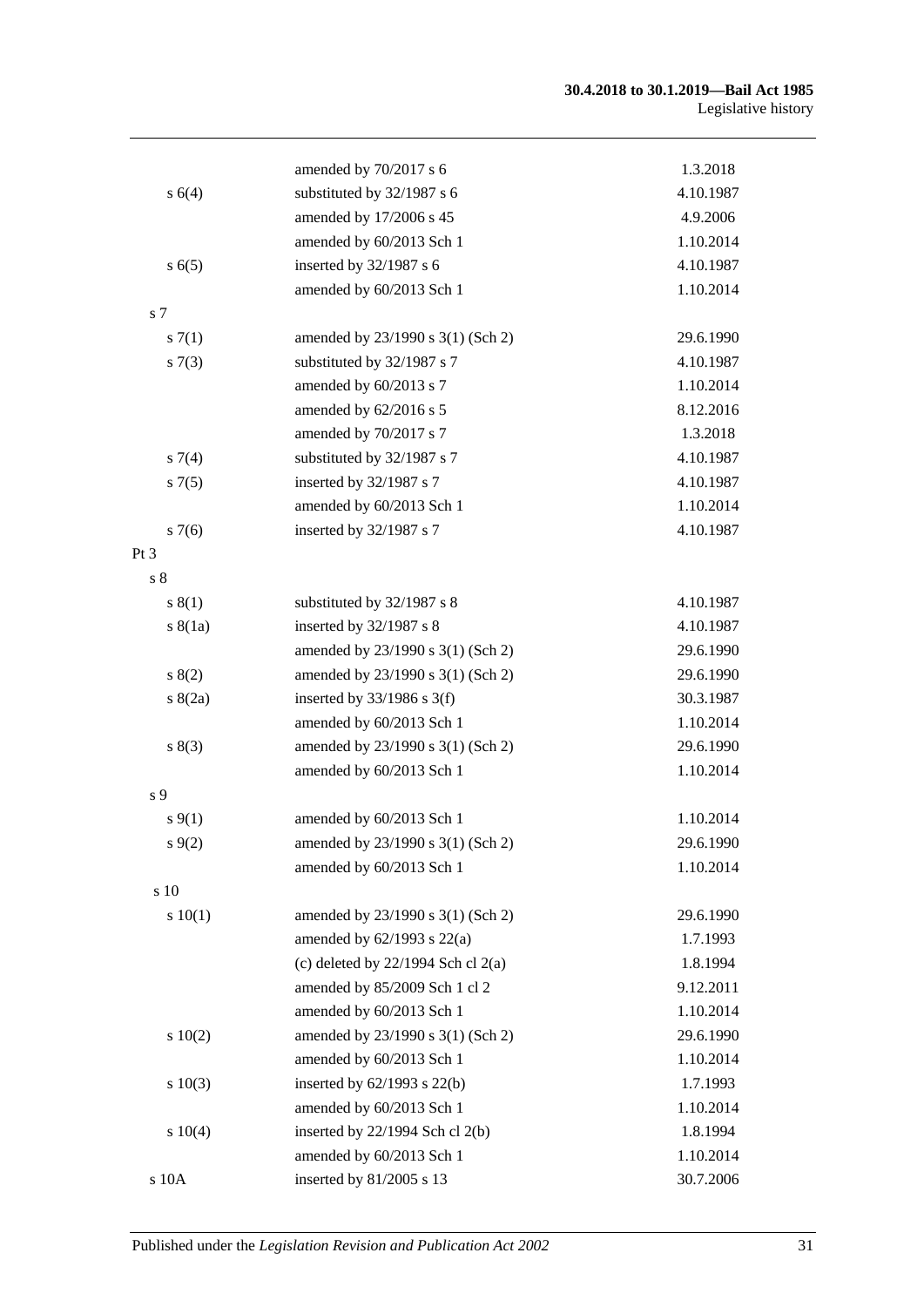| s 10A(1a)             | inserted by $12/2012$ s $11(1)$             | 17.6.2012  |
|-----------------------|---------------------------------------------|------------|
| 10A(2)                | substituted by 48/2007 s 4                  | 17.7.2008  |
|                       | substituted by 13/2008 Sch 1 cl 2           | 4.9.2008   |
|                       | prescribed applicant amended by 73/2009 s 3 | 10.12.2009 |
|                       | amended by 85/2009 Sch 1 cl 3               | 9.12.2011  |
|                       | amended by 12/2012 s 11(2)                  | 17.6.2012  |
|                       | amended by 33/2012 s 5                      | 4.3.2013   |
|                       | amended by 60/2013 Sch 1                    | 1.10.2014  |
|                       | amended by 34/2017 s 6(1), (2)              | 9.10.2017  |
|                       | amended by 69/2017 s 8                      | 26.2.2018  |
|                       | amended by 53/2017 s 4                      | 30.4.2018  |
| s 11                  |                                             |            |
| s 11(1)               | substituted by 33/2012 s 6                  | 4.3.2013   |
| s $11(1a)$ — $(1d)$   | inserted by 33/2012 s 6                     | 4.3.2013   |
| s 11(2)               | amended by $33/1986$ s $3(g)$               | 30.3.1987  |
|                       | amended by $32/1987$ s $9(a)$               | 4.10.1987  |
|                       | amended by 23/1990 s 3(1) (Sch 2)           | 29.6.1990  |
|                       | amended by $42/1999$ s $7(a)$ , (b)         | 1.9.2000   |
|                       | amended by 60/2013 Sch 1                    | 1.10.2014  |
| s $11(2aa)$           | inserted by $12/2012$ s $12(1)$             | 17.6.2012  |
| s $11(2ab)$ — $(2ad)$ | inserted by 41/2013 Sch 1 cl 1(1)           | 22.12.2013 |
| s11(2a)               | inserted by $32/1987$ s $9(b)$              | 4.10.1987  |
| s 11(3)               | amended by $33/1986$ s $3(m)$               | 30.3.1987  |
|                       | substituted by $32/1987$ s $9(b)$           | 4.10.1987  |
|                       | amended by 23/1990 s 3(1) (Sch 2)           | 29.6.1990  |
| s 11(3a)              | inserted by $32/1987$ s $9(b)$              | 4.10.1987  |
|                       | amended by 23/1990 s 3(1) (Sch 2)           | 29.6.1990  |
|                       | substituted by $12/2012$ s $12(2)$          | 17.6.2012  |
| s $11(4)$ and $(5)$   | amended by 23/1990 s 3(1) (Sch 2)           | 29.6.1990  |
| s 11(6)               | substituted by $32/1987$ s $9(c)$           | 4.10.1987  |
|                       | amended by 23/1990 s 3(1) (Sch 2)           | 29.6.1990  |
|                       | amended by $27/1995$ s $5(a)$               | 10.7.1995  |
|                       | amended by $42/1999$ s $7(c)$               | 1.9.2000   |
|                       | (b) deleted by $42/1999$ s $7(c)$           | 1.9.2000   |
|                       | amended by 60/2013 s 8, Sch 1               | 1.10.2014  |
| s 11(7)               | amended by 23/1990 s 3(1) (Sch 2)           | 29.6.1990  |
| s 11(7a)              | inserted by $32/1987$ s $9(d)$              | 4.10.1987  |
|                       | amended by $42/1999$ s $7(d)$               | 1.9.2000   |
|                       | amended by 60/2013 Sch 1                    | 1.10.2014  |
| s 11(7b)              | inserted by $32/1987$ s $9(d)$              | 4.10.1987  |
|                       | amended by 23/1990 s 3(1) (Sch 2)           | 29.6.1990  |
|                       | amended by 42/1999 s 7(e)                   | 1.9.2000   |
| s 11(8)               | amended by 33/1986 s 3(n)                   | 30.3.1987  |

32 Published under the *Legislation Revision and Publication Act 2002*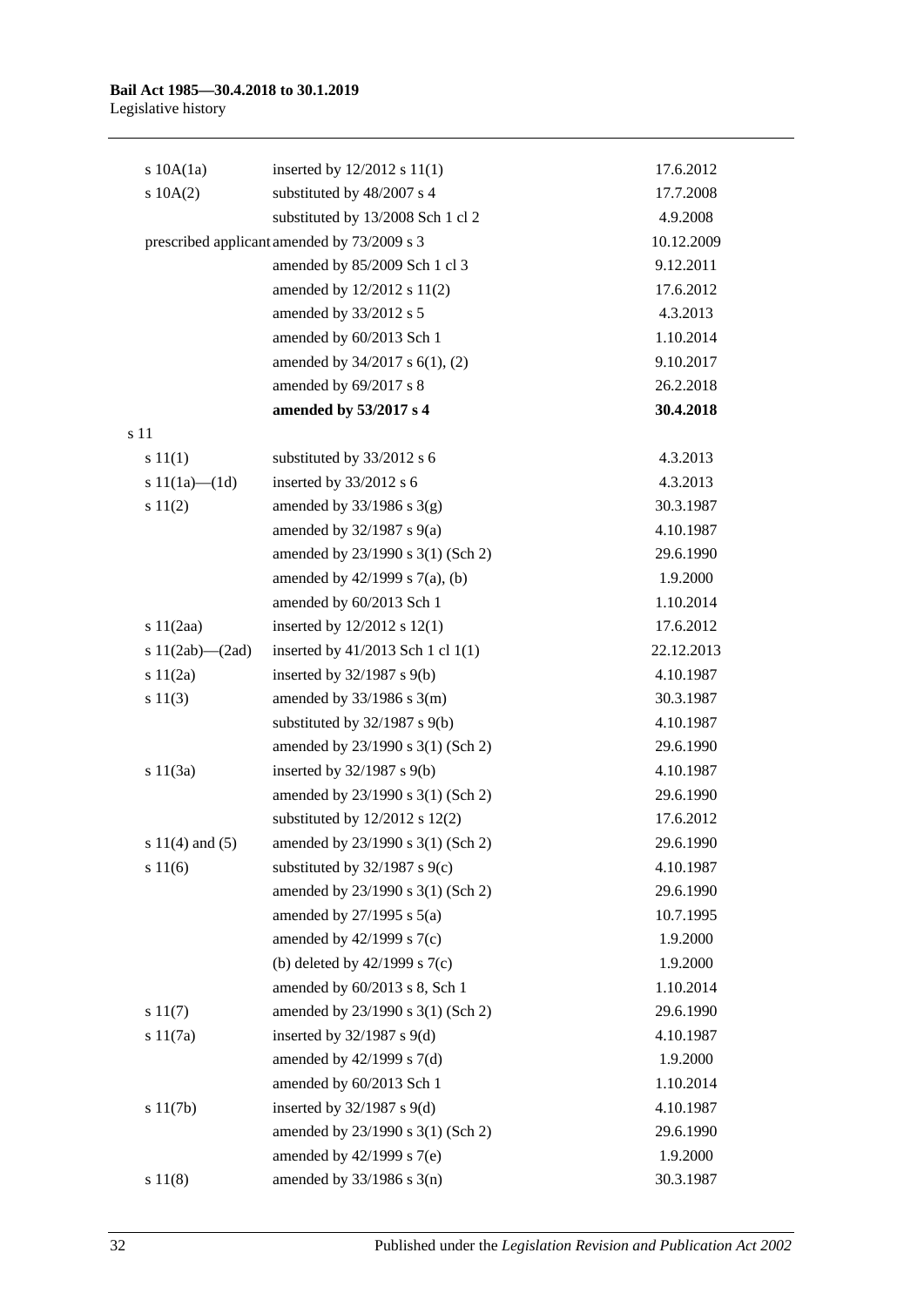#### **30.4.2018 to 30.1.2019—Bail Act 1985** Legislative history

|                                           | amended by 23/1990 s 3(1) (Sch 2)   | 29.6.1990  |
|-------------------------------------------|-------------------------------------|------------|
|                                           | amended by 42/1999 s 7(f)           | 1.9.2000   |
|                                           | amended by 60/2013 Sch 1            | 1.10.2014  |
| s 11(9)                                   | inserted by $32/1987$ s $9(e)$      | 4.10.1987  |
|                                           | substituted by $27/1995$ s $5(b)$   | 10.7.1995  |
|                                           | amended by 60/2013 Sch 1            | 1.10.2014  |
| s 11(10)                                  | inserted by $32/1987$ s $9(e)$      | 4.10.1987  |
|                                           | amended by 60/2013 Sch 1            | 1.10.2014  |
|                                           | (b), (c) deleted by 60/2013 Sch 1   | 1.10.2014  |
| s 11(11)                                  | inserted by $32/1987$ s $9(e)$      | 4.10.1987  |
|                                           | amended by 23/1990 s 3(1) (Sch 2)   | 29.6.1990  |
|                                           | substituted by $42/1999$ s $7(g)$   | 1.9.2000   |
|                                           | amended by 60/2013 Sch 1            | 1.10.2014  |
| s 11(12)                                  | inserted by $32/1987$ s $9(e)$      | 4.10.1987  |
|                                           | deleted by $42/1999$ s $7(g)$       | 1.9.2000   |
|                                           | inserted by 18/2009 Sch 1 cl 2      | 1.11.2009  |
| s 11(13)                                  | inserted by 41/2013 Sch 1 cl 1(2)   | 22.12.2013 |
| $s$ 11 $A$                                | inserted by 33/2012 s 7             | 4.3.2013   |
| s 11A(1)                                  | amended by 60/2013 Sch 1            | 1.10.2014  |
| s 12                                      |                                     |            |
| s 12(1)                                   | amended by 23/1990 s 3(1) (Sch 2)   | 29.6.1990  |
|                                           | amended by 60/2013 Sch 1            | 1.10.2014  |
| s 13 before<br>substitution by<br>60/2013 |                                     |            |
| $s$ 13(1)                                 | amended by $33/1986$ s $3(o)$ , (p) | 30.3.1987  |
|                                           | amended by $23/1990 s 3(1)$ (Sch 2) | 29.6.1990  |
| s 13(2)                                   | amended by $33/1986 s 3(q)$         | 30.3.1987  |
|                                           | amended by $23/1990 s 3(1)$ (Sch 2) | 29.6.1990  |
|                                           | amended by $94/1993 s 5(a)$         | 1.1.1994   |
|                                           | substituted by $27/1995 s 6(a)$     | 10.7.1995  |
| $s$ 13(3)                                 | amended by $33/1986$ s $3(r)$       | 30.3.1987  |
|                                           | amended by $23/1990 s 3(1)$ (Sch 2) | 29.6.1990  |
|                                           | amended by $94/1993$ s $5(a)$       | 1.1.1994   |
|                                           | amended by 67/1996 s 5              | 17.10.1996 |
| $s\,13(4)$                                | amended by $23/1990 s 3(1)$ (Sch 2) | 29.6.1990  |
|                                           | amended by $94/1993 s 5(b)$         | 1.1.1994   |
| $s\,13(5)$                                | inserted by $94/1993$ s $5(c)$      | 1.1.1994   |
|                                           | amended by $27/1995 s 6(b)$         | 10.7.1995  |
| s 13                                      | substituted by 60/2013 s 9          | 1.10.2014  |
| Pt 4                                      |                                     |            |
| s 14                                      |                                     |            |
| s 14(2)                                   | amended by $33/1986$ s $3(s)$       | 30.3.1987  |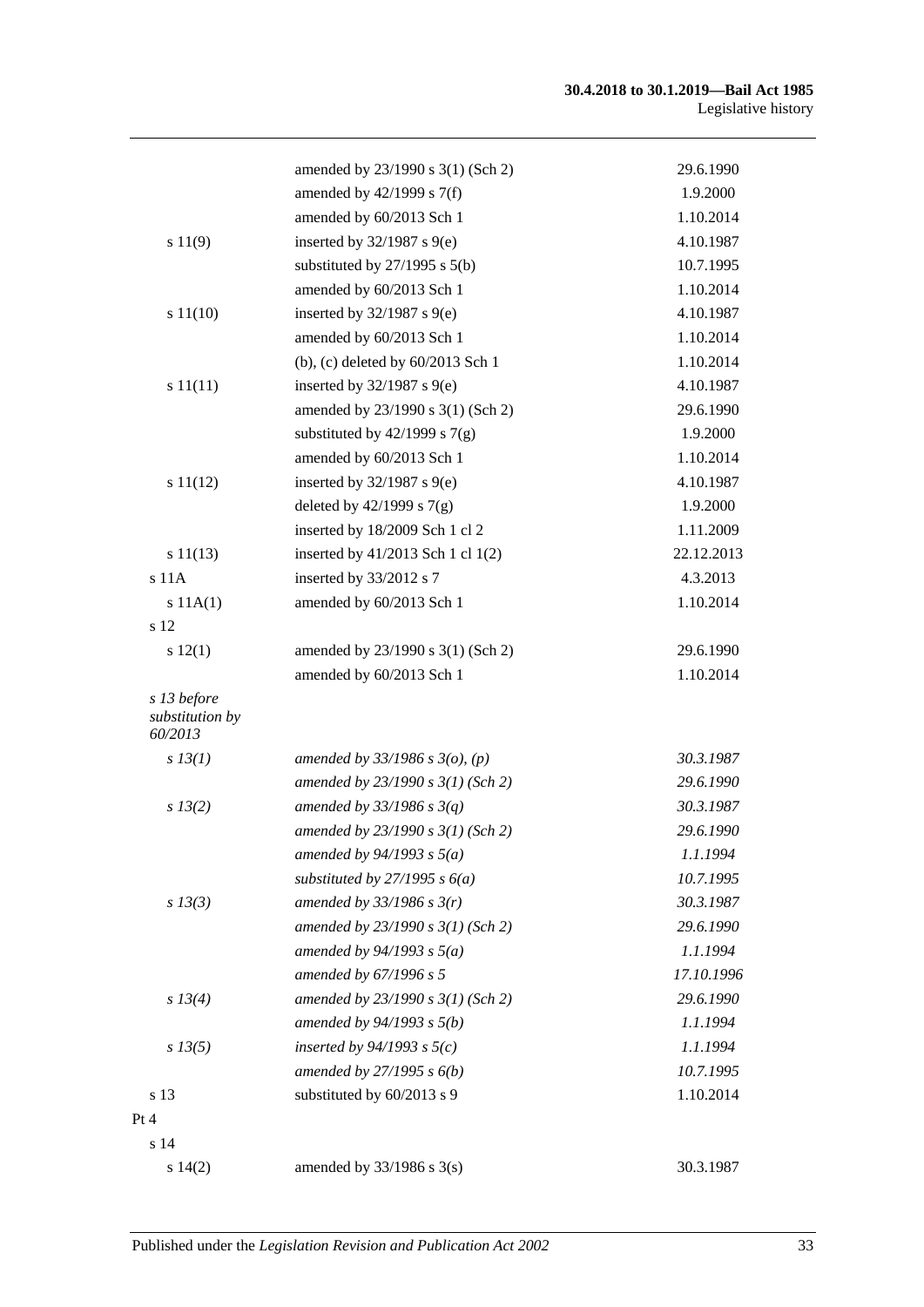|                                           | amended by 27/1995 s 7              | 10.7.1995 |
|-------------------------------------------|-------------------------------------|-----------|
|                                           | amended by 60/2013 Sch 1            | 1.10.2014 |
| s 14(3)                                   | amended by 23/1990 s 3(1) (Sch 2)   | 29.6.1990 |
| s 14(4)                                   | amended by 23/1990 s 3(1) (Sch 2)   | 29.6.1990 |
|                                           | amended by 60/2013 Sch 1            | 1.10.2014 |
| s 14(5)                                   | amended by 23/1990 s 3(1) (Sch 2)   | 29.6.1990 |
| s 15 before<br>substitution by<br>60/2013 |                                     |           |
| s 15(1)                                   | amended by $33/1986$ s $3(t)$       | 30.3.1987 |
|                                           | amended by $23/1990 s 3(1)$ (Sch 2) | 29.6.1990 |
|                                           | amended by 27/1995 s $8(a)$ , (b)   | 10.7.1995 |
| s 15(2)                                   | amended by 33/1986 s $3(u)$ , (v)   | 30.3.1987 |
|                                           | amended by $23/1990 s 3(1)$ (Sch 2) | 29.6.1990 |
|                                           | amended by 27/1995 s $8(c)$ —(e)    | 10.7.1995 |
| $s\,15(3)$                                | amended by $33/1986 s 3(w)$ , (x)   | 30.3.1987 |
|                                           | amended by 23/1990 s 3(1) (Sch 2)   | 29.6.1990 |
|                                           | amended by $27/1995$ s $8(f)$       | 10.7.1995 |
| s <sub>15</sub>                           | substituted by 60/2013 s 10         | 1.10.2014 |
| s 15(2)                                   | substituted by 34/2017 s 7          | 9.10.2017 |
| s 15A                                     | inserted by 32/1987 s 10            | 4.10.1987 |
| s 15A(2)                                  | amended by 60/2013 Sch 1            | 1.10.2014 |
| $s$ 15A $(3)$                             | amended by 17/2006 s 46             | 4.9.2006  |
|                                           | amended by 60/2013 Sch 1            | 1.10.2014 |
| s 16                                      | substituted by 32/1987 s 11         | 4.10.1987 |
|                                           | substituted by 60/2013 s 11         | 1.10.2014 |
| Pt 5                                      |                                     |           |
| s 17                                      |                                     |           |
| s 17(1)                                   | amended by 23/1990 s 3(1) (Sch 2)   | 29.6.1990 |
|                                           | amended by $27/1995$ s $9(a)$       | 10.7.1995 |
|                                           | amended by 42/1999 s 8              | 1.9.2000  |
| s 17(2)                                   | amended by 23/1990 s 3(1) (Sch 2)   | 29.6.1990 |
|                                           | substituted by $27/1995$ s $9(b)$   | 10.7.1995 |
| s 17(3)                                   | amended by 27/1995 s 9(c)           | 10.7.1995 |
| $s$ 17(3a)                                | inserted by 32/1987 s 12            | 4.10.1987 |
|                                           | deleted by $27/1995 s 9(d)$         | 10.7.1995 |
| s 17(4)                                   | amended by 60/2013 Sch 1            | 1.10.2014 |
| s 17A                                     | inserted by 32/1987 s 13            | 4.10.1987 |
|                                           | amended by 23/1990 s 3(1) (Sch 2)   | 29.6.1990 |
|                                           | amended by 42/1999 s 9              | 1.9.2000  |
|                                           | amended by 60/2013 Sch 1            | 1.10.2014 |
| s 18                                      |                                     |           |
| s 18(1)                                   | amended by 23/1990 s 3(1) (Sch 2)   | 29.6.1990 |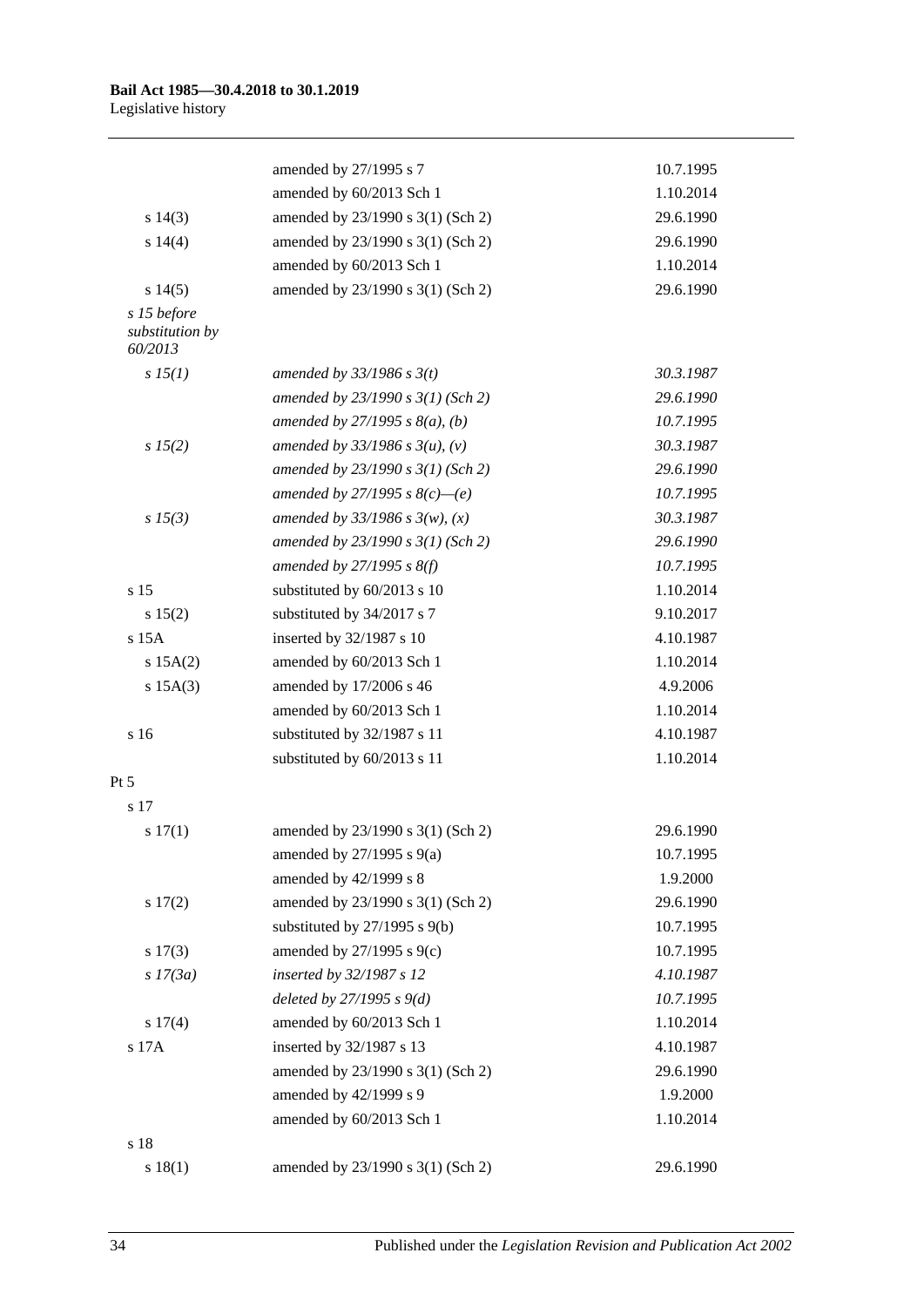|                                           | amended by 60/2013 s 12(1), Sch 1                | 1.10.2014  |
|-------------------------------------------|--------------------------------------------------|------------|
| s 18(2)                                   | amended by 23/1990 s 3(1) (Sch 2)                | 29.6.1990  |
|                                           | amended by 60/2013 Sch 1                         | 1.10.2014  |
| s 18(3)                                   | inserted by 32/1987 s 14                         | 4.10.1987  |
|                                           | amended by 27/1995 s 10                          | 10.7.1995  |
|                                           | amended by 60/2013 s 12(2)                       | 1.10.2014  |
| s 19                                      |                                                  |            |
| s 19(1)                                   | amended by 23/1990 s 3(1) (Sch 2)                | 29.6.1990  |
|                                           | amended by $27/1995$ s $11(a)$ , (b)             | 10.7.1995  |
|                                           | amended by 17/2006 s 47(1)                       | 4.9.2006   |
|                                           | amended by 60/2013 Sch 1                         | 1.10.2014  |
| s 19(2)                                   | substituted by $32/1987$ s $15(a)$               | 4.10.1987  |
|                                           | amended by 27/1995 s 11(c)                       | 10.7.1995  |
| s 19(3)                                   | amended by 27/1995 s 11(d)                       | 10.7.1995  |
|                                           | amended by 17/2006 s 47(2)                       | 4.9.2006   |
|                                           | amended by 60/2013 Sch 1                         | 1.10.2014  |
| s 19(3a)                                  | inserted by $32/1987$ s $15(b)$                  | 4.10.1987  |
|                                           | substituted by 62/1993 s 23                      | 1.7.1993   |
|                                           | amended by 27/1995 s 11(e)                       | 10.7.1995  |
| s 19A                                     | inserted by 12/2012 s 13                         | 17.6.2012  |
|                                           | amended by 60/2013 s 13, Sch 1                   | 1.10.2014  |
| s 19B                                     | inserted by 69/2017 s 9                          | 26.2.2018  |
| s 20                                      | amended by $33/1986$ s $3(y)$                    | 30.3.1987  |
|                                           | substituted by 32/1987 s 16                      | 4.10.1987  |
| Pt 6                                      |                                                  |            |
| s 21                                      | amended by 23/1990 s 3(1) (Sch 2)                | 29.6.1990  |
| s 21A                                     | inserted by 32/1987 s 17                         | 4.10.1987  |
|                                           | amended by 49/1991 Sch 2                         | 6.7.1992   |
|                                           | amended by 60/2013 Sch 1                         | 1.10.2014  |
| s 21B                                     | inserted by 49/2005 s 5                          | 19.12.2005 |
| s 21B(2)                                  | substituted by 14/2015 Sch 1 cl 1                | 1.12.2015  |
| $s \, 21B(4)$                             | amended by 60/2013 Sch 1                         | 1.10.2014  |
| s 21C                                     | inserted by 49/2005 s 5                          | 19.12.2005 |
| $s \, 21C(1)$                             | amended by 60/2013 Sch 1                         | 1.10.2014  |
| s 22                                      | amended by 23/1990 s 3(1) (Sch 2)                | 29.6.1990  |
|                                           | amended by 42/1999 s 10                          | 1.9.2000   |
| s 23 before<br>substitution by<br>69/1991 |                                                  |            |
| $s\,23(1)$                                | s 23 redesignated as s $23(1)$ by $32/1987$ s 18 | 4.10.1987  |
|                                           | substituted by $23/1990$ s $3(1)$ (Sch 2)        | 29.6.1990  |
| $s\,23(2)$                                | inserted by 32/1987 s 18                         | 4.10.1987  |
| s 23                                      | substituted by 69/1991 s 18                      | 6.7.1992   |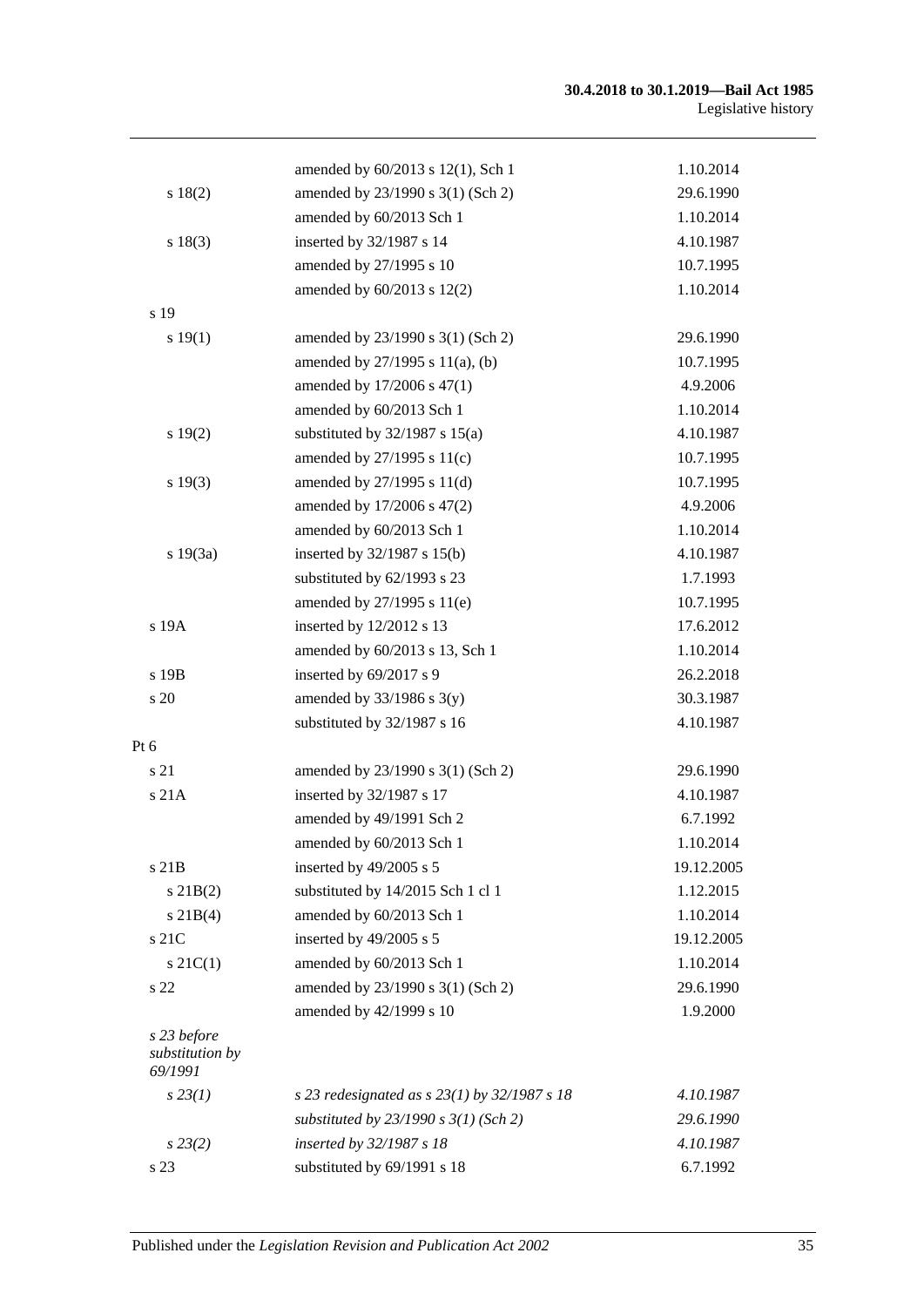|                 | amended by 60/2013 Sch 1               | 1.10.2014 |
|-----------------|----------------------------------------|-----------|
| s23A            | inserted by 12/2012 s 14               | 17.6.2012 |
| s <sub>24</sub> | amended by $33/1986$ s $3(z)$          | 30.3.1987 |
|                 | amended by 23/1990 s 3(1) (Sch 2)      | 29.6.1990 |
|                 | substituted by $22/1994$ Sch cl $2(c)$ | 1.8.1994  |
|                 | amended by 85/2009 Sch 1 cl 4          | 9.12.2011 |
|                 | amended by 12/2012 s 15                | 17.6.2012 |

## **Transitional etc provisions associated with Act or amendments**

## *Statutes Amendment (Intervention Programs and Sentencing Procedures) Act 2005, Sch 1*

#### **1—Review of services included on intervention programs**

- (1) Either House of Parliament may, not before the first anniversary of the commencement of this Act, require the Ombudsman to carry out an investigation concerning the value and effectiveness of all services included on intervention programs (within the meaning of the *[Bail Act](http://www.legislation.sa.gov.au/index.aspx?action=legref&type=act&legtitle=Bail%20Act%201985) 1985* and the *[Criminal Law \(Sentencing\)](http://www.legislation.sa.gov.au/index.aspx?action=legref&type=act&legtitle=Criminal%20Law%20(Sentencing)%20Act%201988)  Act [1988](http://www.legislation.sa.gov.au/index.aspx?action=legref&type=act&legtitle=Criminal%20Law%20(Sentencing)%20Act%201988)*) in the 12 month period following that commencement (or another period specified by the House).
- (2) For the purposes of the investigation, the Ombudsman may exercise the same investigative powers as are conferred on the Ombudsman by the *[Ombudsman](http://www.legislation.sa.gov.au/index.aspx?action=legref&type=act&legtitle=Ombudsman%20Act%201972)  Act [1972](http://www.legislation.sa.gov.au/index.aspx?action=legref&type=act&legtitle=Ombudsman%20Act%201972)* in relation to an investigation duly initiated under that Act.
- (3) The Ombudsman must, after completing the investigation, submit a report on the outcome of the investigation to—
	- (a) if the investigation was required by the Legislative Council—the President of the Legislative Council; or
	- (b) if the investigation was required by the House of Assembly—the Speaker of the House of Assembly.
- (4) If the Ombudsman is required to carry out an investigation in accordance with this clause, the Attorney-General must ensure that the Ombudsman is provided with the resources the Ombudsman reasonably requires for the purposes of carrying out the investigation.

#### *Statutes Amendment (Serious and Organised Crime) Act 2012*

#### **16—Transitional provision**

The amendments to the *[Bail Act](http://www.legislation.sa.gov.au/index.aspx?action=legref&type=act&legtitle=Bail%20Act%201985) 1985* effected by this Part only apply in relation to a person taken into custody on a charge of an offence allegedly committed after the commencement of this Part.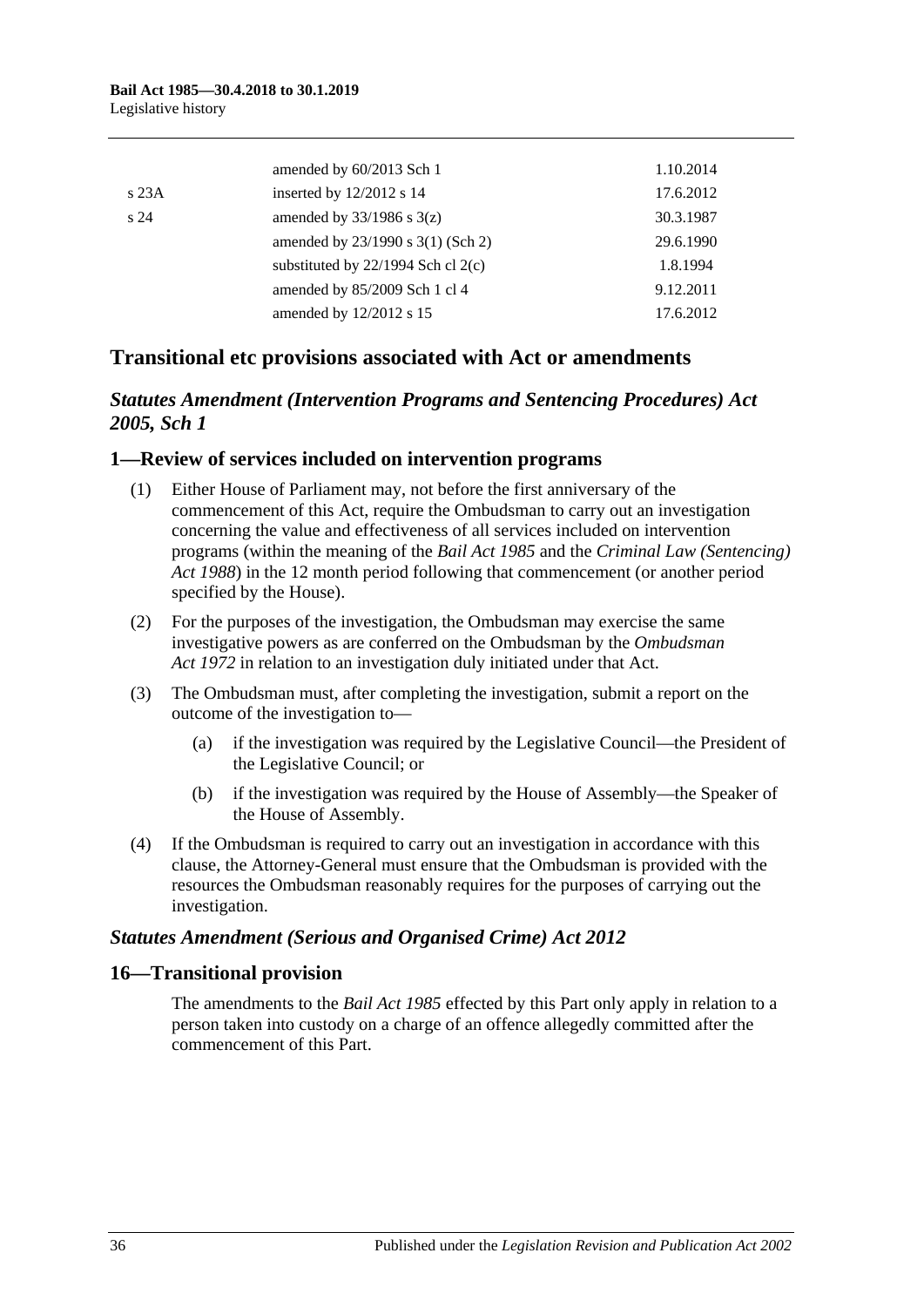## *Bail (Miscellaneous) Amendment Act 2017*

#### **5—Retrospective effect**

It is the intention of the Parliament that—

- (a) the *[Bail Act](http://www.legislation.sa.gov.au/index.aspx?action=legref&type=act&legtitle=Bail%20Act%201985) 1985* is to be taken to have always excluded a Saturday, a Sunday and any other public holiday from the definition of a *working day*; and
- (b) no liability lies against the Crown or any officer or employee of the Crown, or any magistrate or other holder of judicial office, in respect of a failure to bring a person taken into custody before the commencement of this section before an appropriate authority on a Saturday.

#### *Statutes Amendment (Terror Suspect Detention) Act 2017, Pt 2*

#### **10—Transitional provision**

- (1) The amendments to the *[Bail Act](http://www.legislation.sa.gov.au/index.aspx?action=legref&type=act&legtitle=Bail%20Act%201985) 1985* effected by this Act apply in relation to—
	- (a) a person who applies for bail on or after the commencement of this Act; or
	- (b) a person who is, on the commencement of this Act, subject to a bail agreement,

regardless of when the relevant offence was committed.

(2) The reference in section 19B of the *[Bail Act](http://www.legislation.sa.gov.au/index.aspx?action=legref&type=act&legtitle=Bail%20Act%201985) 1985* (as amended by this Act) to a person becoming a terror suspect includes a person who, on the commencement of this Part, becomes a terror suspect because they are a person to whom section 3B of the *[Bail](http://www.legislation.sa.gov.au/index.aspx?action=legref&type=act&legtitle=Bail%20Act%201985)  Act [1985](http://www.legislation.sa.gov.au/index.aspx?action=legref&type=act&legtitle=Bail%20Act%201985)* (as amended by this Act) applies.

#### *Summary Procedure (Indictable Offences) Amendment Act 2017, Sch 2 Pt 14*

#### **41—Transitional provision**

The amendments made by this Act apply to proceedings relating to an offence that are commenced after the commencement of this Act, regardless of when the offence occurred (and the Acts amended by this Act, as in force before the commencement of this Act, continue to apply to proceedings that were commenced before the commencement of this Act).

## **Historical versions**

Reprint No 1—6.7.1992 Reprint No 2—1.7.1993 Reprint No 3—1.1.1994 Reprint No 4—1.8.1994 Reprint No 5—10.7.1995 Reprint No 6—17.10.1996 Reprint No 7—1.9.2000 19.12.2005 1.7.2006 30.7.2006 4.9.2006